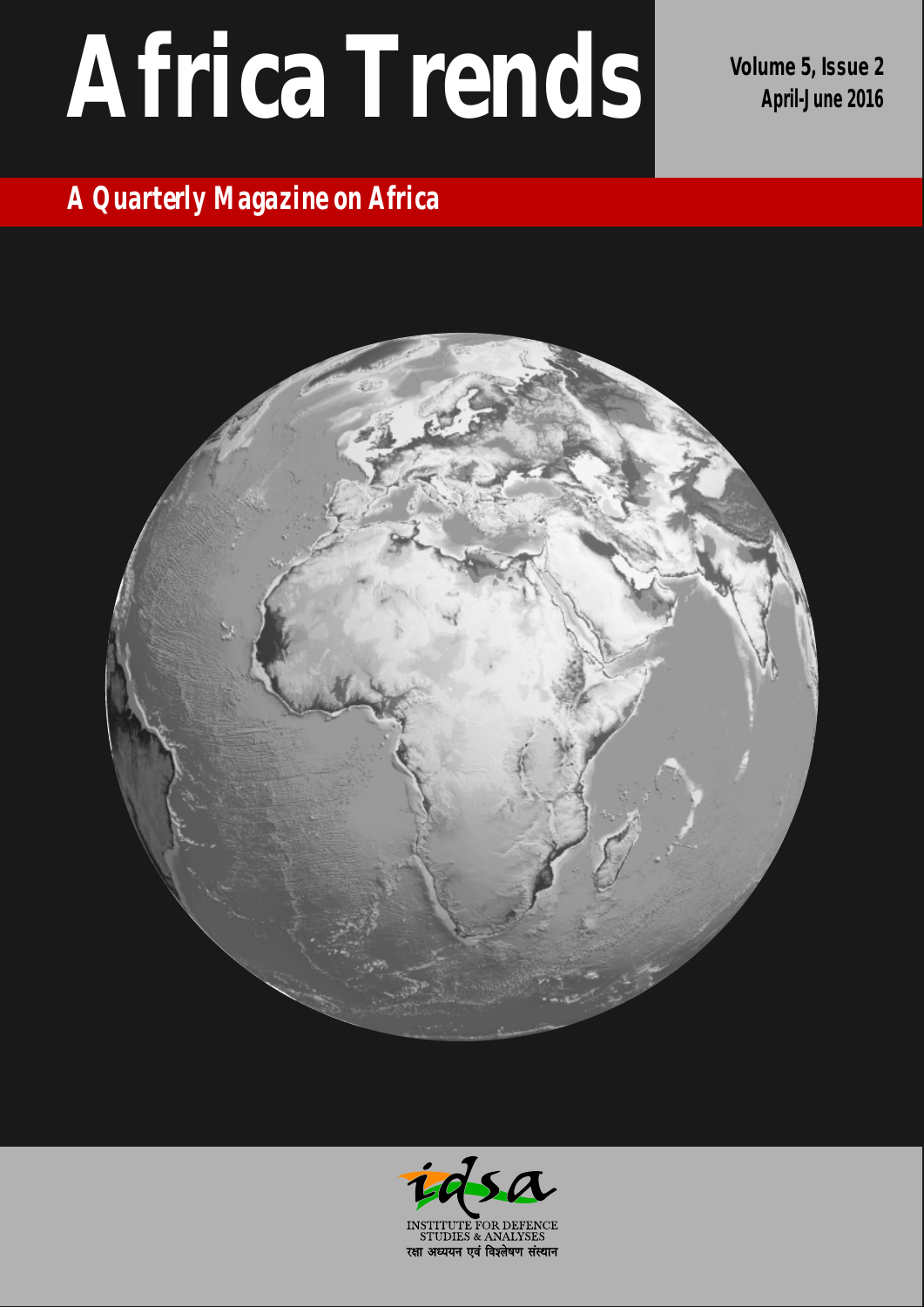# **Editor**

Ruchita Beri

# **Associate Editor**

Arpita Anant

# **Editorial Team**

Saurabh Mishra Nachiket Khadkiwala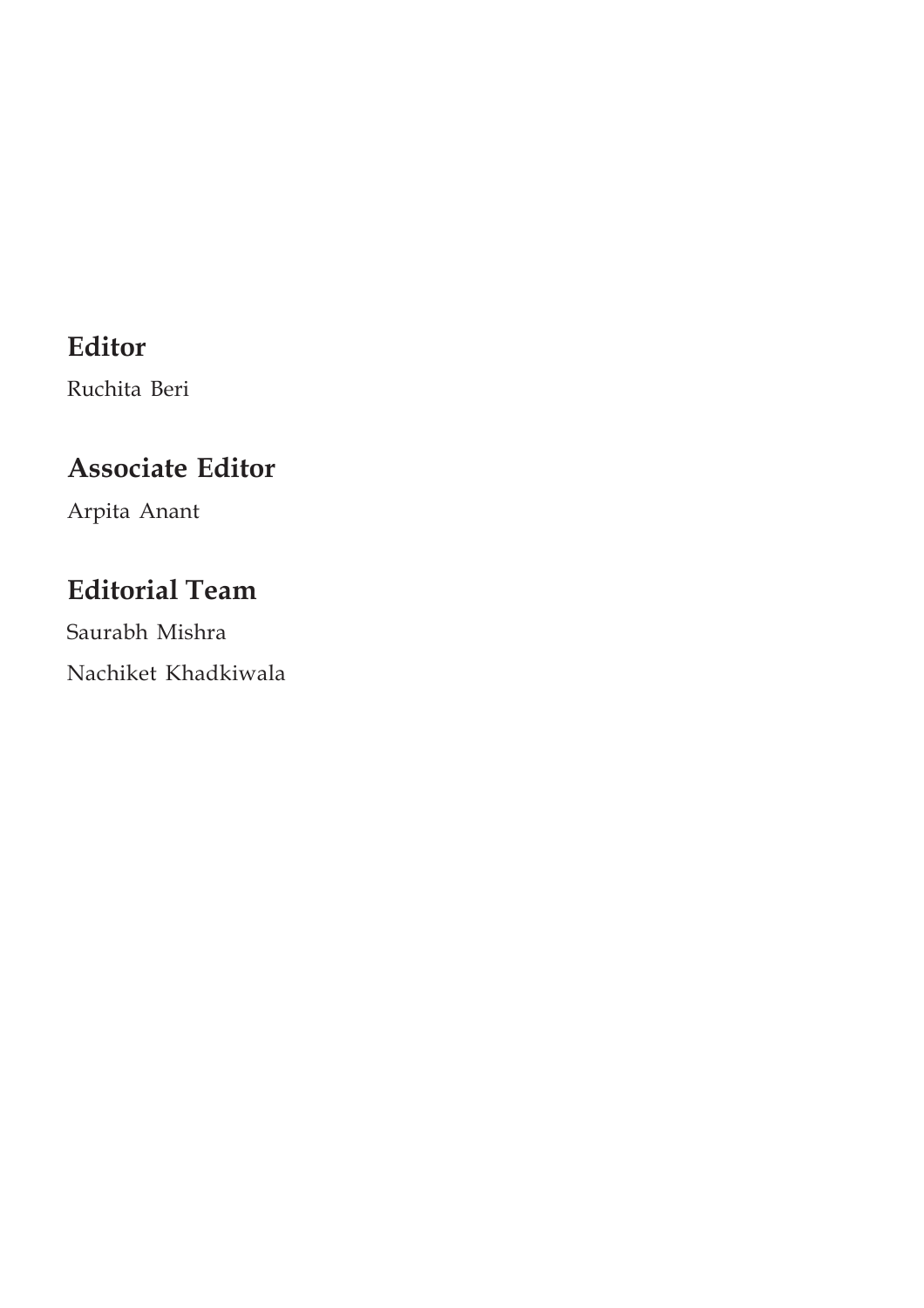| <b>In This Issue</b>                                                                                                                                     | Page      |
|----------------------------------------------------------------------------------------------------------------------------------------------------------|-----------|
| <b>EDITOR'S NOTE</b>                                                                                                                                     | 3         |
| <b>COVER STORY</b>                                                                                                                                       | $4 - 9$   |
| The Mauritius-India Naval Relationship: Naval Diplomacy 2.0<br>Sanjay Badri-Maharaj                                                                      |           |
| <b>COMMENTARY</b><br><b>Security Council Resolution 2292 on Libya: Respite or Hazard?</b>                                                                | 10-14     |
| Manpreet Sohanpal                                                                                                                                        |           |
| <b>VIEWPOINT</b>                                                                                                                                         | $15-19$   |
| Peacekeeping or Peace Enforcement: Principal Dilemma Surrounding<br>United Nations Peacekeeping in the Democratic Republic Of Congo<br>Vikrant Deshpande |           |
| <b>BOOK REVIEW</b>                                                                                                                                       | $20 - 22$ |
| Graham A. Dominy, Last Outpost on the Zulu Frontier: Fort Napier<br>and the British Imperial Garrison                                                    |           |
| Quentin Holbert                                                                                                                                          |           |
| <b>NEWS TRACK</b>                                                                                                                                        | 23-39     |

# *Disclaimer*

This newsletter does not reflect the views of IDSA. News reports have been abridged to provide clarity. IDSA is not responsible for the accuracy and authenticity of the news items.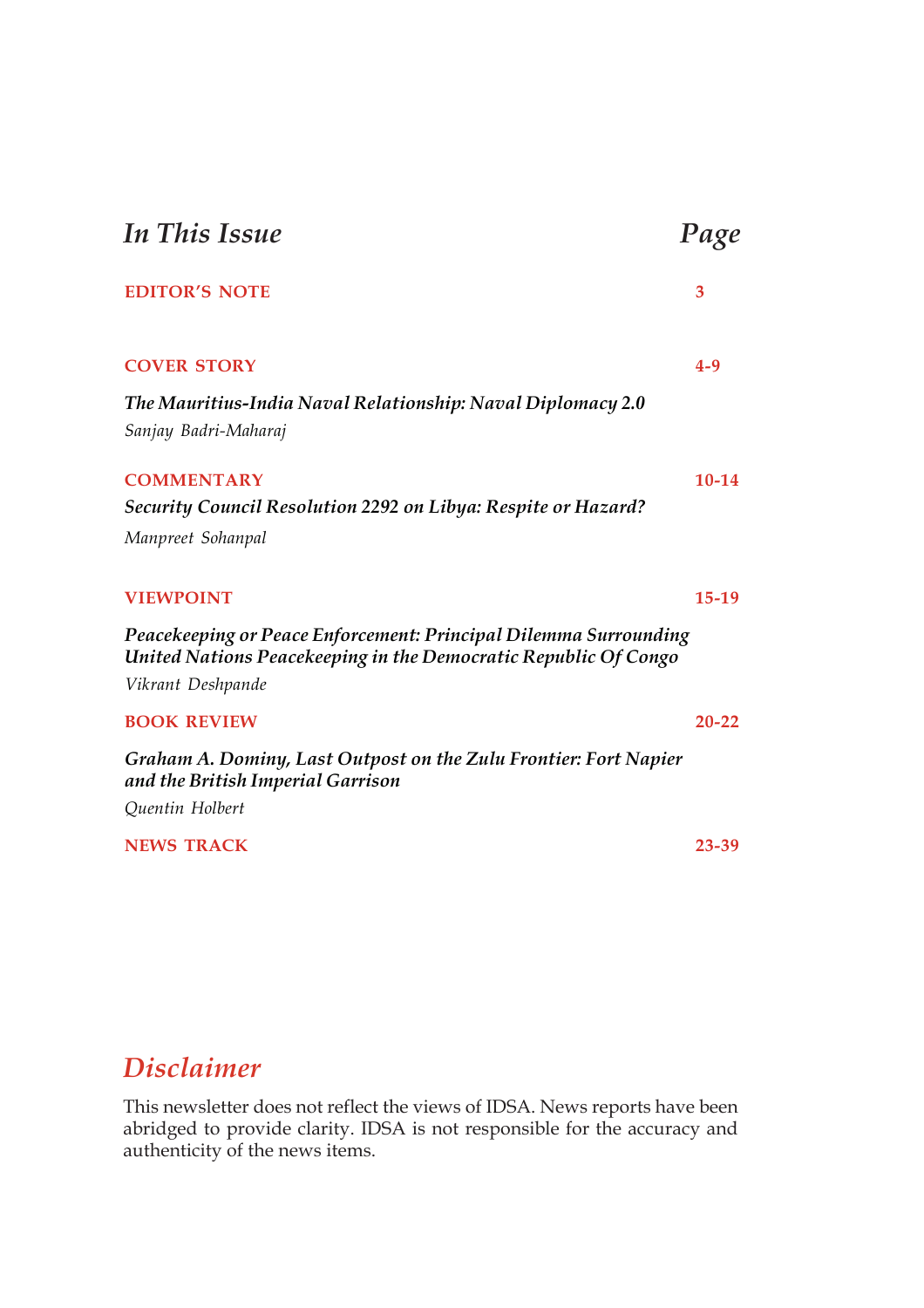# **Editor's Note**

As the year rolls on, we bring to you another issue of Africa Trends, with very interesting insights on political and security issues and a news track to bring you up to date on the latest developments in Africa.

In the cover story, Sanjay Badri-Maharaj explores the expanse of India-Mauritius security relationship that has seen the involvement of Indian navy in bolstering the capacities of the air, sea and land forces of its National Police Force. In a commentary on the situation in Libya, Manpreet Sohanpal argues that the latest UN Security Council Resolution on Libya is likely to create more problems than it resolves as it will allow for the entry of arms into Libya at a point of substantial political turmoil within. In the view point, Vikrant Deshpande makes a strong case for adherence to the principles of peacekeeping as they were practiced in the pre Cold War years based on his firsthand experience of peacekeeping in the Democratic Republic of Congo. Through the review of the book *Last Outpost on the Zulu Frontier: Fort Napier and the British Imperial Garrison*, Quentin Holbert underscores the importance of studying the social impact of military occupation.

Problems of refugees fleeing from conflict zones in various countries of Africa to their neighbouring countries dominate security-related concerns in this quarter. Obock in Djibouti has also received Yemeni refugees fleeing the conflict in Gulf region. UAE is the new external power seeking to establish a military base in Africa, in Eritrea, while China has begun the construction of its base at Obock in Djibouti. Somalia has witnessed a resurgence of Al Qaeda, and South Africa sees its youth joining the IS. On the economic front, South Korea steps up ties with Ethiopia and Kenya. IMF clears a loan for Malawi, but briefly withholds it for Mozambique on account of undisclosed debts. Egypt overtakes Africa to become the second largest economy of Africa. Mozambique and Pakistan convert their PTA to an FTA. India and Mauritius have reworked the double taxation avoidance treaty to lower tax rate on interest earned by taxpayers in Mauritius.

We welcome your feedback.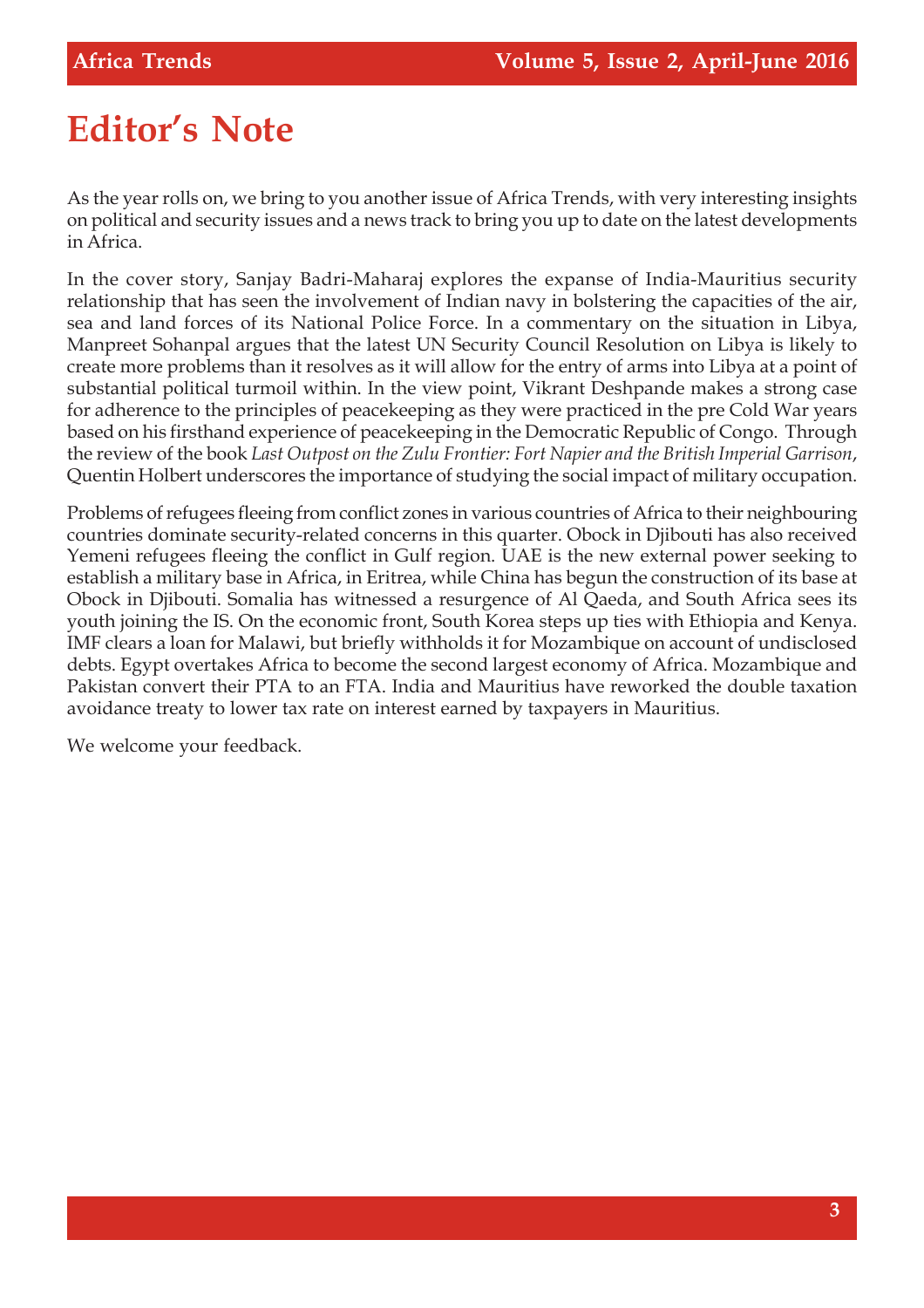# **Cover Story**

# **THE MAURITIUS-INDIA NAVAL RELATIONSHIP: NAVAL DIPLOMACY 2.0**

**At relatively little cost to either party, a mutually beneficial partnership has evolved over the decades, with the NCG and India being inextricably intertwined. It is to the credit of both countries that this relationship has lasted and thrived and continues to grow stronger without undue fanfare or hype and without, thus far, any tangible problems.**

#### **Sanjay Badri-Maharaj\***

Naval diplomacy invariably conjures up visions of warships staging port-calls to show the flag and to indulge in some rather muscular, yet harmless promotion of a country's maritime prowess. However, India's relationship with Mauritius has taken the concept to a new and perhaps unprecedented level where the Indian Navy and Coast Guard have quietly but effectively rebuilt, restructured and dramatically enhanced the efficacy of the Mauritian National Coast Guard (NCG). Furthermore, Indian naval officers provide key leadership experience to bolster the expertise of the NCG while Indian warships have often performed the vital function of patrolling the Mauritian Exclusive Economic Zone (EEZ). This interaction between the NCG and the Indian Navy and Coast Guard has been augmented in recent years by some astute defence diplomacy which has resulted in lines of credit being extended to Mauritius for the procurement of ships at Indian shipyards resulting in India's first warship exports. Long-standing training links with India continue to augment the capability of the Mauritian security forces while Indian assistance has enabled Mauritius to establish an effective force of maritime reconnaissance aircraft and a coastal

#### **...cooperation between India and Mauritius has produced excellent results and is mutually beneficial.**

radar network. These assets, combined with Indian capacity building efforts in the Seychelles, have enhanced maritime security in the Southern Indian Ocean. This cooperation between India and Mauritius has produced excellent results and is mutually beneficial.

#### **Background: India-Mauritius Defence Ties**

For a country that is closer to the African mainland than to India to have such close defence ties to India as opposed to regional powers such as South Africa or even Tanzania is at first glance somewhat unusual. However, one look at Mauritius's demographics shows that approximately two-thirds of the Mauritian population is of Indian descent with well over 48% identifying themselves as Hindu.<sup>1</sup> Following its independence in 1968, Mauritius pursued a policy of embracing close ties with India being prepared to intervene in 1983 when it looked as if radical leader Paul Berenger might topple the government of the pro-India Anerood Jugnauth.<sup>2</sup> Though no such intervention took place, the close alignment of Indian and Indo-Mauritian political, economic and most importantly, security interests was clear.

<sup>\*</sup> Dr. Sanjay Badri-Maharaj is a Trinidad-based Barrister and Attorney at Law.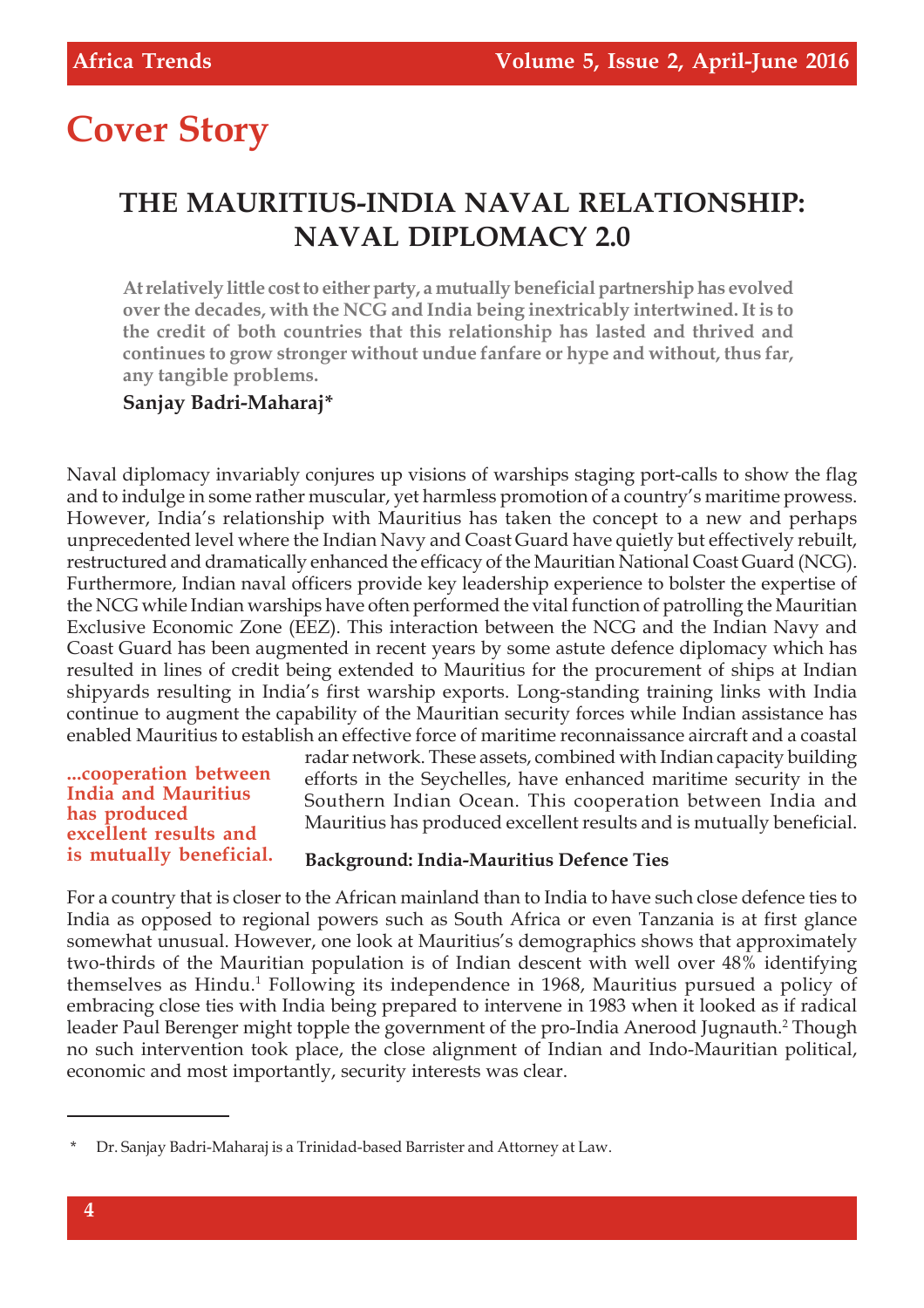Mauritius has no military forces. Rather, all its security forces – air, sea and land – are under the administrative control of the Mauritius National Police Force (MPF) which totals approximately 12,500 personnel.<sup>3</sup> In lieu of an army, the MPF maintains a battalion sized motorised infantry formation called the Special Mobile Force (SMF) which from 1978, under its first Mauritian commander, Colonel D. Bhima, has maintained very close training links with India although

none of its equipment is of Indian origin.<sup>4</sup> India has focused efforts on providing training support to commando units of the NCG and the MPFs Intervention Group (GIPM) through a program of regular exercises undertaken during periodic visits of Indian warships whereupon the GIPM and NCG commandos would receive instruction from Indian Marine Commandos (MARCOS) and Visit Board Search and Seizure (VBSS) teams aboard the said ships.<sup>5</sup> In

addition to training carried out during Indian Navy visits, under the Indian Technical and Economic Cooperation Program II Division (ITEC-II), between 45 and 50 personnel of the MPF, usually either NCG or SMF are trained annually in Indian defence training establishments. Furthermore, MARCOS teams are deputed for two to three weeks each year starting from 2008 with a view to providing training to NCG divers as well as NCG commandos.<sup>6</sup> Refresher training is provided to NCG commandos on an annual basis by MARCOS instructors.<sup>7</sup> This program not only imparts a degree of proficiency and consistency to MPF and NCG personnel but forges a close and influential bond between Indian instructors and Mauritian pupils. It is interesting to note that India's strongest training influence is with the militarised elements of the MPF.

The most startling, yet understated aspect of India-Mauritius defence cooperation is the fact that several elements of the Mauritian security establishment are commanded by Indian military officers on attachment to the MPF. While the Commissioner of the MPF is always a Mauritian national, the NCG and the Police Helicopter Squadron (PHS) – part of the MPF and operating five helicopters,

three of which are of Indian manufacture –are respectively headed by an Indian naval officer)<sup>8</sup> and an Indian Air Force officer <sup>9</sup> Even the Mauritian Maritime Air Squadron (MAS) is currently led by an Indian,<sup>10</sup> while the new NCG Offshore Patrol Vessel (OPV), the CGS Barracuda, is captained by a serving Indian naval officer, Commander Rajneesh Kumar Dalal on secondment to the NCG.<sup>11</sup> It is of interest to note that it is easy to identify Indian officers in service with the NCG, PHS and MAS as they continue to use their Indian military ranks as opposed to the police ranking system of the MPF. Moreover, as they are still part of the Indian military, they wear their Indian uniforms while on secondment.

#### **India and the Mauritian National Coast Guard**

In every sense of the word, India has been a critical supporter of the Mauritian NCG from its very inception when an ex-Indian Navy Seaward Defence Boat – the INS Amar – was transferred to the Mauritian NCG on April 3, 1974 where it was renamed the CGS Amar and served as the country's

only naval vessel for over two decades, being decommissioned only in 1998, though largely inactive since 1984.<sup>12</sup> India subsequently gifted 9 Mandovi patrol craft and thereafter arranged for the replacement of five of them, in 2000, with Cochin built Praga class patrol craft of similar size. The CGS Amar and these assorted boats formed the backbone of the NCG until 1990 when a limited expansion of the NCG fleet was undertaken.

**...India's strongest training influence is with the militarised elements of the MPF.**

**...several elements of the Mauritian security establishment are commanded by Indian military officers on attachment to the MPF.**

**...India has been a critical supporter of the Mauritian NCG from its very inception**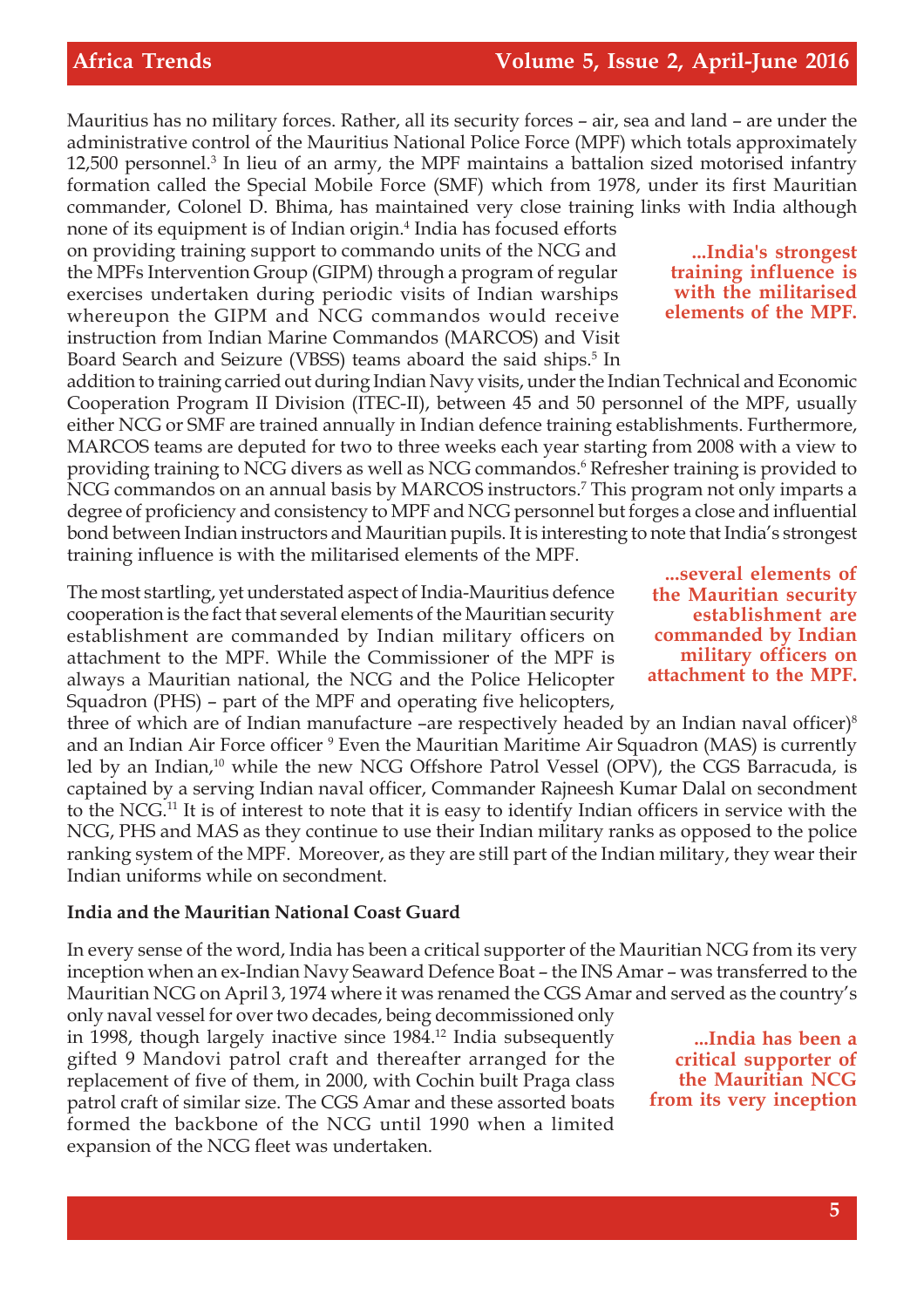In 1990, Mauritius received two Zhuk-class patrol boats as gifts from the former USSR and which remain in service as the CGS Rescuer and CGS Retriever following refits in 2002 and 2009.In 1993, the Indian navy transferred a SDB Mk.3 patrol boat – the T-61 - to Mauritius which remains in service as the CGS Guardian with India supplying engines and spares to keep the vessel operational on a *gratis* basis as well as refitting the vessel in 2005-2006 at a subsidised rate.<sup>13</sup> Furthermore, India has kept the main armament of the vessel – a Bofors 40mm L/60 gun – serviceable to the present date, ensuring that the vessel which was commissioned into the Indian navy in 1984, remains fully operational and combat capable.<sup>14</sup>India's final gift (on a free-lease) to Mauritius was that of an interceptor boat in 2001 which continues in service as the CGS Observer.<sup>15</sup> It is to be noted that all the vessels mentioned above were obtained by the NCG second-hand. The NCG attempted to break out of this mould with the procurement of its first OPV in 1996, with less than satisfactory results.In 1996, Mauritius commissioned the OPV CGS Vigilant, designed by STX Marine of Canada and built by the Asmar Shipyard of Talcahuano in Chile. Within a year it developed serious problems on its port shaft, and after the builders failed to rectify the problem, the vessel was towed to India by the Indian Coast Guard ship Samar to the Naval Dockyard where, after repairs, she was returned to service in 2000.<sup>16</sup> However, despite these efforts, the Vigilant never functioned satisfactorily and in 2011, it was revealed that she had not sailed for five years and was subsequently put up for disposal.<sup>17</sup> This effectively left the NCG with a handful of ageing second-hand vessels to secure its waters and EEZ.

#### **Establishing the Maritime Air Squadron and the Coastal Radar System**

**... India-Mauritius cooperation in the naval sphere extends beyond the supply of ships.**

The re-captialisation of the NCG with Indian assistance did not begin with vessels, highlighting the less-known fact that India-Mauritius cooperation in the naval sphere extends beyond the supply of ships. In 1990, an Indian made Dornier Do-228 maritime patrol aircraft (designated MPCG-1) was transferred to the NCG to begin the

Maritime Air Squadron (MAS).This was followed in 1992 by a Pilatus Britten-Norman Defender (MPCG-2) which was employed for short range patrols. A second Do-228 was delivered by India in 2004 (MPCG-3) and for more than a decade these three aircrafts performed the maritime patrol role for Mauritius.18During their time in service, India provided not only support for the Indianmade Dorniers but also gifted spares and engines to Mauritius for the maintenance of MPCG-2.<sup>19</sup> More recently, in July 2016, India delivered a third Do-228 (MPCG-4) to Mauritius being purchased under a USD 16 million line of credit which included spares and maintenance support.<sup>20</sup> It should be noted that the each of the Dorniers is equipped with a sophisticated surveillance suite and India's supply of the same to Mauritius is in stark contrast to the supply of aircraft for maritime patrol by the United States to the Caribbean which were second-hand airframes with no mission equipment.<sup>21</sup>

In a further boost to the NCG's abilities to conduct effective maritime surveillance, Mauritius, making use of an Indian line of credit, contracted with the Indian company Bharat Electronics Limited to establish a coastal radar surveillance network consisting of eight radars.<sup>22</sup> Done as part of a 2007 MoU, with contract signing in 2009, by 2011 the radars were operational and the network commissioned.<sup>23</sup> This network forms part of an ambitious Indian plan, currently being implemented, to establish a larger grid of coastal surveillance radars from Sri Lanka down to Mauritius.

The establishment of the MAS and the creation of the coastal radar network are excellent examples of a mutually beneficial arrangements between India and Mauritius. Mauritius is now in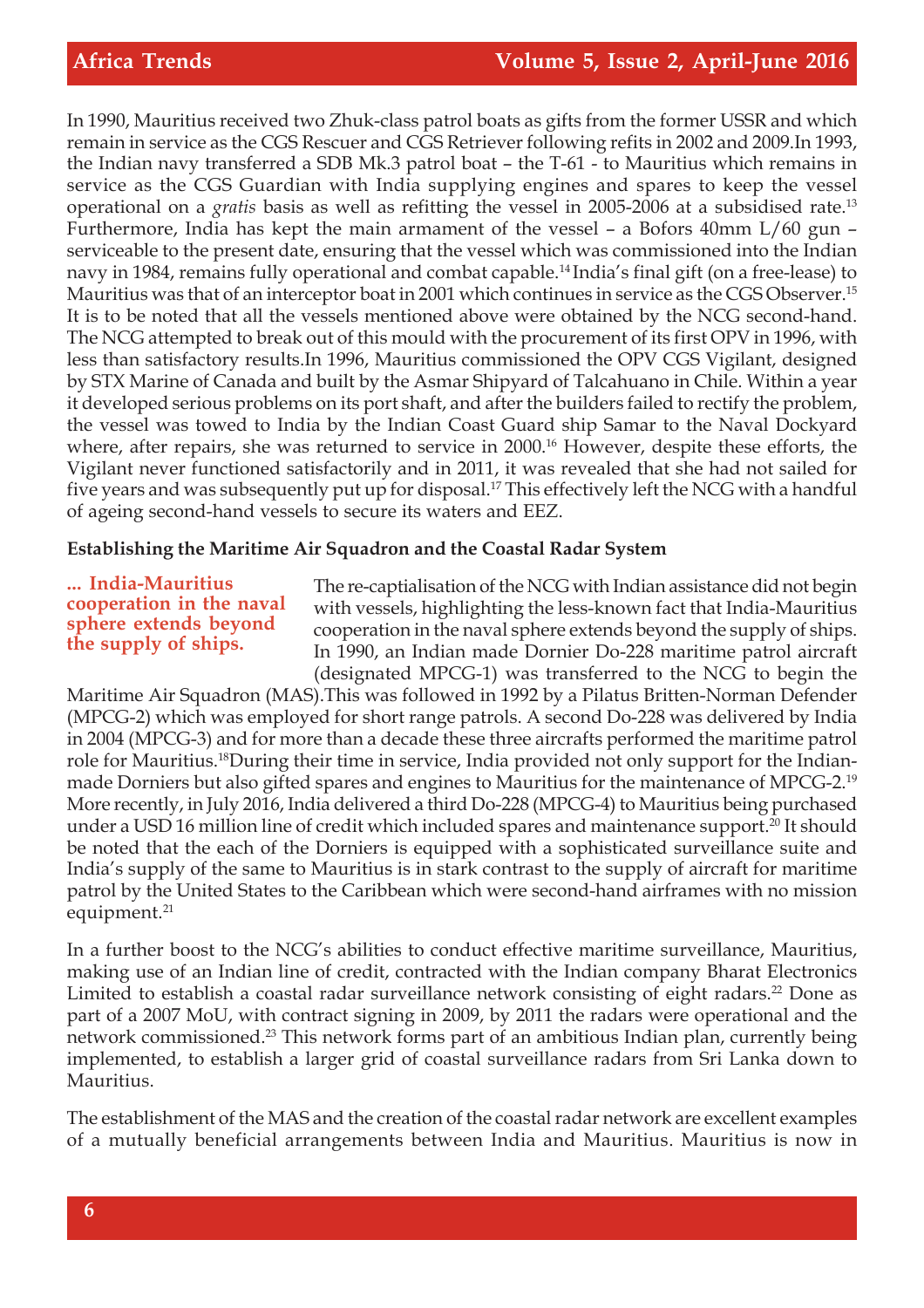possession of a comprehensive air and land based maritime surveillance system, at an affordable price and on favourable financial terms, capable of effectively monitoring its maritime domain while India has not only strengthened its influence over the NCG, it now is able to consider data linking the radar data from its planned Indian Ocean grid to provide a comprehensive common operating picture of the maritime situation in the region.

#### **India Facilitates the NCG Modernisation Programme**

It is no exaggeration to say that India has laid the foundation for a complete transformation of the NCG. In 2011, Mauritius ordered the 1300 ton, 74.1 metre CGS Barracuda from Garden Reach Shipbuilders and Engineers (GRSE).<sup>24</sup>This vessel, delivered in 2015, marked a quantum leap in capability for the NCG being equipped with a 30mm gun, an advanced surveillance system and a helipad. The Barracuda was priced at USD 58.5 million and this was funded through an outright grant of USD 10 million from the Government of India with the remainder being through a loan facility of USD 48.5 million from the Indian EXIM bank.<sup>25</sup> The

Indian EXIM bank also provided funding for the next phase of the NCG modernisation program when it extended loans worth USD 27 million to enable Mauritius to purchase ten 14.5 metre Fast Interceptor Boats (FIBs) and two 50 metre Fast Attack Craft (FACs) from Goa Shipyard Limited in 2014. Delivery of the FIBs has already been completed while the first FAC has been launched.<sup>26</sup> The NCG modernisation program, when completed, will transform the force into a well-equipped formation, capable of effectively performing ever more sophisticated maritime patrol, surveillance and interdiction operations. When combined with the coastal radar network and the MAS, Mauritius is now better able to secure its maritime domain as well as positively contribute to maritime security in the region.

#### **Conclusion – An Exercise in Symbiosis**

The naval relationship between Mauritius and India is symbiotic. India gets a reliable partner in Mauritius and, through the coastal radar network, the MAS and its leadership of the NCG, has effectively extended its maritime surveillance capability into the Southern Indian Ocean. Mauritius benefits from being able to draw on the experience of professional Indian Navy and Air Force officers as well as being able to avail itself of naval vessels being produced at Indian shipyards at competitive prices and attractive financing packages. In addition, through its relationship with India, Mauritius has been able to avoid having to create dedicated military forces, maintaining very modest paramilitary capabilities relative to its neighbours. At relatively little cost to either party, a mutually beneficial partnership has evolved over the decades, with the NCG and India being inextricably intertwined. It is to the credit of both countries that this relationship has lasted and thrived and continues to grow stronger without undue fanfare or hype and without, thus far, any tangible problems.

**Mauritius is now in possession of a comprehensive air and land based maritime surveillance system...**

**...combined with the coastal radar network and the MAS, Mauritius is now better able to secure its maritime domain as well as positively contribute to maritime security in the region.**

<sup>1</sup> Republic of Mauritius, Ministry of Finance and Economic Development Statistics, "Mauritius 2011 Housing And Population Census, Volume II: Demographic and Fertility Characteristics", *Statistics Mauritius*, at http://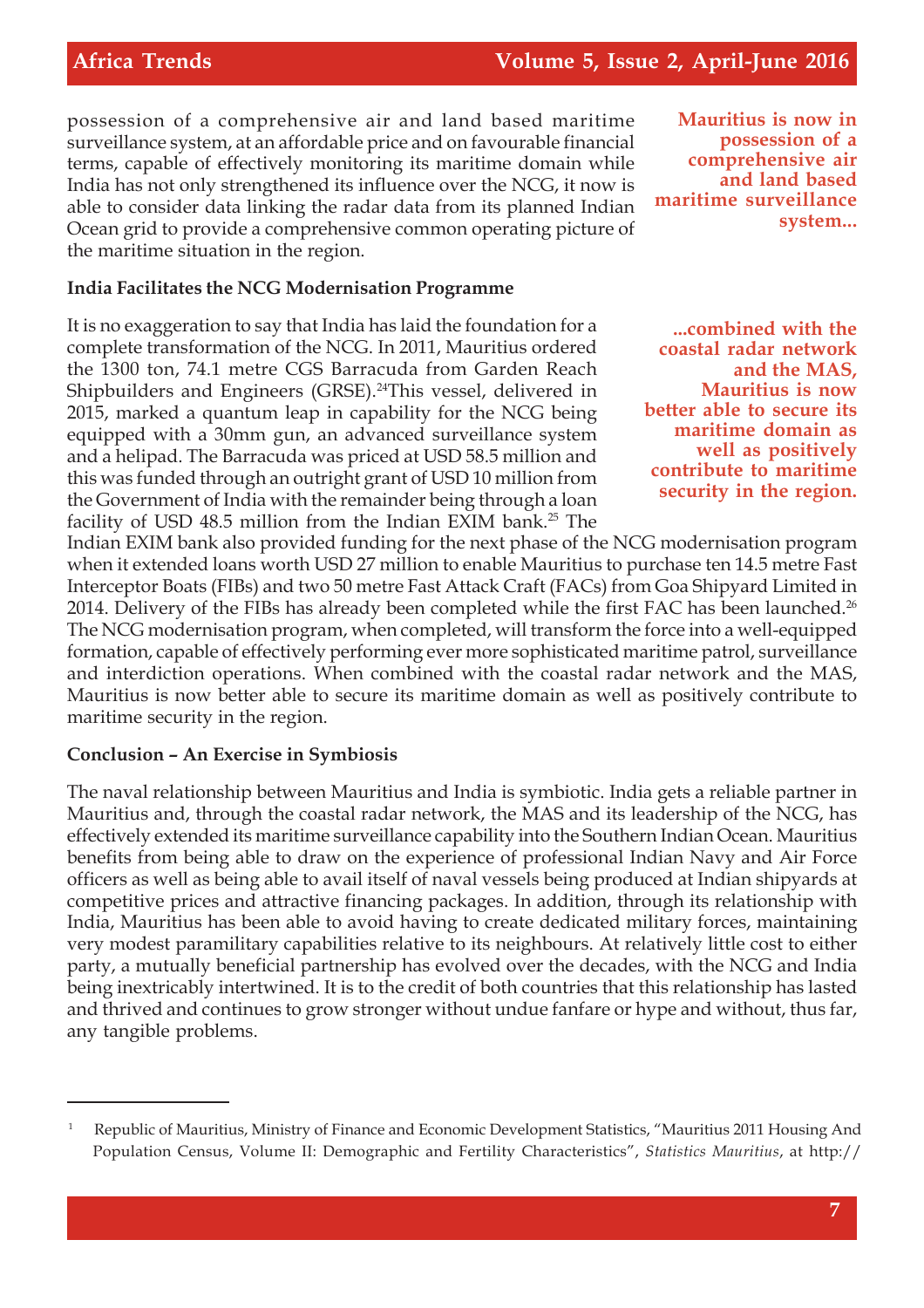statsmauritius.govmu.org/English/Documents/publications/Housing/ economics%20and%20social%20indicators/reports/2011VolIIPC.pdf, accessed August 2, 2016.

- <sup>2</sup> S. Dikshit, "When India drew Top Secret 'red line' in Mauritius", *The Hindu*, at http://www.thehindu.com/todayspaper/when-india-drew-top-secret-red-line-in-mauritius/article4493495.ece, (accessed August 1, 2016).
- 3 "Overview of the Mauritius Police Force (MPF)", *The Mauritius Police Force*, at http://police.govmu.org/English/ AboutUs/Pages/Overview-of-the-Mauritius-Police-Force-(MPF).aspx, (accessed August 1, 2016).
- 4 "Exercicede Tirsa Midlands: La SMF dans la ligne de mire", *Le* Mauricien, at http://www.lemauricien.com/article/ exercice-tirs-midlands-la-smf-la-ligne-mire, (accessed August 1, 2016).
- 5 "Goodwill visit of Indian Naval Ships INS MYSORE and INS TABAR", *High Commission of India, Port Louis, Mauritius*, at http://www.indiahighcom-mauritius.org/pages.php?id=156, (accessed August 1, 2016).
- <sup>6</sup> "INDIA-MAURITIUS BILATERAL RELATIONS: Defence Cooperation", *High Commission of India, Port Louis, Mauritius,* at http://www.indiahighcom-mauritius.org/pages.php?id=52, (accessed August 1, 2016).
- 7 "Annual National Coast Guard Commando Refresher Training by Indian Marine Commandos-28 Sep – 24 Oct 2015", *Indian Navy*, at http://www.indiannavy.nic.in/content/annual-national-coast-guard-commando-refreshertraining-indian-marine-commandos-28-sep-%E2%80%93-24, (accessed August 1, 2016).
- <sup>8</sup> P. Ramessur-Bhoyroo, "Garde-Côtière: Nos Soldats Des Eaux", July 3, 2016, *Defimedia.info*, at http://defimedia.info/ garde-cotiere-nos-soldats-des-eaux-0, (accessed August 10, 2016).
- <sup>9</sup> P. Ramessur-Bhoyroo, "La Police Helicopter Squadron: Les Ailes De La Sécurité Civile", April 14, 2016, *Defimedia.info*, at http://defimedia.info/la-police-helicopter-squadron-les-ailes-de-la-securite-civile, (accessed August 10, 2016).
- <sup>10</sup> P. Ramessur-Bhoyroo, n.8.
- <sup>11</sup> "International Fleet Review 2016", *Mauritius Police Force*, at http://police.govmu.org/English/Pages/THE-COMMISSIONER-OF-POLICE-ATTENDS-.aspx, (accessed August 10, 2016).
- <sup>12</sup> "40 Years of the Maritime Wing of the Mauritius Police Force (1974-2014)", *Mauritian Philatelic Blog*, at http:// mauritianphilatelicblog.blogspot.in/2015/07/40-years-of-maritime-wing-of-mauritius.html, (accessed August 2, 2016).
- <sup>13</sup> "Supply of two serviceable Main Engines to the Mauritius Police Force by the Government of India on a gratis basis – Handling over ceremony – October 7, 2011 at 1530 hrs", *High Commission of India, Port Louis, Mauritius,* at http:// www.indiahighcom-mauritius.org/pages.php?id=180, (accessed August 2, 2016).
- <sup>14</sup> "Mauritius-Gun Inspection of MCGS Guardian by Indian Navy-(08-21 Oct 15)", *Indian Navy*, at http:// www.indiannavy.nic.in/content/mauritius-gun-inspection-mcgs-guardian-indian-navy-08-21-oct-15, accessed August 2, 2016).
- <sup>15</sup> "Mauritius gets Coast Guard vessel on lease", *The Hindu*, at http://www.thehindu.com/2001/03/24/stories/ 0224000i.htm, (accessed August 2, 2016).
- <sup>16</sup> "Navy resurrects crippled Mauritian warship", *The Hindu*, at http://www.thehindu.com/2000/04/21/stories/ 0221000n.htm, (accessed August 3, 2016).
- 17 "The Vigilant the patrol remained docked for five years seeks buyer"*, Motors Mega*, at http://motors.mega.mu/ news/vigilant-patrol-remained-docked-five-years-seeks-buyer-20110603.html, (accessed August 3, 2016).
- <sup>18</sup> "National Coast Guard Celebration of the Silver Jubilee of the Maritime Air Squadron", *govmu.org*, at http:// www.govmu.org/French/News/Pages/C%C3%A9l%C3%A9bration-du-jubil%C3%A9e-d%E2%80%99argent-du-Maritime-Air-Squadron.aspx, (accessed August 10, 2016).
- <sup>19</sup> R. Pandit, "India 'gifts' military equipment to Mauritius", *Times of India*, at http://timesofindia.indiatimes.com/ india/India-gifts-military-equipment-to-Mauritius/articleshow/21051432.cms, (accessed August 10, 2016).
- <sup>20</sup> "Maritime Surveillance: National Coast Guard equipped with new Dornier aircraft"*, govmu.org*, at http:// www.govmu.org/English/News/Pages/Maritime-Surveillance-National-Coast-Guard-equipped-with-new-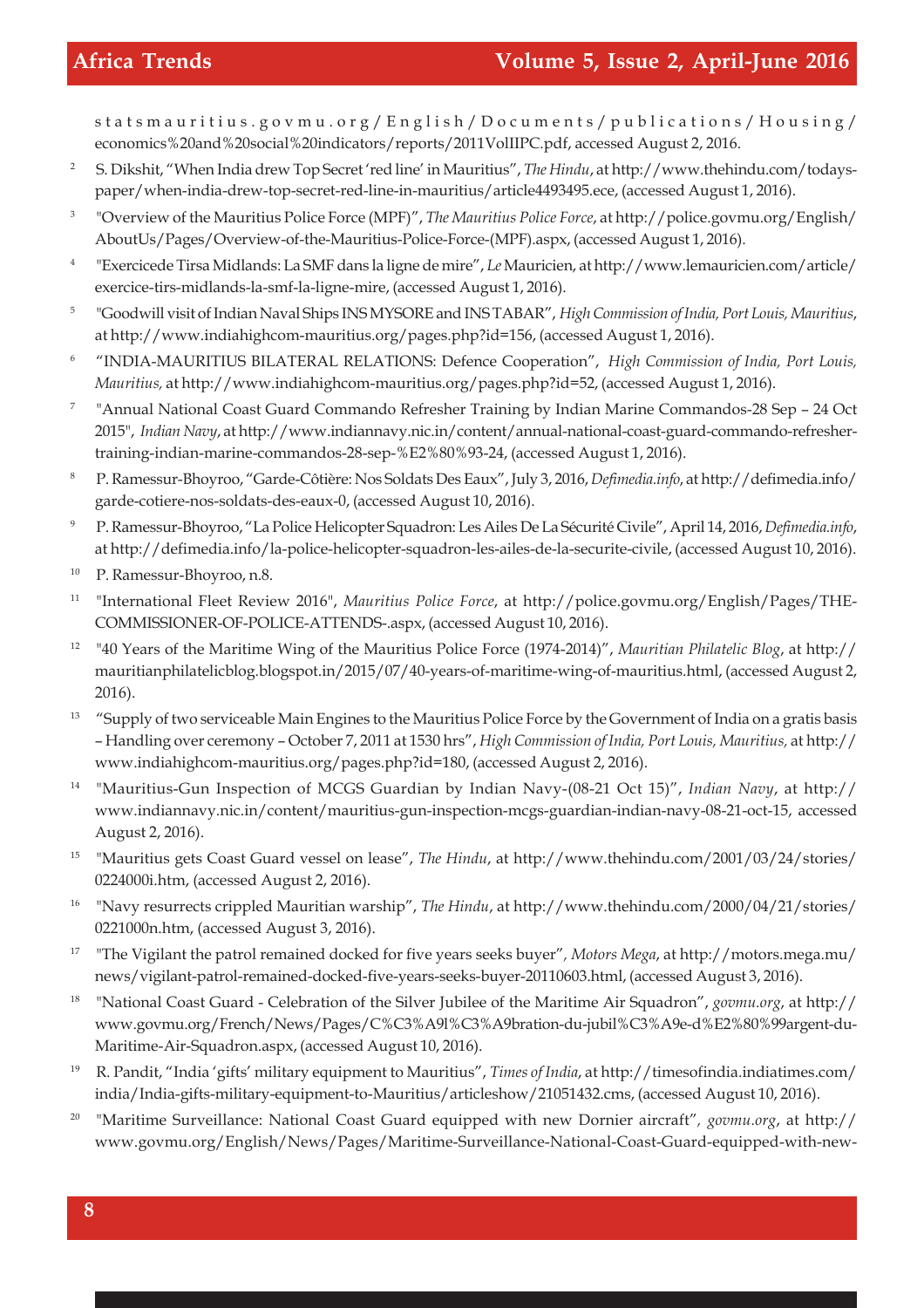Dornier-aircraft.aspx, (accessed August 10, 2016).

- <sup>21</sup> The United States transferred several C-26 and Piper Navajos to Latin American and Caribbean forces for maritime patrol in the period 1999-2004. None were equipped with radar though some countries, at a cost fitted such equipment later. The CASA C-212s purchased by Suriname were not as well equipped as the Mauritian Dorniers and were provided with no spares and support package.
- <sup>22</sup> M. Pubby, "India's plan to set up radar grid to monitor Indian Ocean traffic faces stumble", *Economic Times*, at http:/ /articles.economictimes.indiatimes.com/2015-03-18/news/60249773\_1\_indian-ocean-maldives-presidentmohamed-nasheed, (accessed August 10, 2016).
- <sup>23</sup> "India-Mauritius Relations", *Ministry of External Affairs*, at https://mea.gov.in/Portal/ForeignRelation/Mauritius-February-2012.pdf, (accessed August 10, 2016).
- <sup>24</sup> "Mauritius to receive Indian-built patrol vessel", Defence Web, at http://www.defenceweb.co.za/ index.php?option=com\_content&view=article&id=31585:mauritius-to-receive-indian-built-patrolvessel&catid=51:Sea, (accessed August 3, 2016).
- 25 **"**Mauritius: The new ship-patrol, CGS Barracuda docked in late February after having experienced some mechanical problems"*, Indian Ocean Times*, at http://en.indian-ocean-times.com/Mauritius-The-new-ship-patrol-CGS-Barracuda-docked-in-late-February-after-having-experienced-some-mechanical-problems\_a5214.html, (accessed August 26, 2016).
- <sup>26</sup> "Mauritius Coast Guard Service commissions ten patrol boats", *Defence Web*, at http://www.defenceweb.co.za/ index.php?option=com\_content&view=article&id=42895:mauritius-coast-guard-service-commissions-ten-patrolboats&catid=51:Sea&Itemid=106, (accessed August 26, 2016).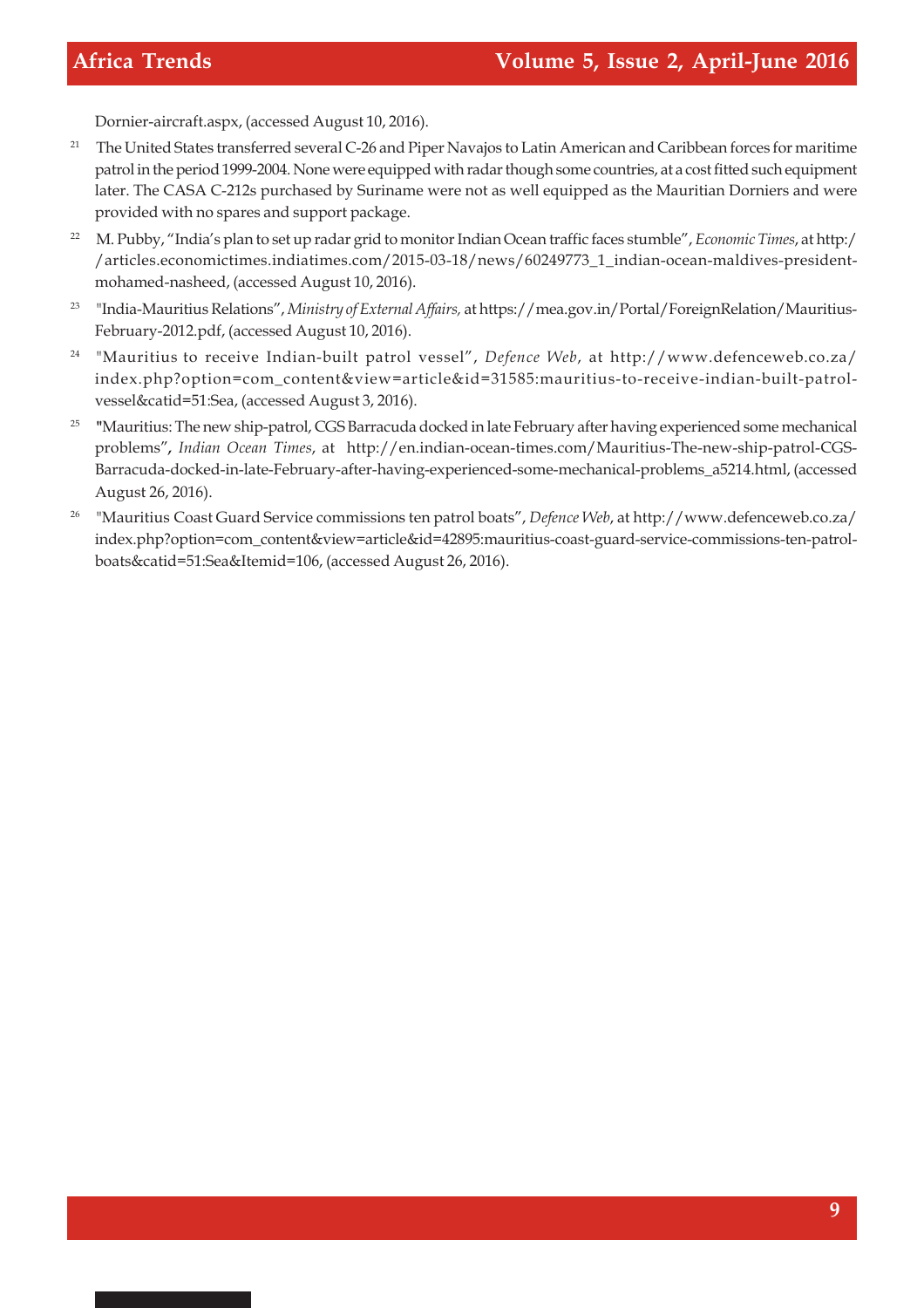# **Commentary**

# **SECURITY COUNCIL RESOLUTION 2292 ON LIBYA: RESPITE OR HAZARD?**

**Libya today is a highly fragmented state with porous borders and unidentified alliance formations. In this scenario, a resolution to partially lift the arms embargo may have widespread undesirable consequences. The role of NATO at the behest of European Union members or when requested by the legitimate Libyan authorities in the implementation of the Resolution highlights the problematic involvement of European states in Libyan affairs, yet again questioning their covert motives.**

#### **Manpreet Sohanpal\***

The French Ambassador Francois Delattre called the newest Security Council Resolution 2292 on Libya that partially revokes the arms embargo a 'game changer' for the country and its arms crisis. However, amidst continued lawlessness inside Libya, the adoption of United Nations Security Council (UNSC) Resolution 2292 raises more concerns than hopes for respite from the growing security menace in the state. There are currently two rival warring governments in Libya – the House of Representative in Tobruk and the Government of National Accord (GNA) - backed by various militia groups. In addition there is the lingering threat of Islamic State of Iraq and Syria (ISIS) and the increasing numbers of refugees. Besides, Libya today is a highly fragmented state with porous borders and unidentified alliance formations. In this scenario, a resolution to partially lift the arms embargo may have widespread undesirable consequences. The role of NATO at the behest of European Union members or when requested by the legitimate Libyan authorities in the implementation of the Resolution highlights the problematic involvement of European states in Libyan affairs, yet again questioning their covert motives.

#### **Background**

After the ouster of Muammar Gaddafi in Libya in 2011, the country descended into civil war and chaos. As civilian protests escalated in Libya in February 2011, Gaddafi launched an air strike using the Libyan Air Force. It was then that the Permanent Representative of the Libyan Arab Jamahiriya to the UN, Abdel Rahman Shalgram, wrote a letter to the President of the Security Council calling for immediate action. The Security Council on February 26, 2011 demanded an end to the violence and decided to refer the situation to the International Criminal Court (ICC) while imposing an arms embargo on the country and a travel ban and assets freeze on the family of Gaddafi and certain government officials. US, France and Britain sanctioned the Gaddafi regime. It was then that the French and British introduced Resolution 1970.<sup>1</sup> Resolution 1970 (2011) under Article 41 of Chapter VII of the UN Charter authorised member states "to seize and dispose of

Ms. Manpreet Sohanpal is Research Intern, West Asia Centre, IDSA.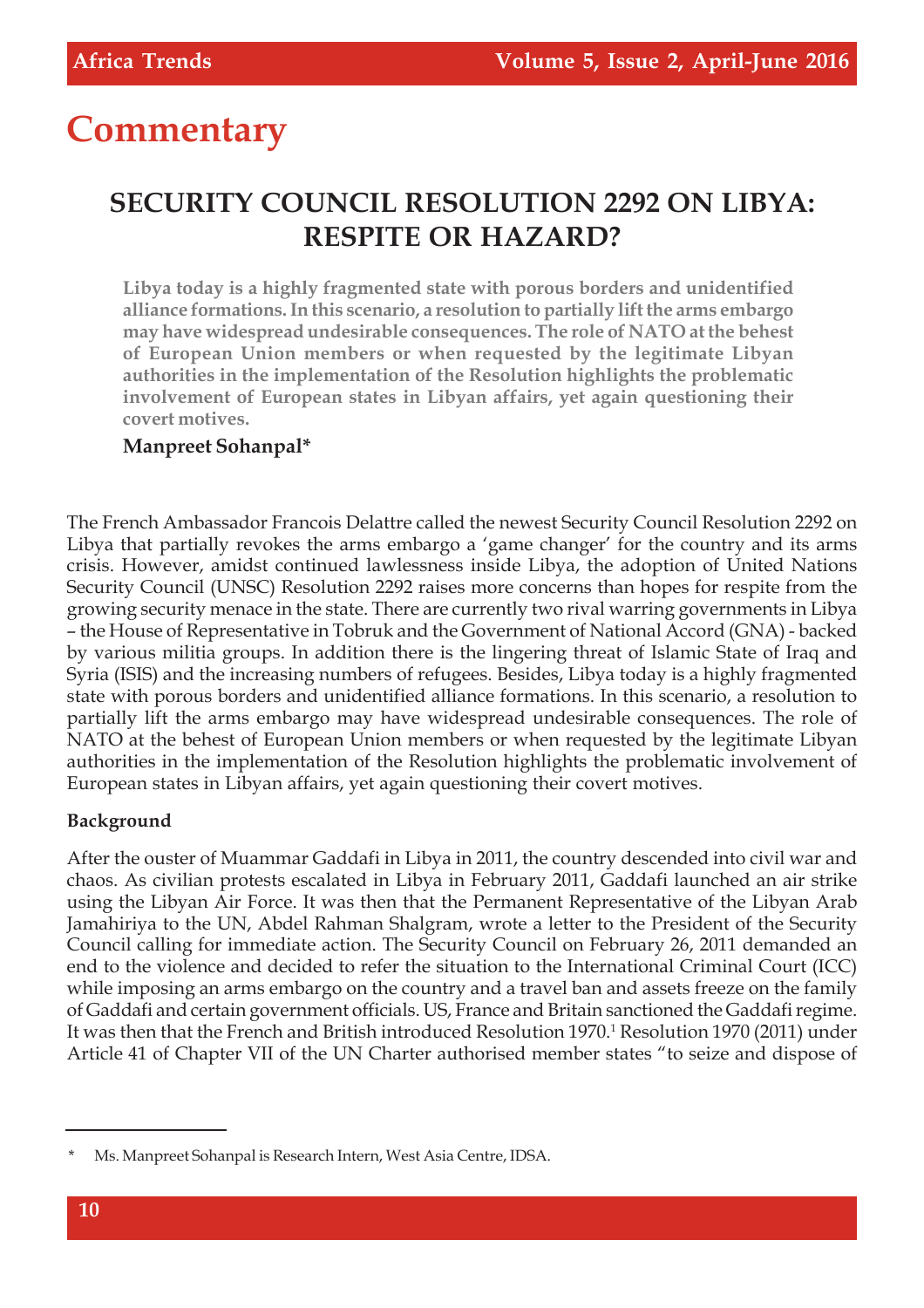military-related material banned by the text" and "to facilitate and support the return of humanitarian agencies and make available humanitarian and related assistance in Libya and expressed its readiness to consider taking additional appropriate measures as necessary to achieve that" (UN Document 2011). The European Union then imposed further unilateral sanctions on Libya.<sup>2</sup> However, Gaddafi's non-compromising attitude gave enough reason for the West to exert further pressure. The United Kingdom was consistently pushing for the implementation of a nofly zone. Over the month of February and March, the British and French governments mounted pressure for a no-fly zone in Libya. The Obama Administration, some have pointed, was hesitant at first to involve itself militarily in the Libyan uprising.<sup>3</sup> While there were divergent views on how to end the crisis, Christopher Chivvis argues that France was in favour of an aggressive stand followed by Britain. Germany, Poland, Turkey and the US were opposed to this position.<sup>4</sup> The Arab League foreign ministers consisting of 22 members called for the implementation of a no-fly zone over Libya. Thus, on March 17, 2011, the UN Security Council passed Resolution 1973, with 10 in favour, none against and five abstentions (Brazil, China, Germany, India and Russia), authorising 'all necessary measures' to protect civilians (UNSC Press Release 2011). After few months of NATO bombing, the Gaddafi regime fell in October 2011. Gaddafi during his

period would not allow terrorist outfits like Al- Qaeda to gain foothold in Libya. However, after his fall, many jihadist outfits mushroomed in Libya. For instance, UN listed terrorist outfits such as Ansar al-Sharia in Darnah, Ansar al-Sharia Benghazi (later named as Ansar al-Sharia in Libya) and other Al Qaeda affiliates surfaced in Libya. These outfits were operating inside Libya since 2011 with the motivation of establishing Islamic Law in Libya; and were responsible for the 2012 attack on the US consulate in Benghazi. By the end of November 2014, a global jihadist group under the name of Majlis Shura Shabab

**Gaddafi during his period would not allow terrorist outfits like Al- Qaeda to gain foothold in Libya. However, after his fall, many jihadist outfits mushroomed in Libya.**

al-Islam (MSSI) took over the city of Darnah and announced that the city was now part of ISIS.<sup>5</sup> In the past year, the Islamic State has advanced in Libya exponentially. Its most significant achievement was its expansion east of the town of Sirte along the coast for 120 miles in 2015.<sup>6</sup>

After international coalition forces started bombing Iraq and Syria and the ISIS lost their leaders and manpower, it became difficult for them to manoeuvre into other regions. Since Libyan borders were ungoverned following the post-Gaddafi chaos, it became

a favourable ground for those fleeing bombing in Iraq and Syria to gain foothold inside Libya.<sup>7</sup> According to a senior Libyan Intelligence Officer, most of the IS fighters inside Libya are foreign fighters who have come from Iraq and Syria.<sup>8</sup> Porous borders soon led to illicit transfer of arms and weapons in Libya. Most of the weapons in post - Gaddafi Libya landed in the hands of civilians and militias. According to an estimate provided by Martin Kobler, the UN Envoy to Libya, the country is awash with twenty million pieces of weapons in a population

**Since Libyan borders were ungoverned following the post-Gaddafi chaos, it became a favourable ground for those fleeing bombing in Iraq and Syria to gain foothold inside Libya.**

of six million.<sup>9</sup> Soon, it turned into a training camp for jihadists who then crossed borders to the adjoining West Asian and North African states.

#### **The Resolution**

On June 14, 2016 the UN Security Council unanimously adopted Resolution 2292 under Chapter VII of the UN Charter 'recalling the arms embargo' in Libya. This mandate, drafted by Britain and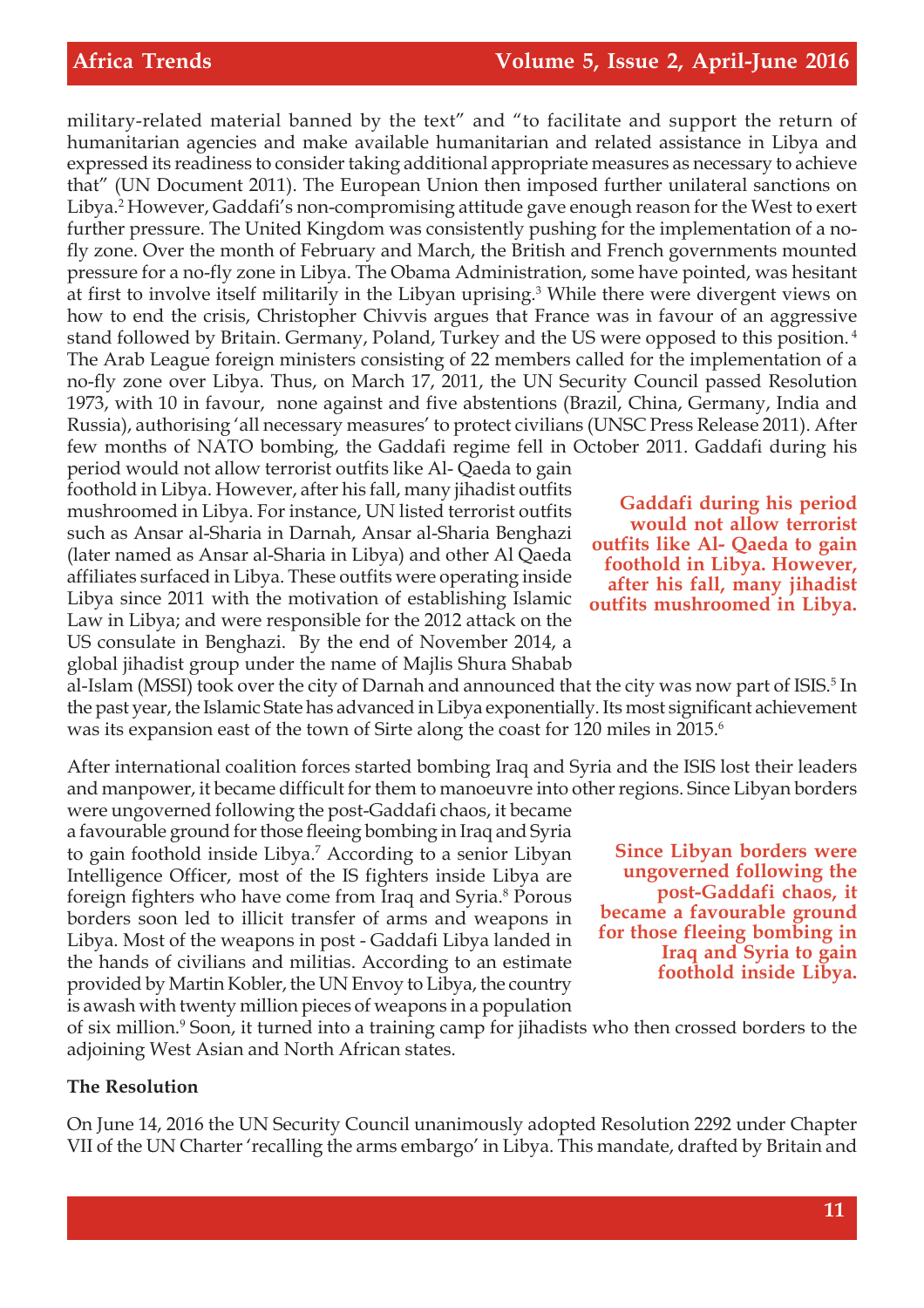France, is an extension of an ongoing European Union Operation EUNAVFOR MED Sophia, established by the EU Council on May 18, 2015, aimed at curbing illegal arms and migrant

**...it appears that another EU Operation (Operation Sophia) has now been granted UN Security Council authorisation and thereby the legitimacy for continuation.**

smuggling in Libya and the Mediterranean coast.<sup>10</sup> In May 2016, the Foreign Affairs Council of the European Union agreed to extend the mandate of this Operation Sophia for another year and assigned it with additional tasks, such as the training of Libyan coast guards and contributing to the arms embargo imposed by the United Nations Security Council which then constituted Resolution 2292.<sup>11</sup> In other words, it appears that another EU Operation (Operation Sophia) has now been granted UN Security Council authorisation and thereby the legitimacy

for continuation. In the statement made by Federica Mogherini, "Resolution 2292 will now enable Operation Sophia also to play an important role in implementing the UN arms embargo on Libya."<sup>12</sup>

Some of the provisions of Resolution 2292 include the inspection of vessels on the high seas off the coast of Libya; extending support to the GNA as the legitimate government of Libya; coordination of international efforts; dealing with the illicit transfer and smuggling of arms; and so on. However, the provision that raises doubts and concerns is one that grants exemptions to transfer select arms to the GNA, the internationally approved government in Libya, by lifting the ban.

#### **Implications**

After the introduction of the resolution, concerns began to surface as the Deputy Permanent Representative of the Russian Federation to the United Nations, Mr. Vladimir Safronkov, made statements at the Security Council Meeting on the situation in Libya. He stated that Russia is in doubt about the sincerity of the application of the resolution. The draft resolution was to aid the process of unity government by forming an alliance with the GNA and the House of Representative in Tobruk; and the full implementation of the Skhirat Agreement.<sup>13</sup> However, the final document did not reflect these concerns. The Resolution, he said, appears firstly, one sided; and secondly, provides the space for some to have a free hand in managing the flow of weapon for their own covert agendas.<sup>14</sup> He also raised apprehensions regarding the concerted effort in the fight against ISIS.

Resolution 2292 makes provisions for the transfer of select arms to the GNA. It states, "supplies of non-lethal military equipment and the provision of any technical assistance" will be provided to the GNA and the national security forces under its command. However, transfer of weapons to Libya in the current situation would only mean jeopardising the already precarious security situation. Considering Prime Minister Fayez Sarraj's and his GNA, which is linked to the former internationally recognised government, is yet to receive a vote of confidence in the Parliament $^{15}$ . Thus, it also raises concerns, given Western states' historical relations with Libya, whether this provision is meant strictly for use against Da'esh or to strengthen the position of GNA. The document states that the material are meant necessarily for "UN designated terrorist groups and to combat Da'esh throughout Libya".

Besides, the inability of the GNA to gain acceptance from Libyan National Army (LNA) led by General Haftar points towards an uncertainty regarding the formation of a unity government anytime soon. General Haftar launched Operation Dignity in 2014 to fight Islamic militants in Benghazi and the east. By 2016 they managed to push back Islamist strongholds outside Benghazi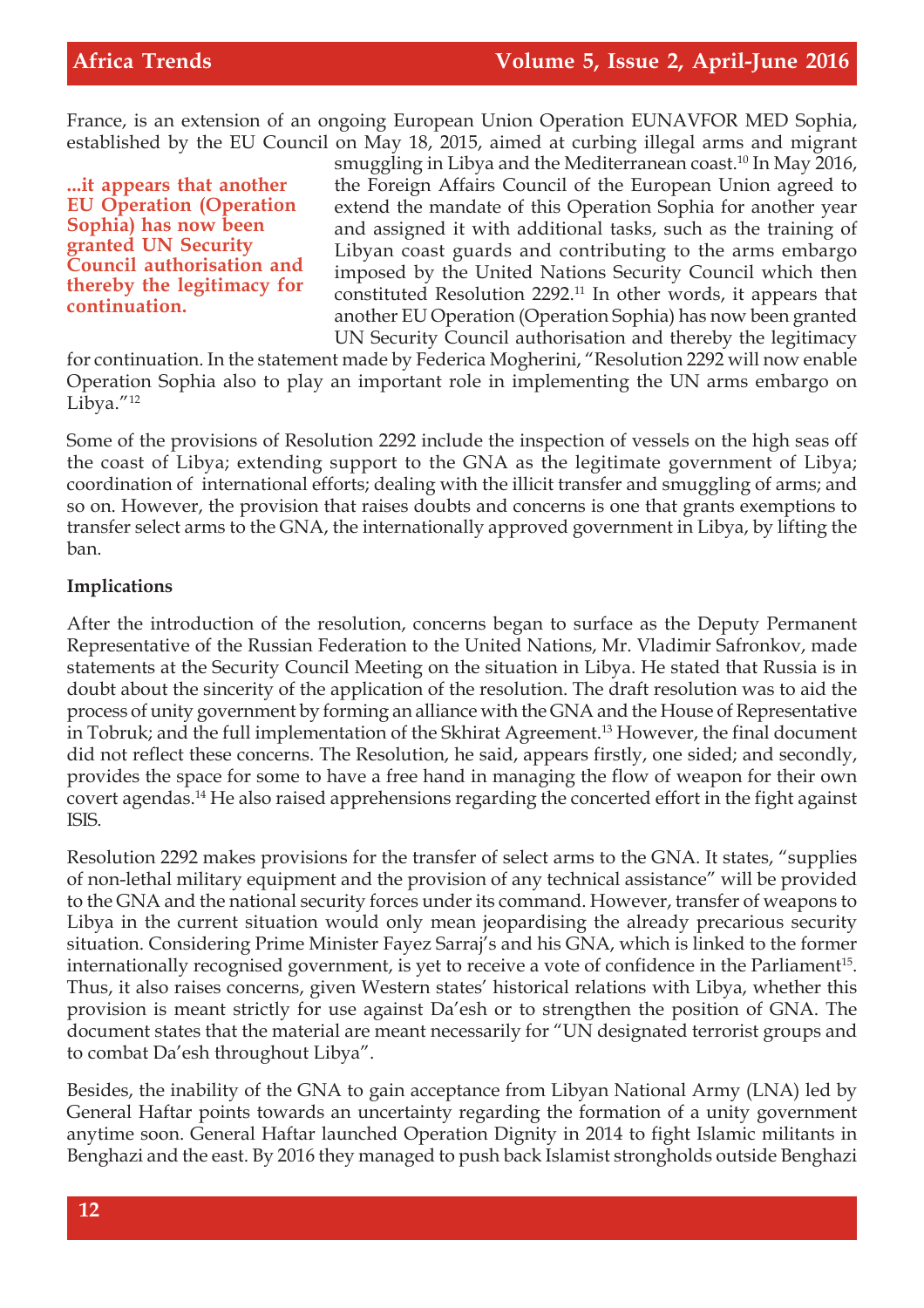up to Derna (east). However, the General remained unhappy with the UN brokered government deal since it allocated the defence portfolio to Ibrahim al-Barghathi. Thus, while the Skhirat Agreement of 2015 called on the House of Representatives to vote on the proposed unity government, the House failed to throw their weight behind the proposal to gain the necessary quorum, thereby withholding the process of formation of a unity government. General Haftar, it was argued, has made deliberate attempts to garner mass support of those who decided not to vote in favour of

**...the House failed to throw their weight behind the proposal to gain the necessary quorum, thereby withholding the process of formation of a unity government.**

the proposal.<sup>16</sup> He considers the GNA as 'militias outside the law'. <sup>17</sup> So a partial revocation of the arms embargo before the formation of a unity government would only lead to more insecurity and tension within the factions.

Finally, based on the statements made by Vladimir Safronkov, and the involvement of Britain, France and the NATO, one cannot discount that there are covert intentions behind the passing of this Resolution. It can, thus, be concluded that this could be European powers' scheme to have extended presence in Libya. What makes this move more problematic is the history of European powers' involvement in Libya. Historically, Libya and its relations with the West under Gaddafi were characterised as that of restrictions and retaliations with Gaddafi's involvement in bombing of Rome and Vienna airports (1985), Lockerbie (1988), UTA flight over Niger (1989); the Reagan administration imposed severe sanctions along with US, Britain and France, identifying Libya as a state sponsoring terrorism and even made attempts to assassinate the leader.<sup>18</sup> After the outbreak of protest in Libya in 2011, the United Kingdom was consistently pressuring for the implementation of a no- fly zone. David Cameron, Britain's Prime Minister, also came up with the idea of arming the rebels on the insistence of French President, Nicholas Sarkozy, during an emergency EU summit in Brussels. These instances necessitate a more critical analyses of the recent resolution in terms of its intent and application.

<sup>3</sup> Ryan Lizza, "The Consequentialist: How the Arab Spring Remade Obama's Foreign Policy", May 2, 2011, at http:/ /www.newyorker.com/reporting/2011/05/02/110502fa\_fact\_lizza?currentPage=all, (accessed May 29, 2011).

<sup>4</sup> Christopher S. Chivvis, n.1.

<sup>1</sup> Christopher S. Chivvis, *Toppling Qaddafi: Libya and the Limits of Liberal Intervention*, New York, Cambridge University Press, 2014.

<sup>&</sup>lt;sup>2</sup> Hélène Mulholland, "Libya crisis: EU agrees sanctions as UK warns of 'day of reckoning' for Gaddafi", February, 28, 2011, at http://www.theguardian.com/world/2011/feb/28/libya-crisis-eu-sanctions-day-reckoning-gaddafi, (accessed 21 March 2016).

<sup>5</sup> Aaron Y. Zelin, "The Islamic State's First Colony in Libya", October 10, 2014 at http:// www.washingtoninstitute.org/policy-analysis/view/the-islamic-states-first-colony-in-libya, (accessed July 6, 2016).

<sup>6</sup> Issandr El Amrani, "How Much of Libya Does the Islamic State Control?", February 18, 2016, at http:// foreignpolicy.com/2016/02/18/how-much-of-libya-does-the-islamic-state-control/, (accessed July 6, 2016).

<sup>&</sup>lt;sup>7</sup> Katie Mansfield, "ISIS Spreading to Libya: Jihadis fleeing Syria and Iraq amid relentless airstrikes", February 4, 2016, at http://www.express.co.uk/news/world/641290/ISIS-spreading-Libya-jihadis-flee-Syria-Iraq-airstrikes, (accessed July 6, 2016).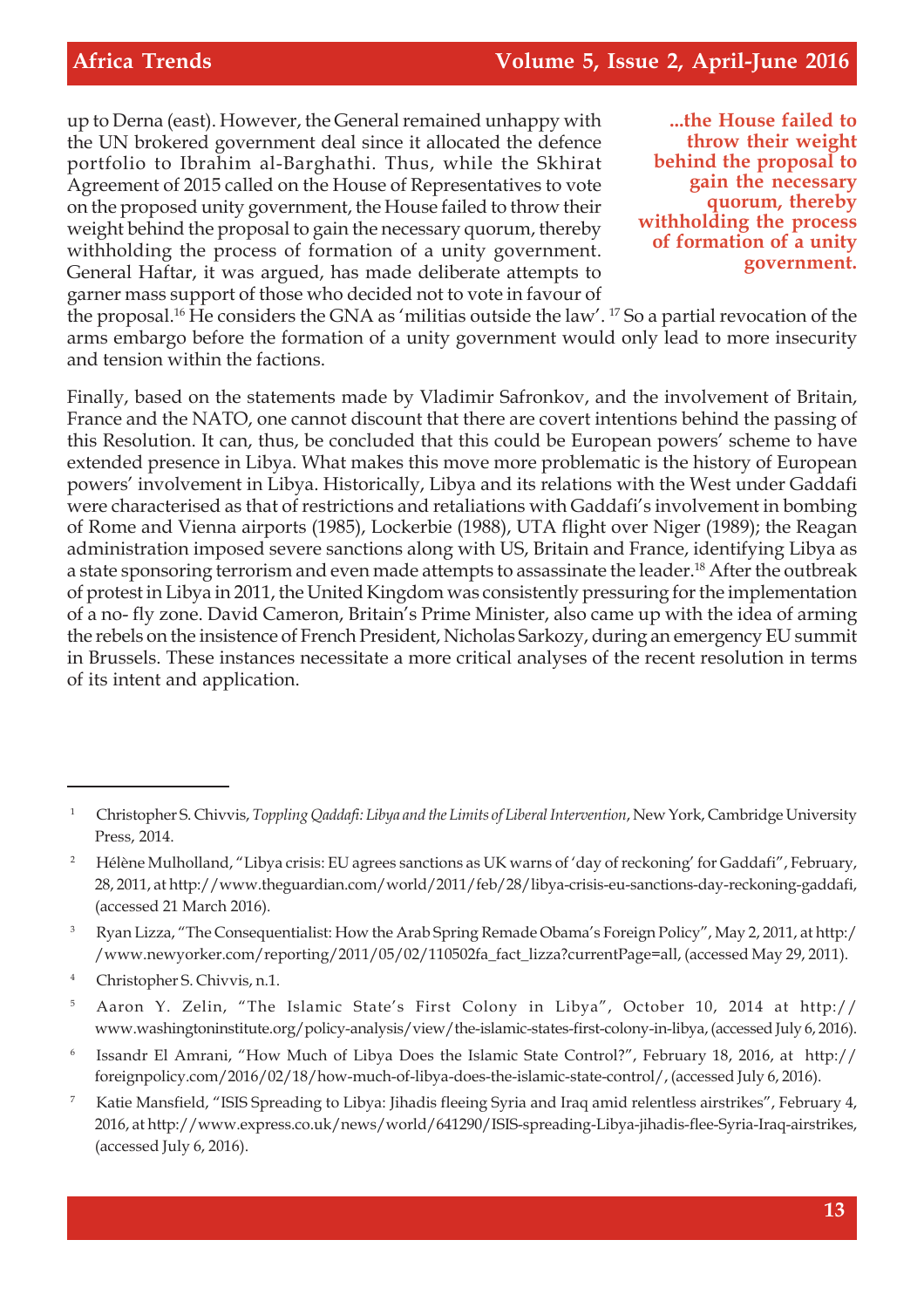- <sup>8</sup> Declan Walsh and Suliman Ali Zway, "UN backed Libyan fighters push toward ISIS stronghold of Surt", June 9, 2016, at http://www.nytimes.com/2016/06/10/world/africa/isis-surt-libya.html?\_r=0, (accessed July 6, 2016).
- <sup>9</sup> Michelle Nichols, "U.N. approves high seas crackdown on Libya arms smuggling", June 14, 2016 at http:// www.reuters.com/article/us-libya-security-idUSKCN0Z02J0, (accessed July 6, 2016).
- <sup>10</sup> "UN authorises EU operation against Libya arms smuggling", June 15, 2016, at http://www.euractiv.com/section/ global-europe/news/un-authorises-eu-operation-against-libya-arms-smuggling/, (accessed July 6, 2016).
- <sup>11</sup> EU, "EU extends anti-people smuggling Operation Sophia for a year", June 20, 2016 at http://eeas.europa.eu/ top\_stories/2016/200616\_june\_fac\_en.htm, (accessed July 6, 2016).
- <sup>12</sup> EU, "Statement by the HR/VP Federica Mogherini on the adoption of Resolution 2292 by the UN Security Council", June 14, 2016, at http://eeas.europa.eu/statements-eeas/2016/160614\_07\_en.htm, (accessed July 6, 2016).
- <sup>13</sup> "Russia: UNSC Res 2292 on Libya Has a Hidden Agenda to Divide the Country", June 22, 2016, at https:// jamahiriyanewsagency.wordpress.com/2016/06/22/russia-unsc-res-2292-on-libya-has-a-hidden-agenda-todivide-the-country/, (accessed June 7, 2016).
- <sup>14</sup> Ibid.
- <sup>15</sup> Khalid Mahmoud, "Libya: Haftar Defies Sarraj Government and Overlooks Kobbler's Call for Benghazi Ceasefire", June 6, 2016, at http://english.aawsat.com/2016/06/article55352029/libya-haftar-defies-sarraj-governmentoverlooks-kobblers-call-benghazi-ceasefire, (accessed June 7, 2016).
- <sup>16</sup> Profile, "Libya's military strongman Khalifa Haftar", April 22, 2016, at http://www.bbc.com/news/world-africa-27492354, (accessed 7, 2016).
- <sup>17</sup> "Libya Prime Minister calls for unity behind anti-IS Sirte offensive, June 15, 2016", at http://guardian.ng/news/ libya-prime-minister-calls-for-unity-behind-anti-is-sirte-offensive/, (accessed July 7, 2016).
- <sup>18</sup> Tim Niblock, "Pariah States" and Sanctions in the Middle East, Boulder, London, Lynne Rienner Publishers, 2001.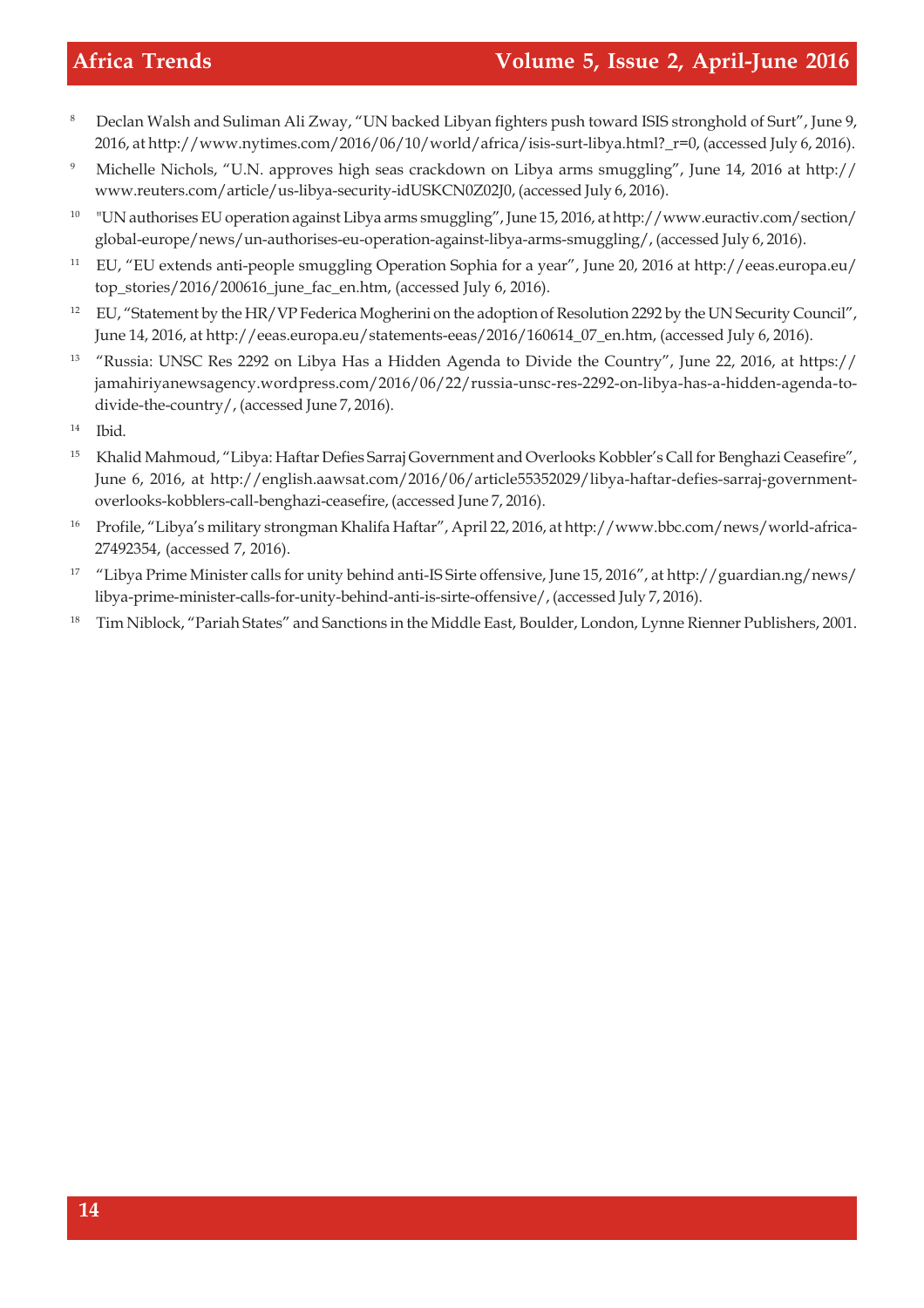# **Viewpoint**

# **PEACEKEEPING OR PEACE ENFORCEMENT: PRINCIPAL DILEMMA SURROUNDING UNITED NATIONS PEACEKEEPING IN THE DEMOCRATIC REPUBLIC OF CONGO**

**The TCC have to shed their colonial legacies and participate in UN peacekeeping on equal terms rather than merely being service providers. It is necessary that the UNSC decisions are more inclusive and reflective of the new world order.**

**Vikrant Deshpande\***

#### **The United Nations (UN) in Democratic Republic of Congo (DRC)**

Following the 1994 genocide in Rwanda and the establishment of a new government (The Rwandan Patriotic Front supported by Uganda), some 1.2 million Rwandese Hutus — including elements who had taken part in the genocide — fled to the neighbouring Kivu regions of Eastern DRC. Simultaneously, aided by Rwanda and Uganda, a rebellion led by Laurent Désiré Kabila took over power from the existing dictator, Mobuto Sese Seko in the DRC. Since then, the Eastern part of DRC has been in constant turmoil due to continued presence of Congolese and foreign armed groups taking advantage of power and security vacuums in this part of the country; the illegal exploitation of resources; interference by neighbouring countries; pervasive impunity; intercommunal feuds; and the weak capacity of the national army and police to effectively protect civilians and the national territory and ensure law and order.<sup>1</sup>

The spiral of violence led to UN intervention and following the signing of the Lusaka Ceasefire Agreement in July 1999 between the DRC and five regional States (Angola, Namibia, Rwanda, Uganda and Zimbabwe) in July 1999, the Security Council established the United Nations Organisation Mission in the DRC (MONUC). MONUC was tasked with the observation of the

ceasefire and disengagement of forces and maintaining liaison with all parties to the ceasefire agreement and later with its implementation.

On July 1, 2010, the Security Council, renamed MONUC the United Nations Organization Stabilization Mission in the Democratic Republic of the Congo (MONUSCO) to reflect the new phase the country had entered. The new mission was authorised to use all necessary means to carry out its mandate relating, among other things, to the protection of

**...realising that the cycle of violence continued in spite of UN intervention, the UN created the Force Intervention Brigade of African countries and tasked the new brigade with carrying out offensive operations...**

<sup>\*</sup> Colonel Vikrant Deshpande is Research Fellow, Military Affairs Centre, IDSA.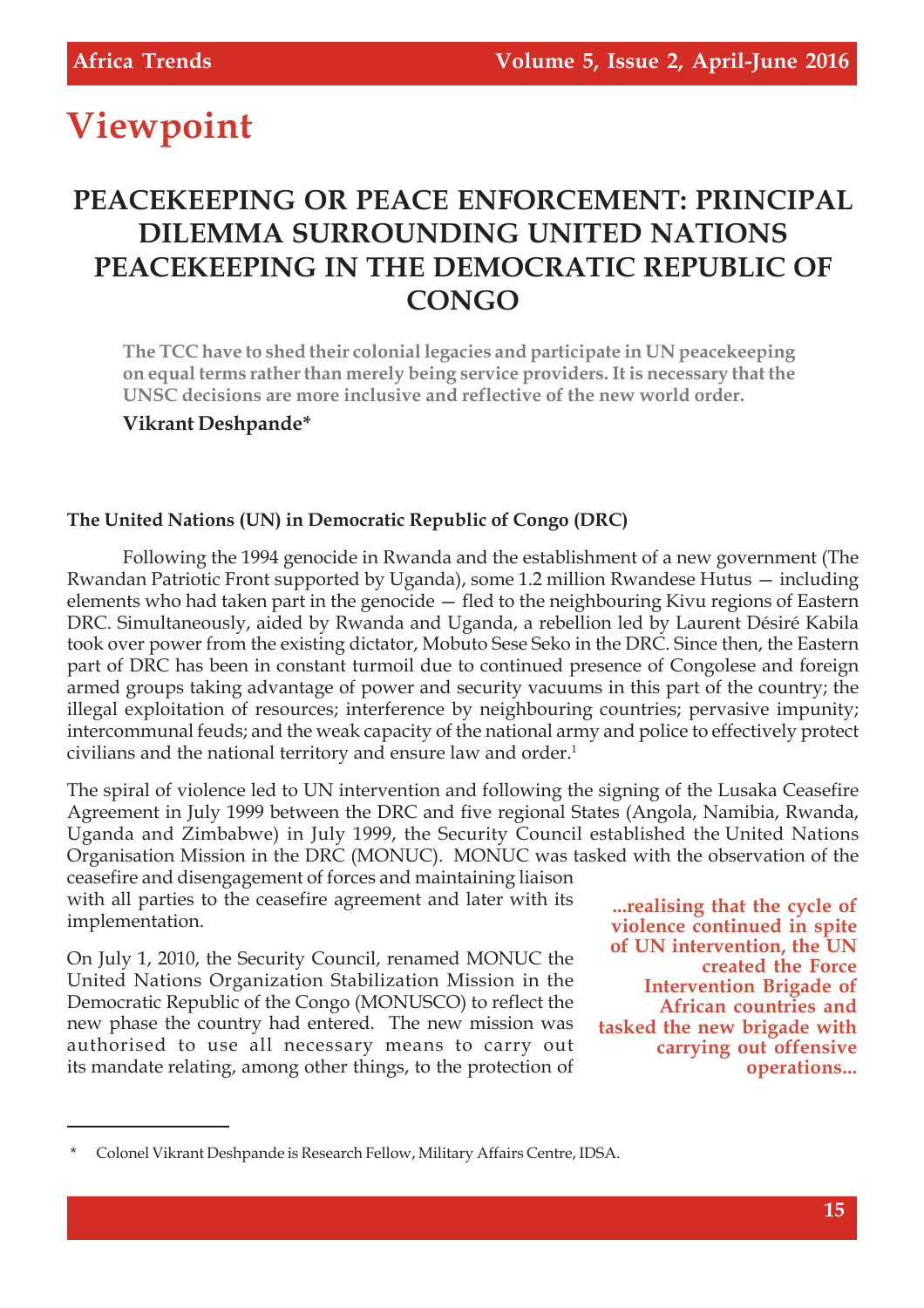civilians, humanitarian personnel and human rights defenders under imminent threat of physical violence and to support the Government of the DRC in its stabilisation and peace consolidation efforts. In March 2013, realising that the cycle of violence continued in spite of UN intervention*,* the UN created the Force Intervention Brigade of African countries and tasked the new brigade with carrying out offensive operations, either unilaterally or jointly with the Congolese armed forces, 'in a robust, highly mobile and versatile manner' to disrupt the activities of those groups<sup>2</sup>.

#### **The Dilemma**

The basic principles of peacekeeping, namely consent of the parties, impartiality, non-use of force except in self-defence and defence of the mandate**<sup>3</sup>** , are the doctrinal precepts of the operational philosophy for the soldiers participating in United Nations (UN) peacekeeping and are an integral part of their pre-deployment training. These principles have been reiterated as 'relevant and central to the respect and regard that the blue helmets have earned' by the Hon'ble Minister for External Affairs, Sushma Swaraj in her foreword to the eBook on India and UN Peacekeeping**.** 4 The UN, particularly it's Security Council (UNSC) however, seems to be gravitating towards more robust and aggressive roles for UN troops under Chapter VII of the UN Charter termed as peace enforcement<sup>5</sup> as is evident from the increasingly aggressive mandates it has expected its force to execute in MONUSCO. The shift from MONUC to MONUSCO and the addition of the Intervention Brigade is indicative.

The Horta Panel which was recently constituted to review and strengthen peacekeeping operations, in its report to the UN Secretary General, summarizes the contradiction that inspires this view point. *"Some Member States, including many leading troop contributors, (- ) have expressed to the Panel their strong view that the three core principles of peacekeeping, i.e., consent of the parties, impartiality and the non-use of force except in self-defence or defence of the mandate, should be upheld. Others, however, have suggested that they are outmoded and require adjustment."*<sup>6</sup>

#### **Scrutiny**

A perfunctory scrutiny of this contradiction is revealing. It can safely be assumed that those that want UN Peacekeeping to continue in its traditional mould with peacekeepers deployed only as

**It is obvious that these TCC are hesitant to bear the costs in terms of human lives which would be an obvious fall out of such aggressive mandates under Chapter VII...**

arbitrators between conflicting parties (Chapter VI) are the ones that contribute troops to the UN. The countries which want a more robust, effective and aggressive role (Chapter VII) are those paying for these missions without committing any substantial manpower. The troop contributing countries (TCC) would therefore be executing the so called robust mandates scripted by those funding them. It is obvious that these TCC are hesitant to bear the costs in terms of human lives which would be an obvious fall out of such aggressive mandates under Chapter VII while the financial contributors want more 'bang for their bucks'

and an early closure to these conflicts and their contributions.

The TCC have been clamouring for a greater role in scripting the mandates of various missions, a call echoed by the Indian External Affairs Minister in her address to the UN General Assembly on October 01, 2015 where she stated in no uncertain terms that:

"At the same time, it is necessary that there be no dilution of the cardinal principles of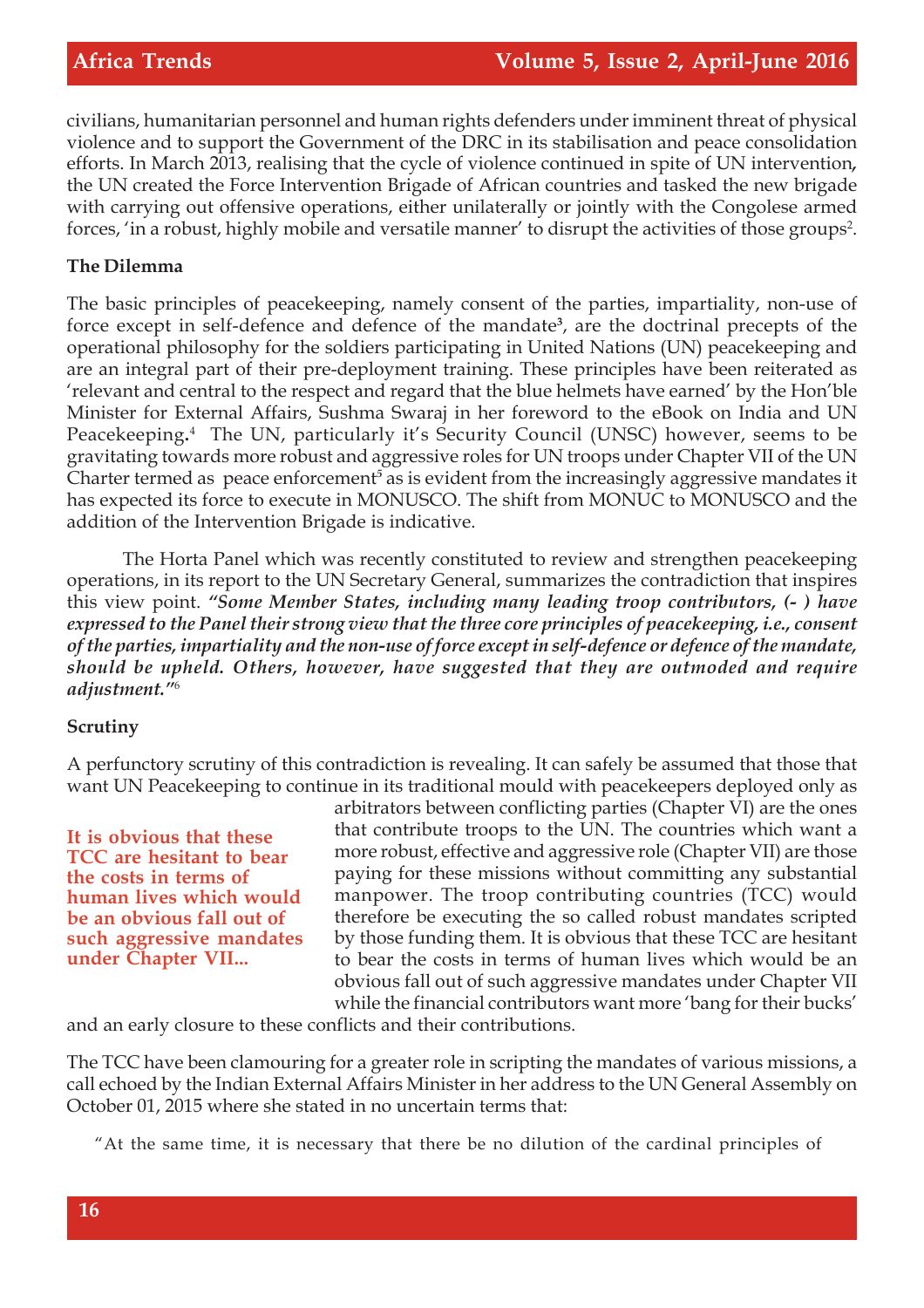peacekeeping. It is a matter of concern that there is no role of troop contributing countries in the formulation of mandates, which are often amended without consultations. This is a clear violation of Article 44 of the UN Charter".<sup>7</sup>

However, these mandates tend to follow the diktats of the UN Security Council (primarily the big five) and have been getting more aggressive and demanding in their stated intents. It is also evident that the mission leadership responsible for the execution and interpretation of the mandates is rarely from the TCC and therefore favourable to the Security Council's viewpoint rather than those of the TCC.

Robust mandates are being seen as a panacea to end or resolve conflicts especially in Africa. Hasty conclusions have been drawn on the belief that an aggressive intent and effective use of force will bring closure to these conflicts. There also seems to be a tearing hurry to declare victory and develop an exit strategy more out of financial constraints than improving situations. The lessons of the failures of such quick fix solutions in Afghanistan and Iraq seem to be forgotten and the same "drone strike mentality" seems to

prevail. The problems in Africa are a labyrinth of layered complexities arising from colonial legacies, tribal, ethnic, historical, feudal, religious and land conflicts with social, economic, commercial, criminal, cultural and geographical overtones superimposed on volatile politics and lack of infrastructure, resources and governance to name a few. Armed conflict is merely a

manifestation or symptom of this greater malaise. Aiming for elimination of armed groups, as seen in some recent mandates, $\delta$ without resolving all other issues would in all probability result in some new actors filling up the vacuum. The capacities and capabilities of the UN to achieve these aims is also questionable.

**Hasty conclusions have been drawn on the belief that an aggressive intent and effective use of force will bring closure to these conflicts.**

**The capacities and capabilities of the UN to achieve these aims is also questionable.**

#### **Case Study**

Having spent nearly 15 months as part of MONUSCO and using the UN mission in DRC as a case study, the author explains the dilemma and suggests a way ahead. The operative part of the mandate of MONUSCO renewed by an UNSC resolution 2277 is interesting and requires scrutiny:-

#### **(i) Protection of civilians**

- (a) Ensure, within its area of operations, effective protection of civilians under threat of physical violence, including by deterring, preventing and stopping armed groups from inflicting violence on the populations, ……………….
- (b) Work with the Government of the DRC to identify threats to civilians and implement existing prevention and response plans and strengthen civil-military cooperation…
- (c) Enhance its interaction with civilians to raise awareness and understanding about its mandate and activities through a comprehensive public outreach programme…
- (d) Neutralize armed groups through the Intervention Brigade: in support of the authorities of the DRC, on the basis of information collection and analysis, and taking full account of the need to protect civilians and mitigate risk before, during and after any military operation, carry out targeted offensive operations through the Intervention Brigade in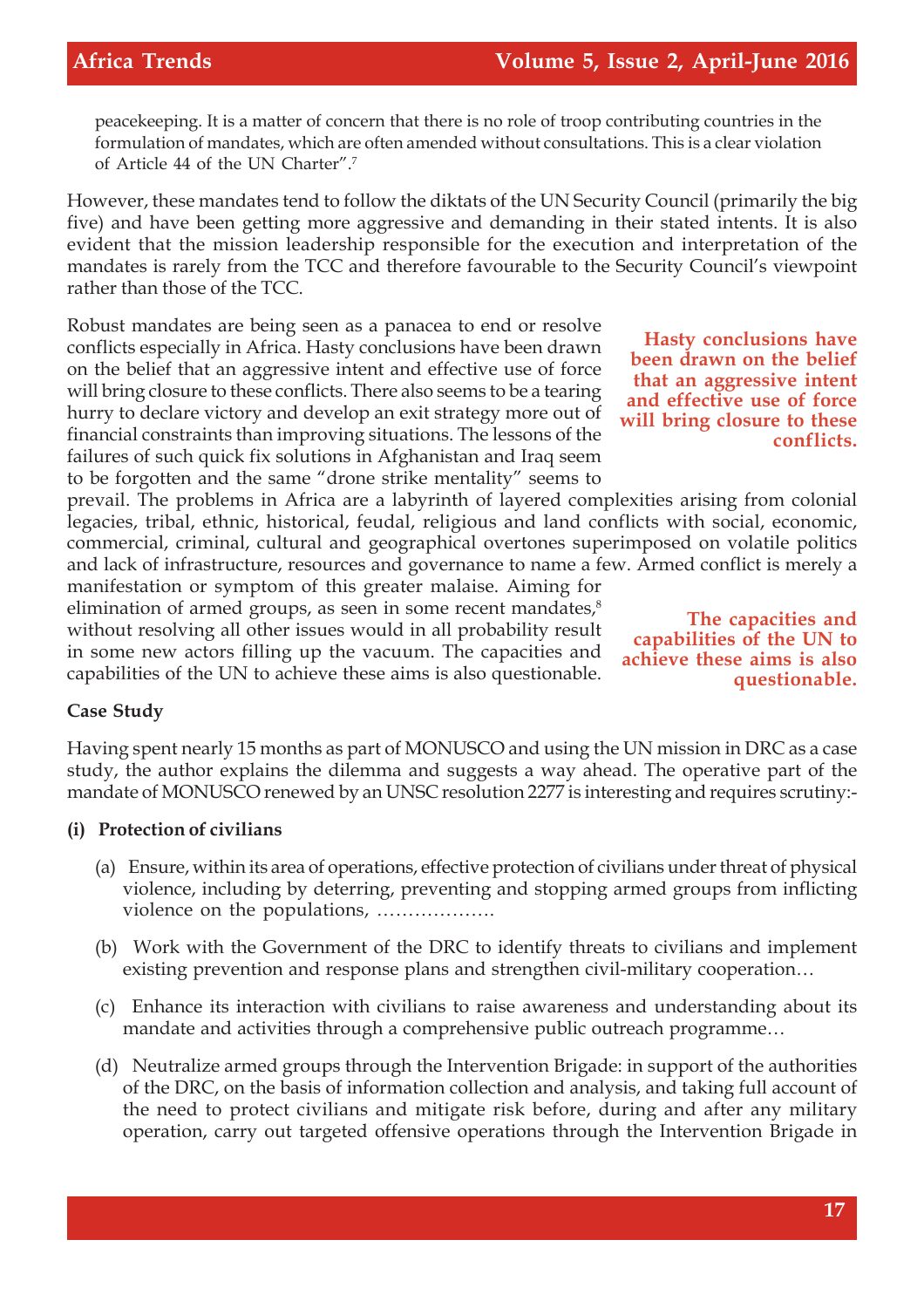cooperation with the whole of MONUSCO, either unilaterally or jointly with the FARDC, in a robust, highly mobile and versatile manner and in strict compliance with international law….

The distinction between paragraphs (a) and (d) above, reflect the problem in its entirety. The former uses the terms deter, prevent and stop with reference to armed groups while the later specifies the neutralisation and targeted offensive action against armed groups, however with a caveat that these will be carried out by the Intervention Brigade. The provenance of these distinctions or dichotomy is due to the fact that the major TCC to this mission (Framework Brigades) were comfortable performing conventional tasks as mentioned in paragraph (a) but not with (d). This necessitated the creation of an Intervention Brigade of African Nations to perform the offensive / neutralisation tasks.

The distinction to suit the national caveats looks good on paper but is difficult to implement and execute. How does a coherent force operate with two fundamentally contradictory mandates stitched into one? This results in confusion, obstruction and sometimes chaos in execution .The boundaries of what can be done and by whom are blurred and open to interpretation. In a hostile environment with rapidly changing dynamics, such conceptual confusion is unnecessary and unwarranted as the subsequent effects at operational and tactical levels get further exaggerated.

**How does a coherent force operate with two fundamentally contradictory mandates stitched into one?**

Two completely different set of reactions to a similar situation exemplify the difference in employment philosophy and ethos. An African contingent when confronted by a mob of unrelenting machete and shotgun wielding youth of one community, opened fire killing eight of them, mostly teenagers, while an Indian patrol elsewhere resolved the issue by threat of use of force and negotiations dispersing the violent mob.

The Indian psyche, even that of a soldier abjures violence. This is not only a cultural context but also a result of the institutional philosophy of maximum restraint and minimum force ingrained in him due to skills honed in internal security situations in his own country and amongst his own citizens. Kautilyan precepts of *sama (conciliation)*, *dana (gratification)*, *bheda (division) and danda (force)*, with danda as an instrument of last resort and to be applied when everything fails may not be formally taught in schools of instruction but is a concept ingrained in doctrinal and operational philosophies related to use of force in a population centric conflict environment (which UN peacekeeping is). As opposed to this, the occidental mindset and those of their clients seems to look at an excuse to justify violence as the first response. *Danda* is not the final arbitrator but to be applied at the earliest justifiable moment. The belief that actual use of force is a more credible deterrent than its threat prevails. The jury is out on the effectiveness of both these approaches,

**...the NATO led use of force in Iraq and Afghanistan seem to indicate that an outside force (not native to the country of conflict) has limited utility...**

however, the NATO led use of force in Iraq and Afghanistan seem to indicate that an outside force (not native to the country of conflict) has limited utility due to its inability to stay long, identify the complexities involved and aversion to casualties. The solution normally lies in the local government and its forces being empowered. The problem in DRC and in other countries in Africa needs an indigenous, African solution and not one forced through a western frame. The people centric, Indian approach is less intrusive and therefore more acceptable to the locals.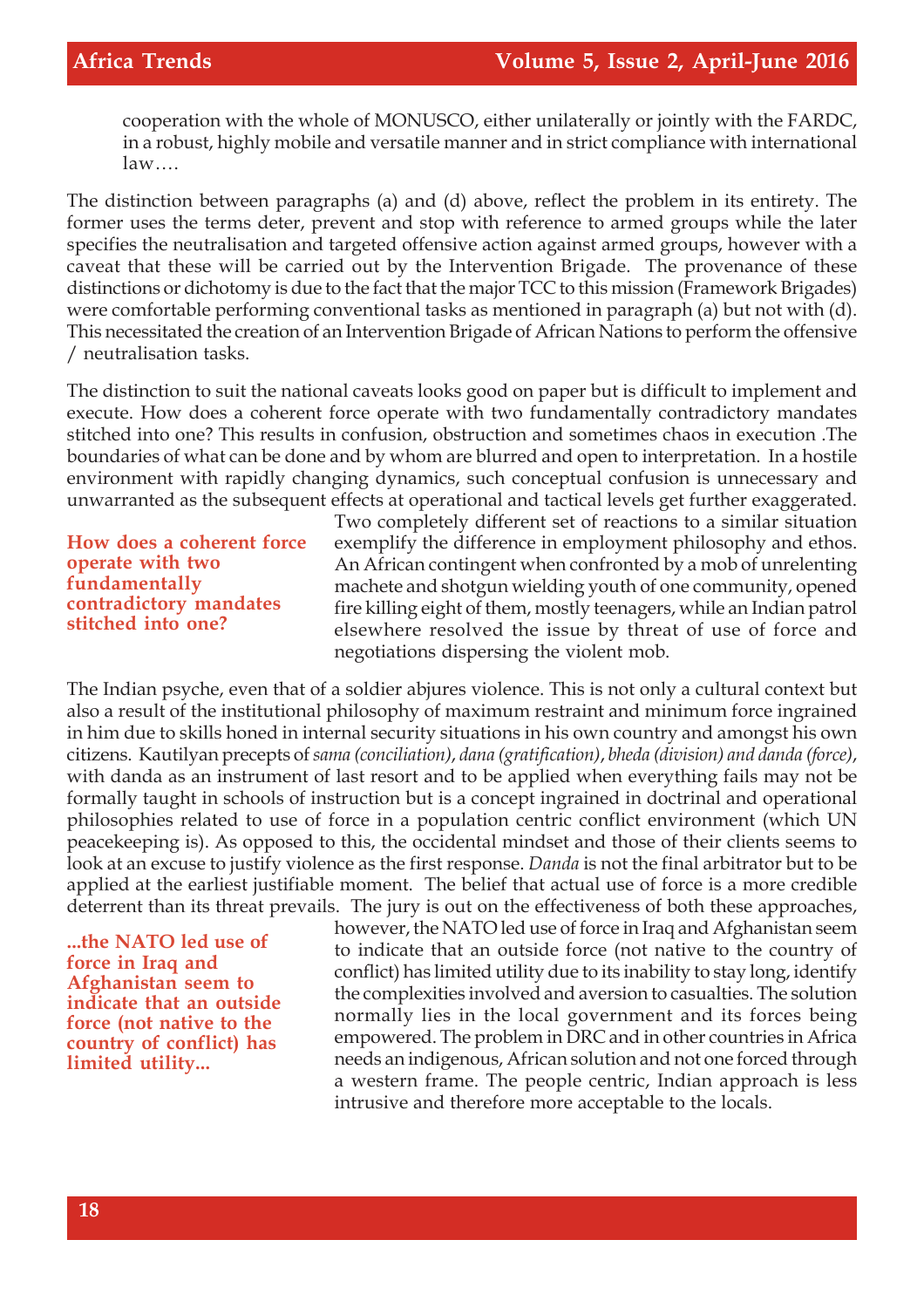#### **Way Ahead**

Though the TCC have articulated their stance very clearly and mandates like in DRC have been tailored to accommodate these caveats, their troops continue to operate as part of Chapter VII mandates in South Sudan and DRC. The mission leadership, governed by diktats of the UNSC, are pushing for aggressive and robust implementation of these mandates which translates to more action and violence. This is meant to achieve results and define exit strategies. Such a hasty and unilateral approach without the patience and resources to actually treat the disease instead of its symptoms is likely to have disastrous consequences. Irrespective of operating philosophies, the TCC will be a party to these consequences.

The option of shifting gears to a more violent approach or aligning with this occidental philosophy does not exist as this requires years of unlearning and relearning. Another reason why such a shift is unwarranted is that the UN forces particularly in MONUSCO are stretched over vast distances with unprotected lines of communication making them vulnerable to a counter strike. Even the world's only super power (USA) could not sustain an UN operation (Somalia) when the price to be paid was body bags. The same is true for any democracy in the world, which majority of the TCC are. The political repercussions of losing precious lives for a perceived 'lost cause' are enormous.

The TCC have to shed their colonial legacies and participate in UN peacekeeping on equal terms rather than merely being service providers. It is necessary that the UNSC decisions are more inclusive and reflective of the new world order. The principal recommendation therefore is that in case the TCC are not in a position to influence mandates and reduce their scopes to Chapter VI levels, they should seriously reconsider their troop contributions to such missions.

- <sup>4</sup> PMI, "India and United Nations Peacekeeping", at https://www.pminewyork.org/slide\_book/peace\_keeping/#p=6, accessed November 12, 2016).
- 5 HJ Langholtz, n.3.

- <sup>7</sup> Full Text of the Hon'ble Minister for External Affairs Speech at the UN General Assembly on October 01, 2015, at http://indianexpress.com/article/india/india-news-india/full-text-of-sushma-swarajs-speech-at-un-there-can-beno-distinction-between-good-and-bad-terrorists/, (accessed November 12, 2016).
- UN, "Security Council Authorizes Mandate Renewal for United Nations Organization Stabilization Mission in Democratic Republic of Congo", at http://www.un.org/press/en/2016/sc12307.doc.htm, (accessed November 8, 2016).

<sup>1</sup> United Nations, MONUSCO, at http://www.un.org/en/peacekeeping/missions/monusco/background.shtml, (accessed November 12, 2016).

<sup>2</sup> Ibid.

<sup>&</sup>lt;sup>3</sup> HJ Langholtz, *Principles and Guidelines for UN Peacekeeping*, Text Book of the Peace Operations Training Institute, New York, 2016.

<sup>&</sup>lt;sup>6</sup> Horta Panel Report, "Comprehensive review of the whole question of peacekeeping operations in all their aspects, Comprehensive review of special political missions, Strengthening of the United Nations system", A/70/95–S/ 2015/446\*, at http://www.un.org/en/ga/search/view\_doc.asp?symbol=A/70/95, (accessed November 8, 2016).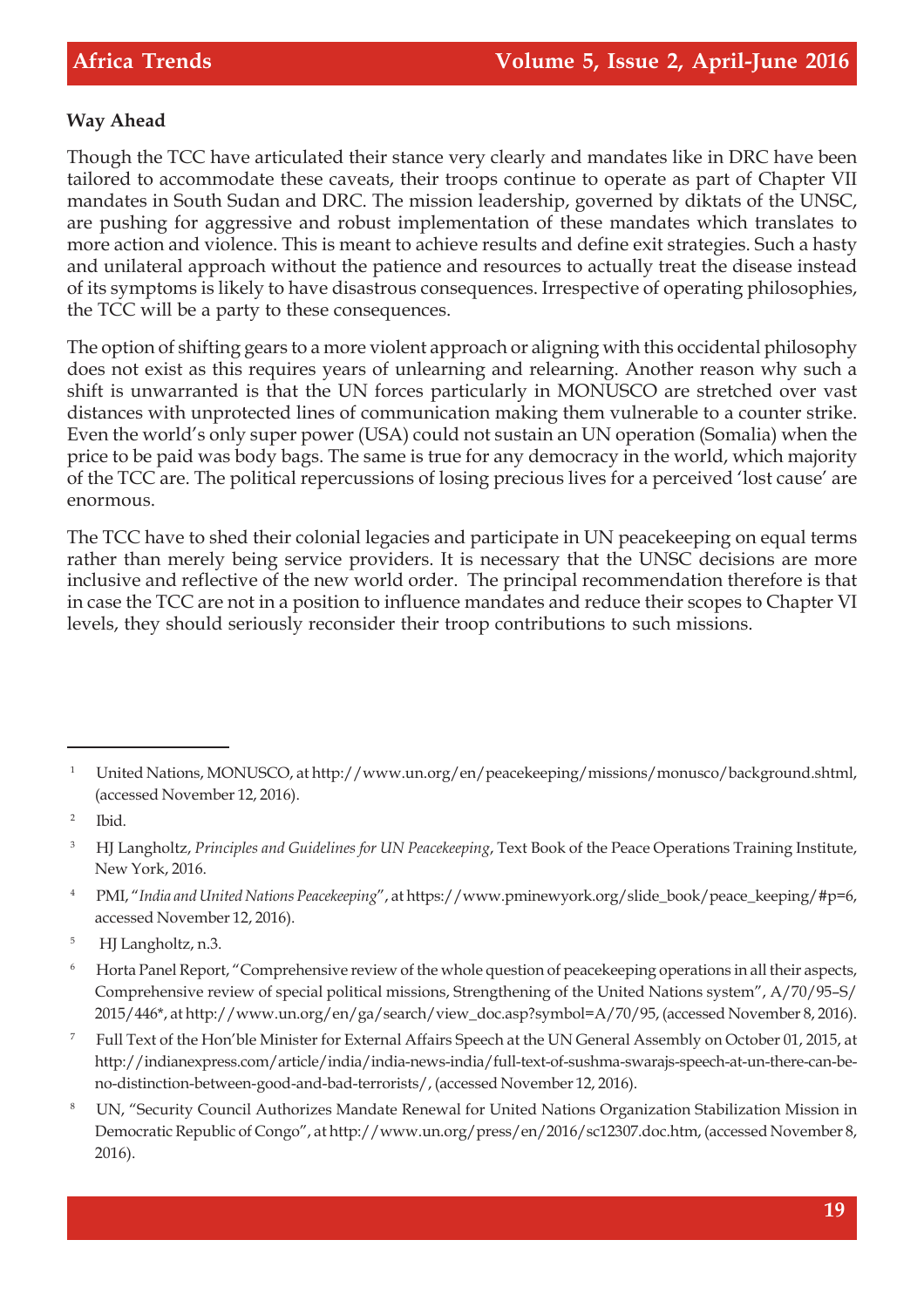# **Book Review**

Graham A. Dominy, *Last Outpost on the Zulu Frontier: Fort Napier and the British Imperial Garrison*. Thornhill: University of Chicago Press, 2016. ISBN 9780252098246.

#### **Quentin Holbert \***

From the Israeli occupation of the Palestinian West Bank to Ethiopia's occupation of Eritrean Badme, territorial disputes are still a source of tension for many nations. There is a strong body of literature that discusses the different economic and diplomatic implications of occupation like Azoulay Adi Ophir Ariella's *The One State Condition Occupation and Democracy in Israel/Palestine,* Walter M. Hudson's *Army Diplomacy: American Military Occupation and Foreign Policy After World War II* (2015), and Margaret Pawley's *Watch on the Rhine: The Military Occupation of the Rhineland* (2007). Some other works, like Keat Gin Ooi's *The Japanese Occupation of Borneo, 1941-1945* (2011) and Peter M. R. Stirk's *The Politics of Military Occupation* (2009) provide excellent insights into the logistics of military occupations. One gap in the current dialogue, however, is regarding the consequence of long-term military occupation on local civilian populations. Graham A. Dominy's *Last Outpost on the Zulu Frontier: Fort Napier and the British Imperial Garrison* (2016) addresses this gap through a thorough case study of Fort Napier's social influences on South Africa.

Fort Napier overlooked the colonial capital of Pietermaritzburg, South Africa from 1843 to 1914. The original intent of this garrison was to "bolster the prestige of the colonial state" (p. 44) to mask British weakness in South Africa rather than actually securing the region strategically. During the fort's seventy-one year history, the garrison "took part in active campaigning on four occasions, totalling less than four years" (p. 2). The fort's history expands beyond the garrison's involvement in the campaigns. Dominy argues that "(G)arrison activities were integral to the wider social and cultural life of settler society, but they also played a noteworthy role in the refashioning of African society during the mid to late nineteenth century and the early twentieth century" (p. 108). Dominy particularly emphasises the importation of Victorian ideals into South Africa.

One of Dominy's most vivid arguments is that local African civilians attempted "to recast intrusive European rituals, symbols, and tropes in their own terms" (p. 188) following the fort's abandonment while retaining notions of Britishness. The British presence "symbolized power, stability, and the ultimate shield for the colony" (p. 79) particularly with their opposition to the "perceived threat of the time, Afrikaner nationalism" (p. 189). An article in the *Natal Witness* during the 1920s claimed that the fort's conversion to a mental hospital "will (enable us to) reach the lowest rung to which our sentimental ladder will descend in endeavouring to recall the good old days" (p. 186). The fort represented a stability of Britishness in the region, and this legacy endured long after the fort's closure, which is observed in the unification of the Nazarite faithful in the

Quentin Holbert is a historian studying British Military history with a primary focus on British campaigns in East Africa from the 1870s to the end of the Second World War. His current research at Memorial University of Newfoundland focuses on British diplomatic policies in East Africa during the late 1930s.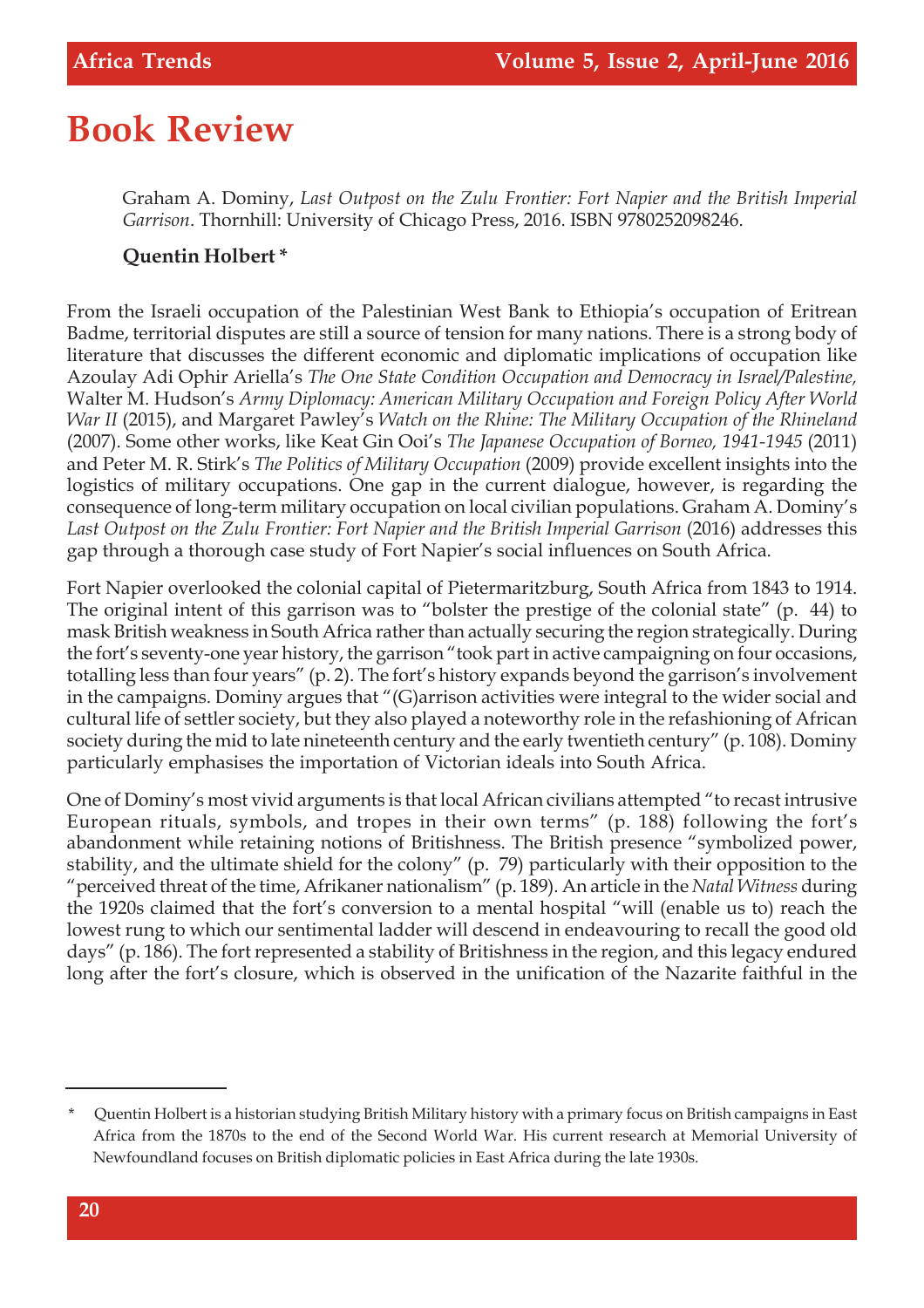mid-1920s (p. 188). Dominy successfully identifies the impact that a garrison had in establishing a dual British-African identity among citizens around Pietermaritzburg that endures until today. This is, again, contrary to other studies of military occupation that focus on the political effects of occupation rather than the societal effects.

To identify how the fort had this influence on local African societies, Dominy organises his book thematically rather than chronologically. There are a few chapters that establish the context, such as chapter one's discussions of forts prior to Fort Napier and chapter six's examination of the colony's changing social climate between the 1860s and the 1890s. The rest, however, focus on specific themes that affect the relationship between the fort's garrison and the local population. These chapters largely discuss three major social forces: the difficulties associated with the guard's authority over the local population and lax discipline, the economic stimulus the fort's security and garrison's wages brought to Pietermaritzburg, and the continually-evolving relationship between men and women both within and outside of the British military. This approach largely works because it isn't possible to examine a chronological series of events without continual digressions to important, yet peripheral, material. Segmenting the different social influences into distinct chapters rather than spreading them across a loose timeline makes the book far more coherent.

What distinguishes this social history from other studies on South Africa is the combined breadth and depth of Dominy's analyses. The research in *Last outpost on the Zulu Frontier* is impeccable, and a benchmark for future social historians to match. Dominy supports his assertions with thorough references to a wide range of primary sources, which include but are not limited to soldier and officer diaries, official correspondence between public officials, parliamentary and magistrate papers, newspapers, and regimental records. Dominy references these sources conjoint with a careful consideration of a wide variety of colonial, political, social, and military histories.

Further improving the accessibility is the writing style, although it is not perfect. Dominy uses a good balance of technical and straightforward terminology. The book is technical enough such that its writing is better suited for a university-level audience rather than the general public; but it does not use a lot of discipline-specific terminology. Dominy simultaneously avoids bogging readers down with thick prose examining historical theory. The only issue with the writing is that Dominy uses the passive voice far too often. While passive voice is not inherently bad, using it too much does make writing unnecessarily abrupt, and awkward to navigate. It slows down an otherwise excellent prose to a crawl.

One interesting, and immensely beneficial, writing decision is that Dominy largely avoids engagement with theoretical debates. There are no major overt discussions about theory in *Last outpost on the Zulu Frontier*, and his reference to different theoretical models are merely brief explanations. . For example, there are discussions of race in the book, such as with the Kat River rebellion in 1852, but the book's emphasis is on the events rather than race theory. It is still possible to apply ideas about race relations to the book, but this is not Dominy's focus. Most of the book avoids discussions of theory in favour of events, and the book is strongest at these points. Dominy is at his best when he is connecting small-scale events with macro-level trends. The only chapter that falters on this front is chapter ten, which examines class and gender. Dominy uses intersectionality theory, which advocates that different forms of oppression like class, race, and gender "intersect" to create hierarchies of power. This is an oddity because the rest of the book does not rely heavily on theory. The inclusion of intersectionality theory in the early parts of chapter ten does not fit with the rest of the book's style particularly well, and would work better as a separate piece.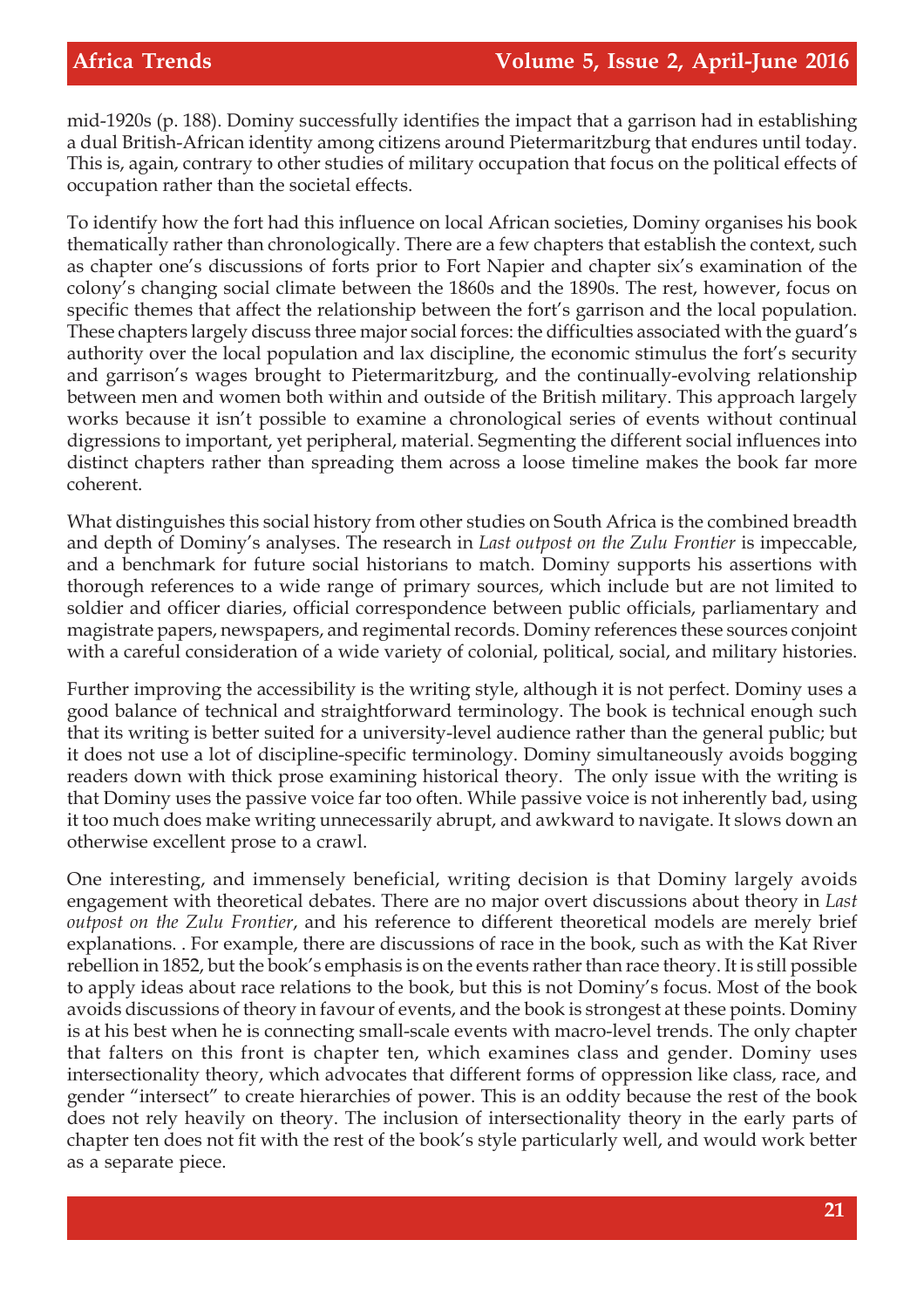Overall Dominy has succeeded in crafting an excellent social history of Fort Napier's influence on South African society. Despite some issues mentioned above, *Last Outpost on the Zulu Frontier* is an important piece of work that points to the significance of long term military presence on local populations. This book is a landmark in military and social history, and is a must-read for military, African, and diplomatic historians. Dominy's insights on the British military in South Africa are invaluable to anybody concerned with the implications of long term military occupations.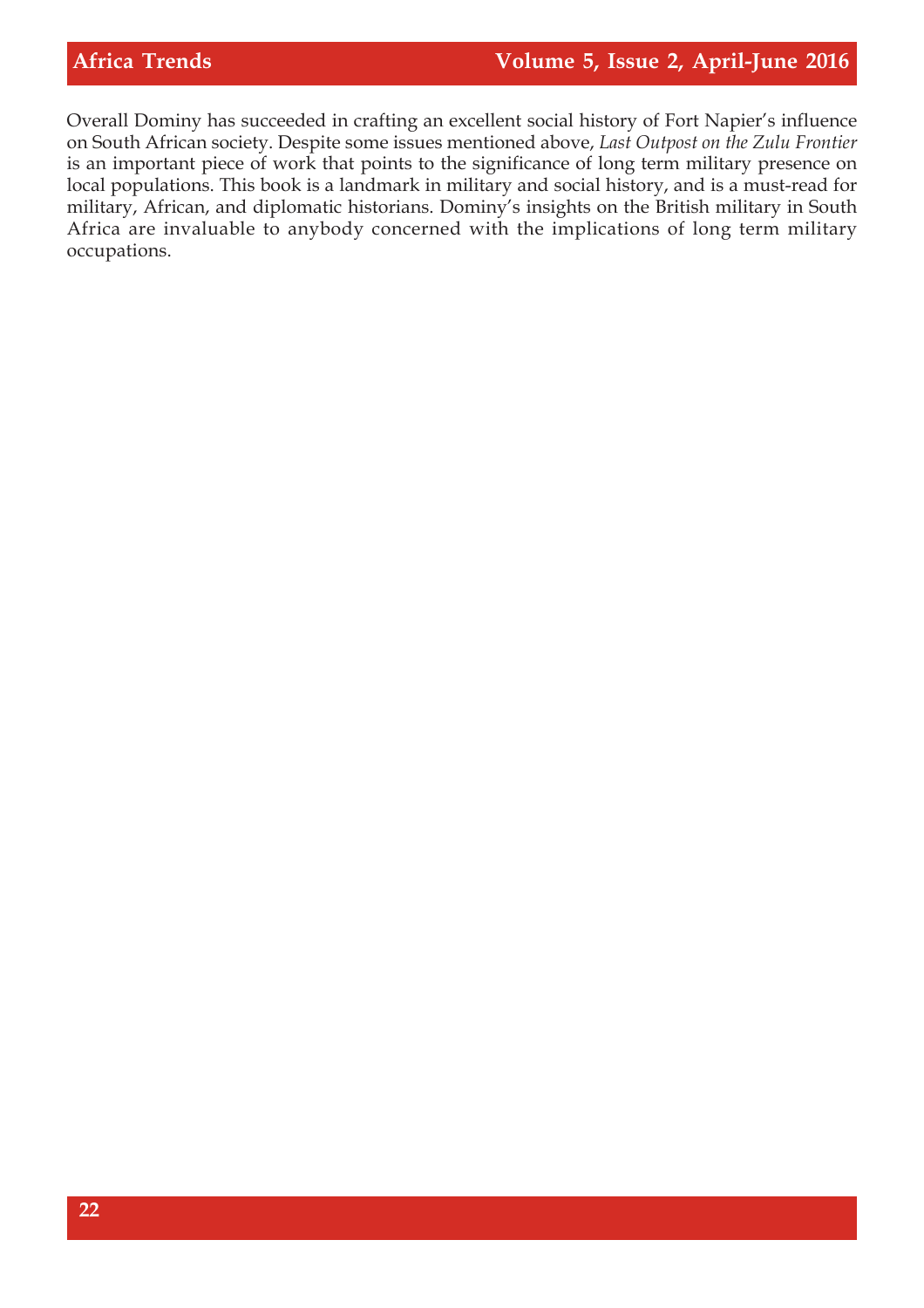# **News Track**

# *Conflict and Security*

#### **Burundi**

**Police force for Burundi approved by UN Security Council**

The UN Security Council has approved a resolution paving the way for a UN police force to be deployed in Burundi. Burundi has been in turmoil since April 2015, when President Pierre Nkurunziza sought and won a third term that the opposition said was illegal. Since then more than 400 people have been killed. There is concern that the violence could grow into ethnic conflict in the region. In January, 2016 the UN said it found evidence that Burundi's security forces gangraped women while searching the homes of suspected opposition leaders and had heard their testimonies on mass graves. The UN Secretary General will have to consult the Burundian government about the proposed force but President Nkurunziza has expressed opposition to an intervention by the UN or the African Union.<sup>1</sup>

#### **Djibouti**

**Yemeni refugees get stuck in Djibouti**

The war in Yemen has triggered a flood of refugees fleeing across the sea to Djibouti, where they try to recreate a normal life. From a remote camp near the desert town of Obock, James Jeffrey reported that in 2015, the escalation of fighting in Yemen led to a mass exodus, with thousands fleeing to Djibouti across the 30-kilometer stretch of water at the southern entrance to the Red Sea known as Bab-el-Mandeb, the "Gateway of Tears" - a name that refers to the long history of people perishing trying to cross it. Many have settled in a refugee camp that grew outside Obock, an inhospitable sun-parched town in the corner of the Horn of Africa.<sup>2</sup>

#### **Eritrea**

**Conscripts in Eritrea try to escape their country**

In Eritrea, the last year of high school is also the first year in the army. Although conscription is not unusual around the world, in Eritrea, there are three huge downsides: the obligatory service is indefinite, the conscript is not allowed to leave the country, and the monthly pay is dismal. The rest of the world doesn't really hear much about the country, as the foreign media is mostly barred entry; and Eritrea ranks dead last in the *Reporters Without Borders'* press freedom index (behind North Korea). Unconfirmed reports began filtering through the crevices of the Internet

<sup>1</sup> "UN Security Council approves Burundi police force", *BBC News*, April 2, 2016, at http://www.bbc.com/news/ world-africa-35949633

<sup>2</sup> "So near and yet so far: Yemeni refugees stuck in Djibouti", *Deutsche Welle*, June 19, 2016, at http://www.dw.com/ en/so-near-and-yet-so-far-yemeni-refugees-stuck-in-djibouti/a-19341128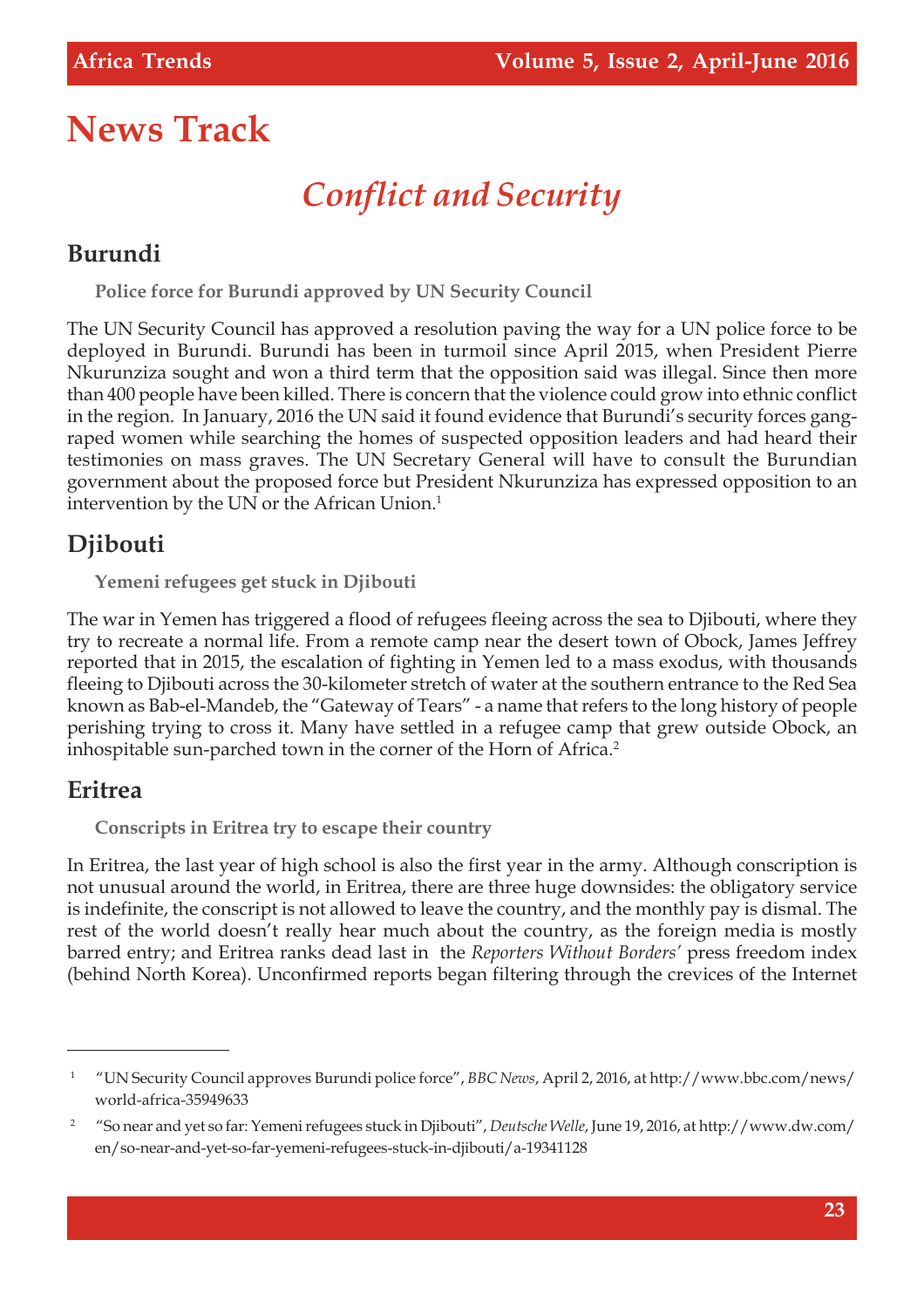about the possible killing of conscripts who attempted escape while being transported to a labour camp. The numbers of dead and injured vary in the reports, ranging from four to 29. The tightlipped Eritrean government indirectly acknowledged the incident in a tweet from its information minister, who claimed that it was an accident and that two conscripts had fallen off the truck. If the story is true, it offers a glimpse into the terrifying system of conscription and forced labour in Eritrea, and the lengths to which people are willing to go to escape it. The United Nations estimates that 5,000 Eritreans leave their country every month as refugees. The Wall Street Journal recently referred to Eritrea as one of the "world's fastest-emptying nations."<sup>3</sup>

**UAE appears to be constructing a naval base in Eritrea**

The United Arab Emirates (UAE) appears to be constructing a new port next to Assab International Airport in Eritrea, which could become its first permanent military base in a foreign country. Satellite imagery shows rapid progress has been made since work began sometime after September 2015. IHS Janes' Maritime & Trade data show that two vessels are currently working at the site. Eritrea has little need of a new port in the Assab area, given that the existing one 12 km to the southeast of the construction site was rarely visited until the UAE's navy began to use it last year to support the country's military operation in Yemen.<sup>4</sup>

#### **Ethiopia**

**200 people killed, 100 children kidnapped in the Gambella region of Ethiopia** 

Ethiopian Parliament declares two days of nationwide mourning following the killings of around 200 Ethiopians by the Murlie tribe in Gambella region along the South Sudan border on April 15, 2016. According to an Ethiopian government report, after killing 208 civilians, the Murlies also kidnapped 100 children. The attack was committed in Nuer and Anuak zones in the Gambella Regional State of Ethiopia. In response to the attack, Ethiopian government soldiers have reportedly chased the attackers and killed 60 Murlie perpetrators. The motive of the attackers is not yet clearly known, according to the statement from the government communications office, which stated that the army is chasing the attackers to return the kidnapped children.<sup>5</sup>

#### **Kenya**

**Kenya expresses its intention to close world's biggest refugee camp**

Kenya has vowed to close the world's biggest refugee camp within a year and send hundreds of thousands of Somalis back to their war-torn homeland or on to other countries, a plan decried by

<sup>3</sup> "Hundreds of thousands have fled this country. This ghastly massacre is a reminder why.", *The Washington Post*, April 13, 2016, at https://www.washingtonpost.com/news/worldviews/wp/2016/04/13/a-ghastly-massacrein-eritrea-is-a-reminder-of-why-so-many-are-fleeing/

<sup>4</sup> "UAE likely to be building a naval facility in Eritrea", *IHS Jane's 360*, April 18, 2016, at http://www.janes.com/ article/59561/uae-likely-to-be-building-a-naval-facility-in-eritrea

<sup>5</sup> "Ethiopia declares national mourning for death of 200 people in Gambella", *News Business Ethiopia*, April 20, 2016, at http://newbusinessethiopia.com/index.php/resource/10-governance/965/965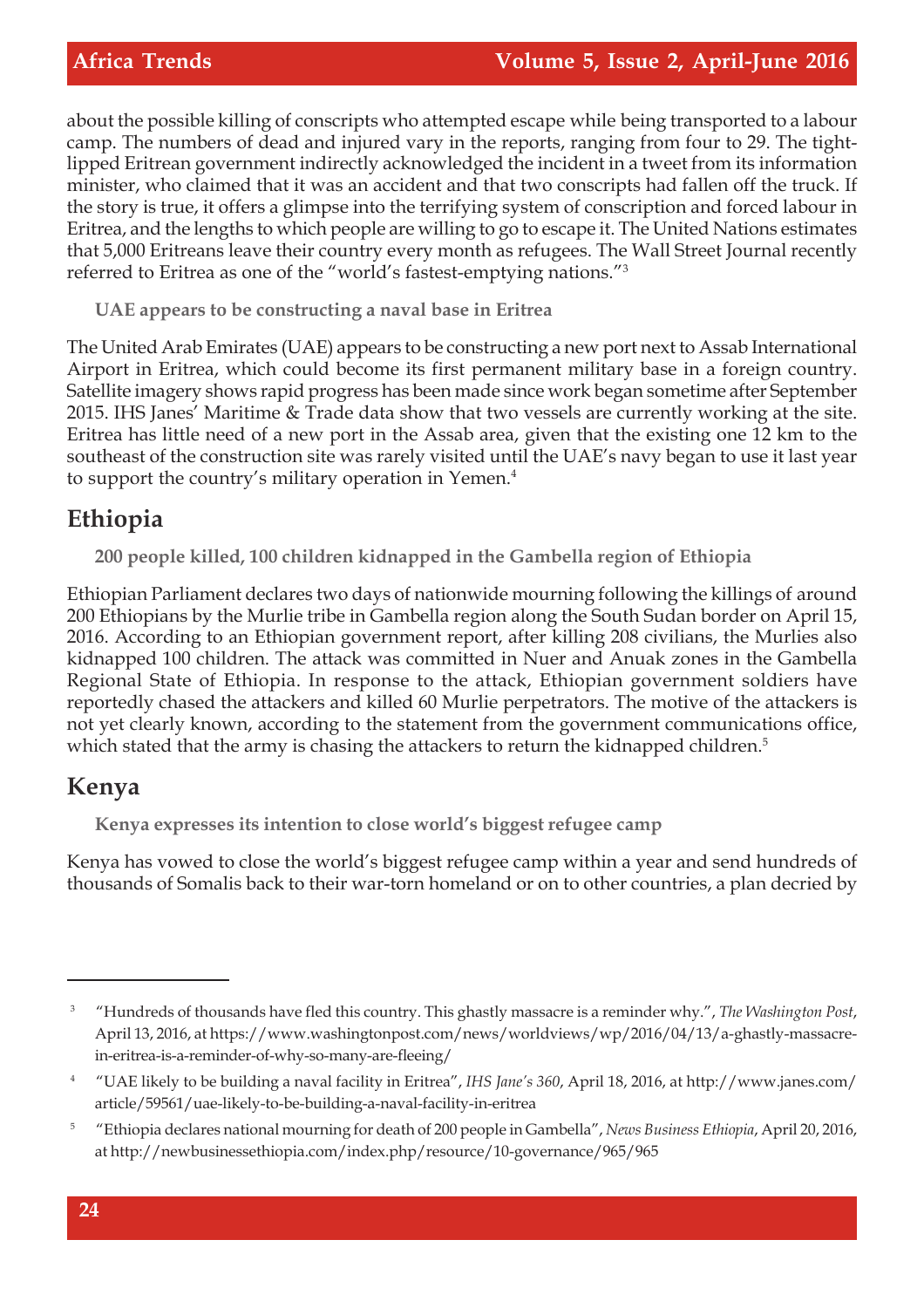aid and human rights groups as dangerous, illegal and impractical. Kenya says it needs to close the sprawling Dadaab camp, home to 330,000 mostly Somali refugees, to protect the country's security after a string of terror attacks by al-Shabaab. The Somalia-based militant group was behind the massacre of nearly 150 students at a university last summer and the Westgate mall siege in Nairobi in 2013, as well as other deadly attacks. The Kenyan interior minister, Joseph Nkaissery, said al-Shabaab fighters used the camp as a base for smuggling weapons.<sup>6</sup> The UN Refugee Agency is calling on the Government of Kenya to reconsider its announcement that it intends to end the hosting of refugees.<sup>7</sup>

#### **Malawi**

**A threat of 'total extinction' looms over people with albinism in Malawi**

Malawi's estimated 10,000 albinos face "extinction" if they continue to be murdered for their body parts for use in witchcraft, a UN expert has warned. Ikponwosa Ero said that the situation "constitutes an emergency, a crisis disturbing in its proportions". Her call came after two men received a 17-year jail term for murdering a 21-year-old woman with albinism. Ero said Malawi police have recorded 65 attacks, abductions and murders of albinos since the end of 2014. Albinos were targeted because of beliefs that their body parts "can increase wealth, make businesses prosper or facilitate employment", said Ero, the UN human rights council's expert on albinism. "Even in death, they do not rest in peace as their remains are robbed from graveyards," she added.<sup>8</sup>

**State of national disaster in Malawi over food crisis**

Malawi's President Peter Mutharika has declared a state of national disaster over food shortages caused by erratic climate conditions. It is one of several African countries affected by El Nino. "I declare Malawi in a state of national disaster following prolonged dry spells during the 2015, 2016 agriculture season," President Mutharika said in a statement on April 13, 2016. After Zimbabwe, Malawi is the second southern African country to declare a state of national disaster, while South Africa said it was facing the worst drought in 100 years.<sup>9</sup>

**Malawi moves 10,000 Mozambique asylum seekers to camp**

Malawi has started moving 10,000 Mozambique asylum seekers back from the border to the newly reopened Luwani camp in southeastern Malawi. Nearly 12,000 Mozambicans seeking asylum have crossed the border into Malawi since December 2015. Before its official closure in 2007, the Luwani camp hosted more than 300,000 Mozambican refugees who had fled civil war between

<sup>6</sup> "Kenya says it will shut world's biggest refugee camp at Dadaab", *theguardian*, May 11, 2016, at https:// www.theguardian.com/world/2016/may/11/kenya-close-worlds-biggest-refugee-camp-dadaab

<sup>7</sup> "UNHCR appeals to Kenya over decision to end refugee hosting", *UNHCR*, May 9, 2016, at http://www.unhcr.org/ news/latest/2016/5/5730b5f36/unhcr-appeals-kenya-decision-end-refugee-hosting.html

<sup>8</sup> "People with albinism in Malawi face 'total extinction' – UN", *BBC News*, April 29, 2016, at http://www.bbc.com/ news/world-africa-36168742

<sup>9</sup> "Malawi declares national disaster over food crisis", *Deutsche Welle*, April 13, 2016, at http://www.dw.com/en/ malawi-declares-national-disaster-over-food-crisis/a-19183292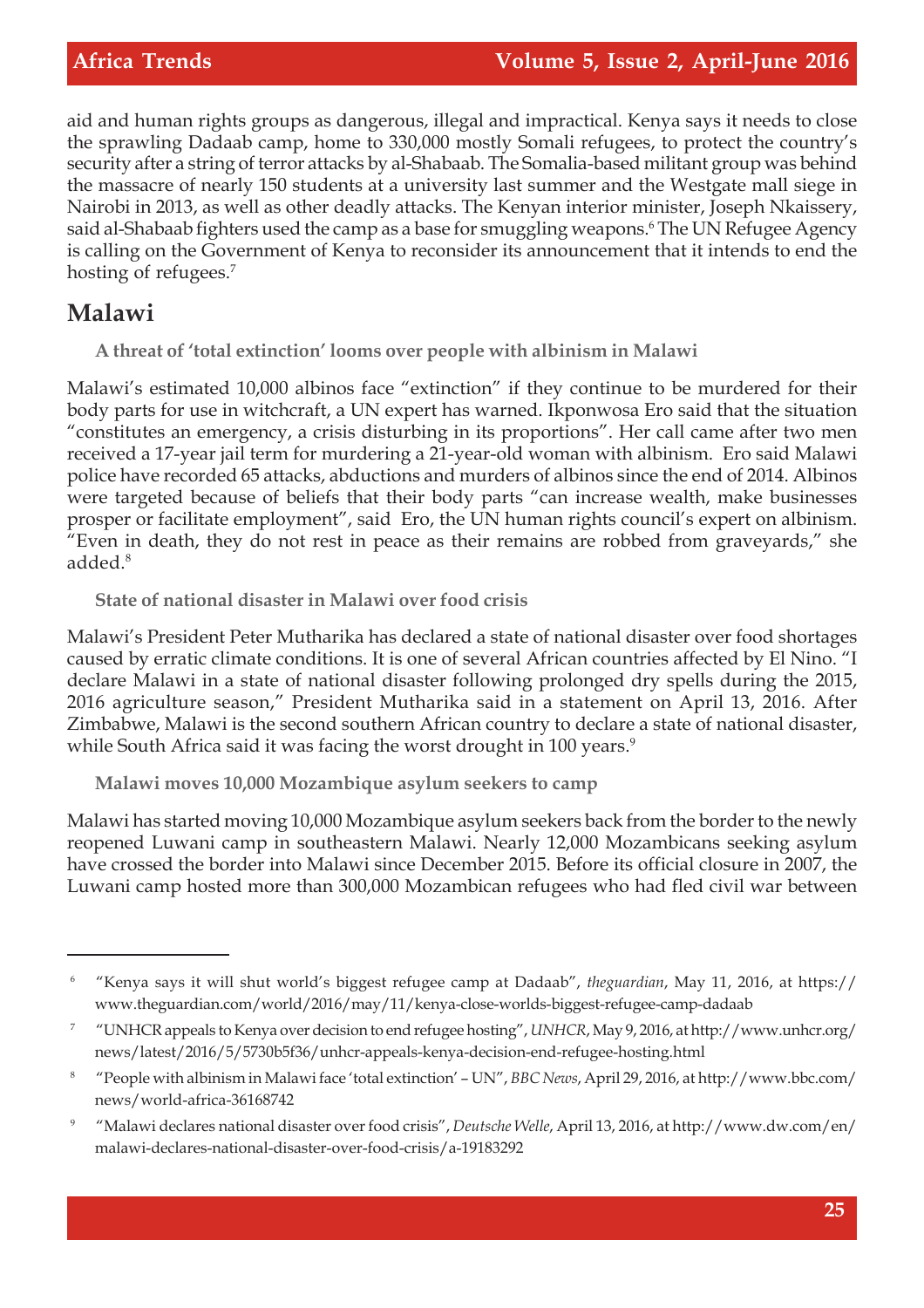1977 and 1992. The people being relocated here are from Zambezia province, one of five opposition strongholds where there has been sporadic fighting since the disputed 2014 elections. Increased tensions in late 2015 pushed thousands of civilians to flee. The Mozambique government said RENAMO fighters are attacking civilians to turn them against the government.<sup>10</sup>

#### **Mauritius**

**Mauritius upgrades security after a firing on French embassy**

Mauritius police said on Monday that it had stepped up security after gunshots were fired at the French embassy and a hotel in the capital city. A police official said nobody had been injured and an inquiry had begun to identify and apprehend the perpetrators, adding graffiti mentioning Islamic state was discovered on the wall of the French embassy. He further said that security level had been raised in the country, and the situation on the Indian Ocean island nation was under control. Mauritius says Islamic State militant group has no presence on the island. Muslims, who make up nearly a fifth of Mauritius' 1.2 million people, have lived peacefully with majority Hindus and Christians since the former British colony obtained independence in 1968.<sup>11</sup>

#### **Seychelles**

**Seychelles concludes last Somali piracy case**

A last group of suspected Somali pirates that remained on trial in Seychelles has been found guilty of piracy offences and sentenced to 12 years in prison by the Seychelles Supreme Court on June 10, 2016. In the ruling delivered by Judge Gustave Dodin the five were convicted ontwo out of three counts of piracy brought against them by the prosecution. The Somalis stood accused of attacking a dhow and holding the Indian crew as hostages, as well as for using the dhow as a pirate ship to attack an oil tanker. The offences were said to have been committed in the Gulf of Aden between January 1 and 18, 2014. The five suspected pirates were transferred to Seychelles on January 30, 2014 by French naval ship FS Siroco, which was part of the EU Naval Force, in collaboration with a Japanese air force plane.<sup>12</sup>

#### **South Africa**

**South Africa worried about terrorism and border security**

State Security Minister David Mahlobo touched on a range of issues he maintains are affecting national security in South Africa during his budget vote address to the National Assembly. They range from young South Africans being attracted to and volunteering to join Islamic State (IS), the

<sup>10</sup> "Malawi moves 10,000 Mozambique asylum seekers to camp" *Voice of America*, April 18, 2016, at http:// www.voanews.com/a/malawi-moves-mozambique-asylum-seekers-to-camp/3291751.html

<sup>11</sup> "Mauritius ramps up security after gunshots fired on French embassy", *Thomson Reuters Foundation*, May 30, 2016, at http://news.trust.org//item/20160530135306-dmas0/

<sup>12</sup> "Seychelles court sentences five Somalis to 12 years, concludes last piracy case', *MIDNIMO*, June 11, 2016, at http:/ /www.midnimo.com/2016/06/11/seychelles-court-sentences-five-somalis-to-12-years-concludes-last-piracycase/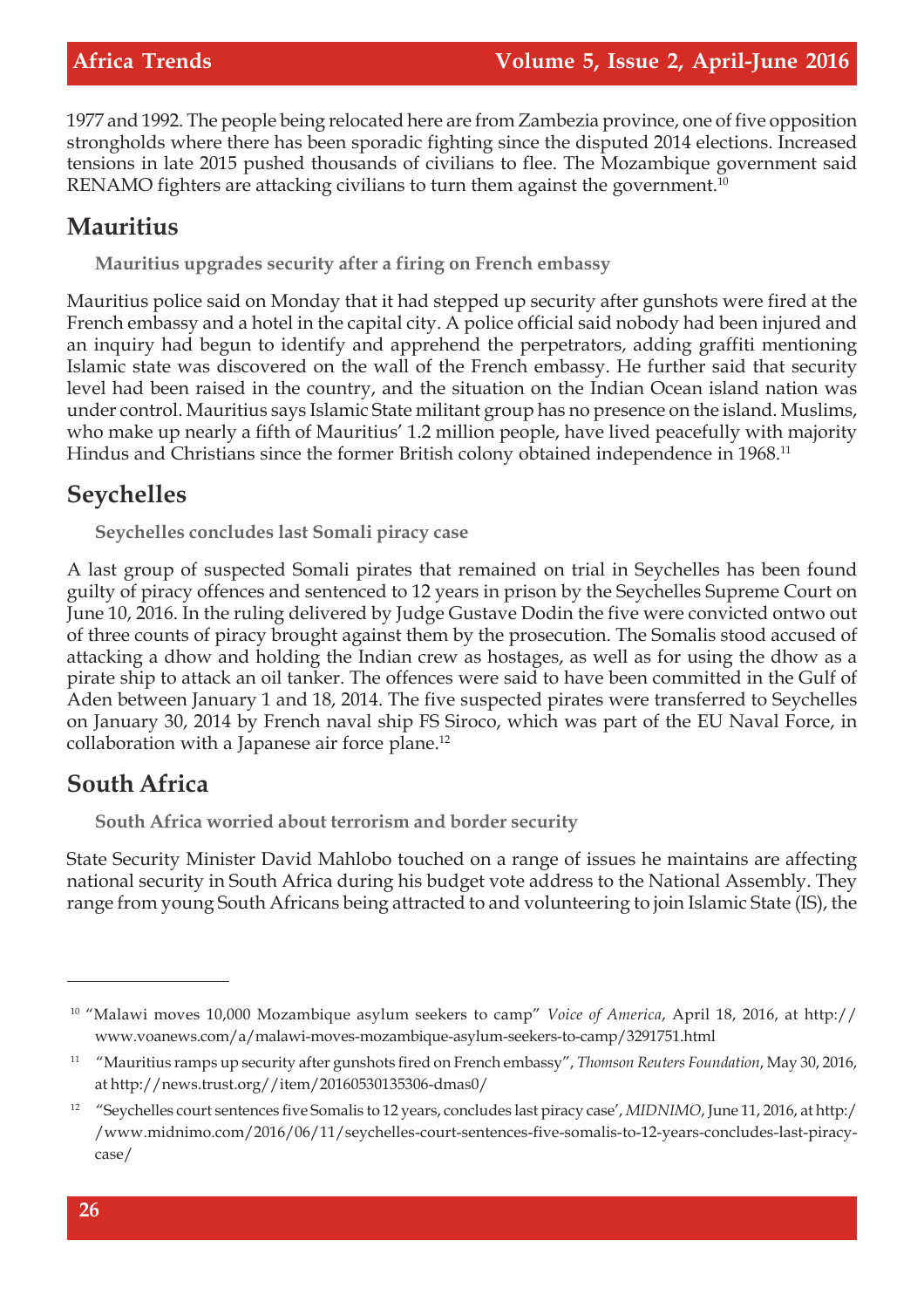possibility of certain non-government organisations (NGOs) being involved internally in subversive activities, the country's preparations to successfully defend itself from cybercrime and the planned new regime for border control and management. He told Parliament that since the establishment of IS, terrorist groups have been evolving. "Additionally, the rise of IS has impacted on African terror groups by inspiring young recruits to join their cause as foreign fighters and to emulate the IS model in their respective regions."<sup>13</sup>

#### **Somalia**

**Al-Qaeda-backed rebels are 'resurgent' in Somalia**

Five years after an UN-backed force began to push al-Qaeda-linked militants out of their strongholds, Somalia shows clear signs of progress. Large swaths of the country have been reclaimed. Streets, beaches and markets have come back to life in once forsaken cities. The United States has promised to rebuild its long-shuttered embassy. But as Somalia approaches a critical period, with parliamentary and presidential elections due by August, those gains are showing signs of reversal. The al-Shabaab rebels are "resurgent," President Hassan Sheik Mohamud said in an interview. He and other senior officials acknowledged that Somalia's Government is still -unable to provide security or public services to regions that have been liberated. The government must choose between giving its soldiers wages or weapons, he said.<sup>14</sup>

**US-funded intelligence agency in Somalia probably uses children as spies**

The East African nation of Somalia has been plagued by civil war for the past 25 years, and, for the past decade, the fledgling government has been fighting an insurgency by the radical Islamic al-Qaida affiliate al-Shabaab. Now a new report reveals Somalia may be using children as young as 10 years old to spy on al-Shabaab operatives. Today's Washington Post says using child informants is not only dangerous, but could be a violation of international law. The Post's deputy foreign editor, Mary Beth Sheridan told that in many cases in recent years, the government has either managed to capture al-Shabaab troops that included a lot of these kids who were in many cases forced by al-Shabaab to fight, or children actually gave themselves up, tried to escape. And what is supposed to happen is, the government is supposed to turn these kids over to UN authorities or other humanitarian groups to be rehabilitated. But, instead, they have detained a lot of them and forced them to go out on very dangerous missions and point out their former colleagues, identify al-Shabaab installations or members.<sup>15</sup>

<sup>13</sup> "SA State Security minister worried about terrorism, border security", *Defence Web*, April 28, 2016, at http:// www.defenceweb.co.za/index.php?option=com\_content&view=article&id=43272%3Asa-state-security-ministerworried-about-terrorism-border-security&catid=49%3ANational%20Security&Itemid=115

<sup>14</sup> "Somalia's president says al-Qaeda-backed rebels are 'resurgent'", *The Washington Post*, April 10, 2016, at https:// www.washingtonpost.com/world/africa/somalias-president-says-al-qaeda-backed-rebels-are-resurgent/2016/ 04/09/56be207c-faa3-11e5-813a-90ab563f0dde\_story.html

<sup>15</sup> 'U.S.-funded Somalia intelligence agency may be using children as spies", *PBS NEWSHOUR*, May 8, 2016, at http:/ /www.pbs.org/newshour/bb/u-s-funded-somalia-intelligence-agency-may-be-using-children-as-spies/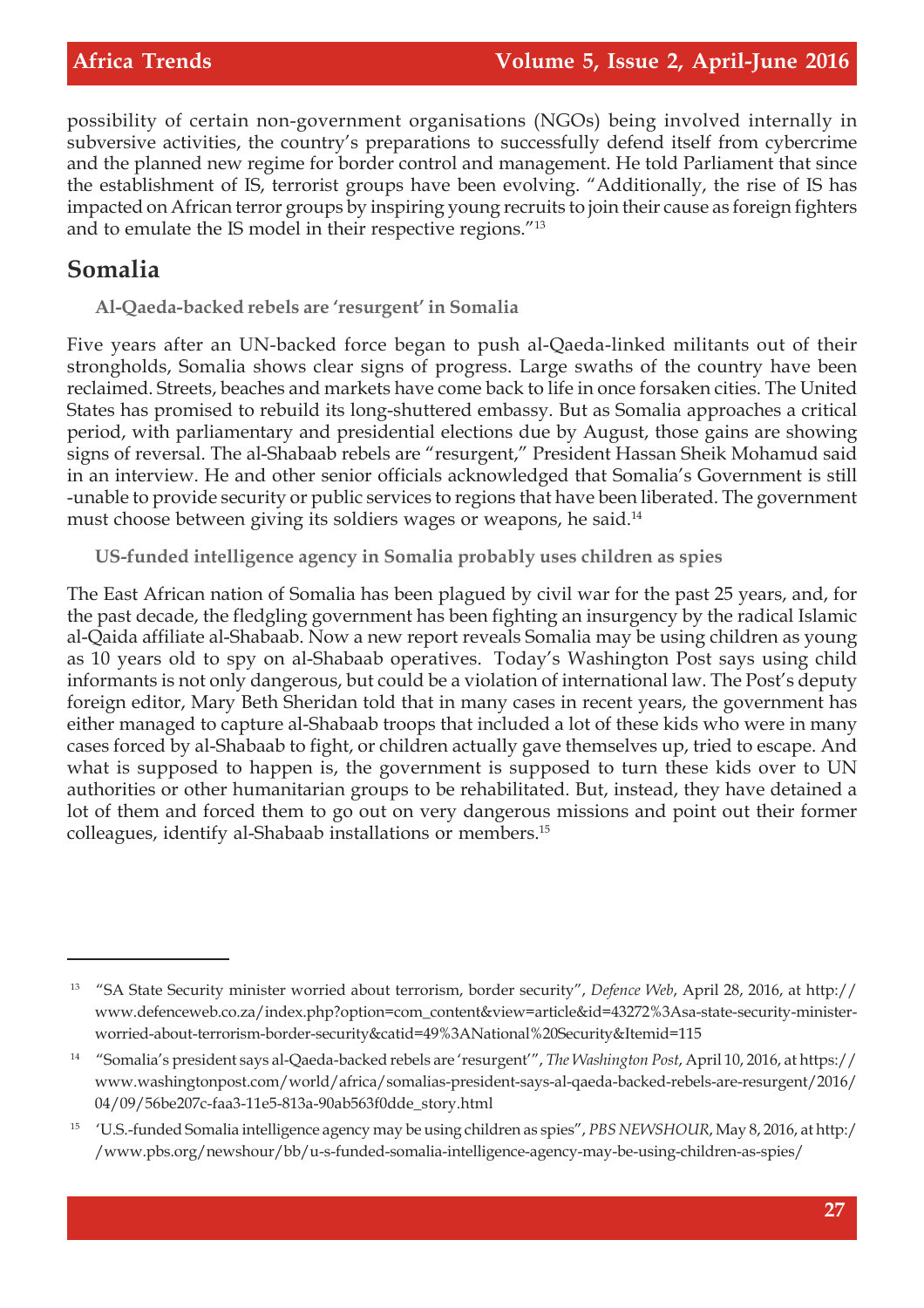**AU troops among those arrested for selling military supplies in Somalia**

Five soldiers with the African Union mission in Somalia (AMISOM) and 10 Somalis have been arrested for selling military equipment, police say. They were found with improvised detonators, fuel, sandbags and empty ammunition boxes. AMISOM confirmed the arrests saying it would not accept "unprofessional conduct among its personnel". The mission is fighting alongside Somali government forces against al-Shabaab Islamist militants. This is the first time African Union (AU) troops have been arrested in Somalia since AMISOM was established nine years ago. The authorities say the five AU soldiers are from Uganda, which has the largest number of troops in the 22,000-strong mission. The police said they caught the men as they were trying to sell the equipment to civilians.<sup>16</sup>

#### **Tanzania**

**Tanzania to investigate alleged abuse by its peacekeepers in DRC**

Tanzania says it will promptly investigate allegations that several of its troops sexually abused women and girls in the Democratic Republic of Congo, where its soldiers are UN peacekeepers. "Our political and military authorities recognise the implications and seriousness of such charges," Ambassador Tuvako Manongi told a meeting of the General Assembly on April 5, 2016. He said a board of inquiry was being dispatched to investigate the allegations. The Tanzanians are part of the 18,000-strong UN peacekeeping force known as MONUSCO, which operates in eastern DRC. They participate in an elite "intervention brigade" that pursues armed groups. The troops accused of abuses are based near Beni, in North Kivu province.<sup>17</sup>

**Tanzania may offer citizenship to Burundian refugees**

Burundian refugees could be offered Tanzanian citizenship status before the end of 2016, according to the country's government. Tanzania, which hosts the largest number of Burundian refugees and has been admitting an average of 130 people a day, said it is finalising physical verification of Burundi refugees who deserve to be granted citizenship, as promised by the president, before naturalising them. ''It is our plan that the process is complete by the end of this year, so that those refugees who merit nationality be granted (*sic*) in accordance with the law," Deputy Minister for Home Affairs Minister, Hamad Yusuf Masauni, said when speaking in Tanzania's capital city of Dodoma.<sup>18</sup>

<sup>16</sup> "African Union troops in Somalia arrested for selling military supplies", *BBC News*, June 6, at http://www.bbc.com/ news/world-africa-36459005

<sup>17</sup> "Tanzania to investigate possible abuse by its peacekeepers in DRC", *Voice of America*, April 5, 2016, at http:// www.voanews.com/a/tanzania-investigate-possible-abuse-peacekeepers-democratic-republic-congo/ 3271277.html

<sup>18</sup> "Tanzania to offer citizenship to Burundian refugees before 2017", *International Business Times*, April 22, 2016, at http://www.ibtimes.co.uk/tanzania-offer-citizenship-burundian-refugees-before-2017-1556259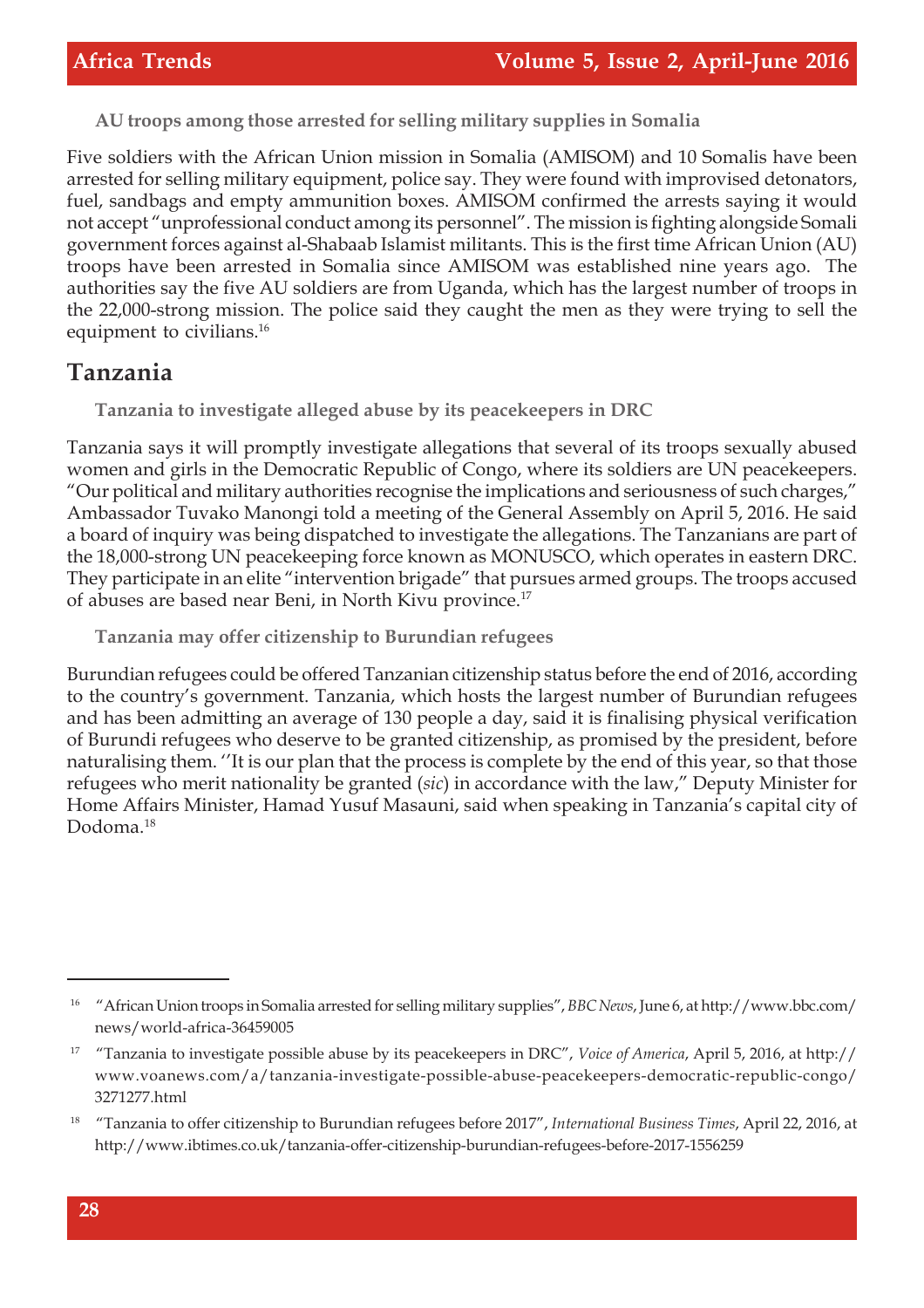# *Politics*

## **Burundi**

**Burundi refuses to release body of Bihozagara, Rwandan ex-minister**

Burundi has vehemently refused to release the body of the deceased former Rwandan Ambassador Jacques Bihozagara until his family signs statement exonerating the Burundi government. The family has been told that he died of natural causes, and they have to sign a document to that effect, which essentially absolves Burundi of any responsibility for Bihozagara's death. Until such time, the body will not leave the country. News of the death of the former Rwandan diplomat and minister emerged on March 30, 2016. Reports say he died in Mpimba maximum security prison. No official explanation has been provided by the Burundi government detailing the circumstances surrounding Bihozagara's death.<sup>19</sup>

# **Djibouti**

**President Guelleh of Djibouti wins fourth term**

Djibouti's President Ismail Omar Guelleh has won a landslide victory in an election criticised by opposition parties and rights groups. Officials said Guelleh won 87 per cent of April 8, 2016 vote, which activists complained was preceded by political repression and curbs on basic freedoms. Guelleh, in power since 1999, begins a fourth five-year term in power. He faced five rivals in the election, but three opposition parties boycotted the poll.<sup>20</sup>

**China constructing its overseas military base right next to the US' in Djibouti**

US troops sweating away in Djibouti will soon be seeing a lot more of their counterparts from a great economic and military rival, China. Since 2014, this small chunk of the Horn of Africa, little bigger than the state of New Jersey, has been the only place in the world where the warships of the two countries' navies are moored alongside each other. Now work is underway constructing China's first overseas military base here. It will house thousands of personnel at Obock, a northern port a couple of hours by boat across the Gulf of Tadjoura from Djibouti City, the capital. A former French colony, Djibouti was once known for little more than French legionnaires, atrocious heat and the sordid nightlife of its seaside capital. But the diminutive nation has turned itself into a geostrategic linchpin with political clout far outstripping its size and population of just 900,000.<sup>21</sup>

<sup>19</sup> "Burundi refuses to release body Of Rwandan ex-minister Bihozagara", *News of Rwanda*, April 2, 2016, at http:// www.newsofrwanda.com/featured1/30863/burundi-refuses-to-release-body-of-rwandan-ex-ministerbihozagara/

<sup>20</sup> "Djibouti President Ismail Omar Guelleh wins fourth term", *BBC News*, April 9, 2016, at http://www.bbc.com/ news/world-africa-35995628

<sup>21</sup> China is building its first overseas military base in Djibouti — right next to a key US one", *PRI*, May 3, 2016, at http:/ /www.pri.org/stories/2016-05-03/china-building-its-first-overseas-military-base-djibouti-right-next-key-us-one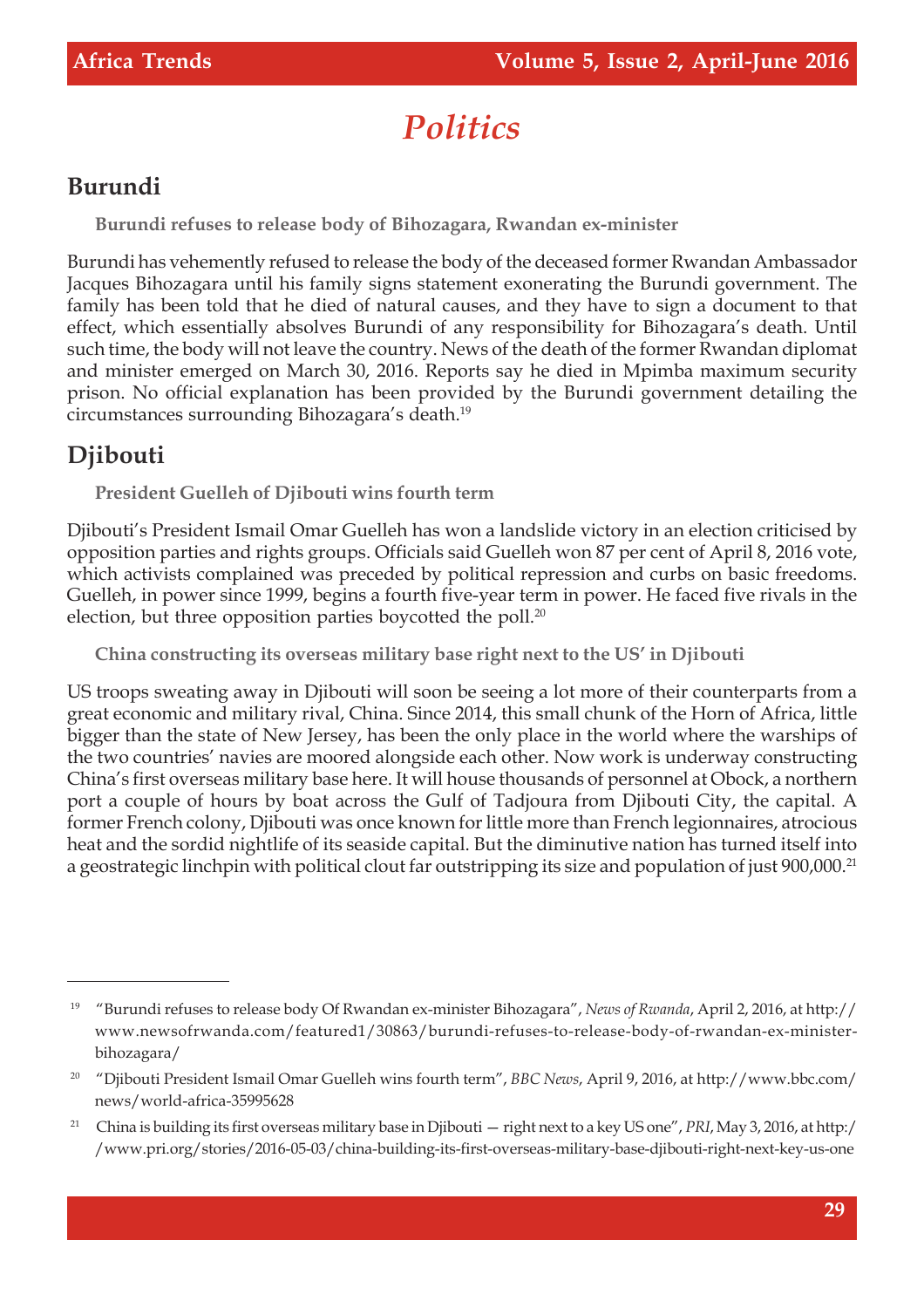#### **Eritrea**

**Eritrean refugees urge African Union to act on UN's report on Eritrea**

More than 3,000 Eritrean refugees staged a demonstration in the Ethiopian capital Addis Ababa in support of a recently-released UN inquiry report that unmasked involvement of Eritrean officials in crimes against humanity. The refugees urged the African Union to take action in light of the report's findings. According to the UN Commission of Inquiry's report released on June 8, higherups of Eritrean government had allegedly carried out crimes against humanity for the last 25 years. The alleged crimes include enforced disappearances, extra-judicial killings and enslavement of people. The Eritrean government rejected the report, calling it baseless and politically motivated.<sup>22</sup>

#### **Ethiopia**

**Ethiopia gets into the UN Security Council**

Ethiopia secured a non-permanent seat on the UN Security Council (UNSC), the most important governing body in the UN, where it will serve a two-year term commencing as of January 2017. Ethiopia was elected by the United Nations General Assembly during an election session for five non-permanent members of the UNSC which was held on June 28, 2016. According to a statement issued on June 29 by the Ethiopian government the East African nation secured an overwhelming support of 185 countries out of the 193 UN member states. Along with Ethiopia, the general assembly has also elected Sweden, Bolivia and Kazakhstan. This is Ethiopia's third time to serve at the United Nations Security Council. The other current non-permanent members are Japan, Egypt, Senegal, Ukraine and Uruguay.<sup>23</sup>

#### **Kenya**

**ICC abandons case against William Ruto, declares it a mistrial**

The International Criminal Court has abandoned its prosecution of Kenya's deputy president, William Ruto, who had been accused of orchestrating the post-electoral violence in 2007 that killed more than 1,300 people. The controversial proceedings were declared by the court's presiding judge, Chile Eboe-Osuji, to be a mistrial due to a "troubling incidence of witness interference and intolerable political meddling". The Hague-based tribunal also dropped identical charges of crimes against humanity – involving murder, persecution and forcible transfer of populations – that had been brought against the Kenyan broadcaster Joshua Sang. The rulings reflect the frustration of senior lawyers in obtaining reliable evidence against high-ranking officials accused of committing atrocities. Eighteen months ago the ICC's chief prosecutor, Fatou Bensouda, was forced to drop charges against Kenya's president, Uhuru Kenyatta, over the same flare-up of

<sup>22</sup> "African Union urged to act on UN's report on Eritrea", *Anadolu Agency*, June 23, 2016, at http://aa.com.tr/en/ africa/african-union-urged-to-act-on-uns-report-on-eritrea-/596482

<sup>23</sup> "Ethiopia wins seat on UN Security Council", *Sudan Tribune*, June 29, 2016, at http://www.sudantribune.com/ spip.php?article59456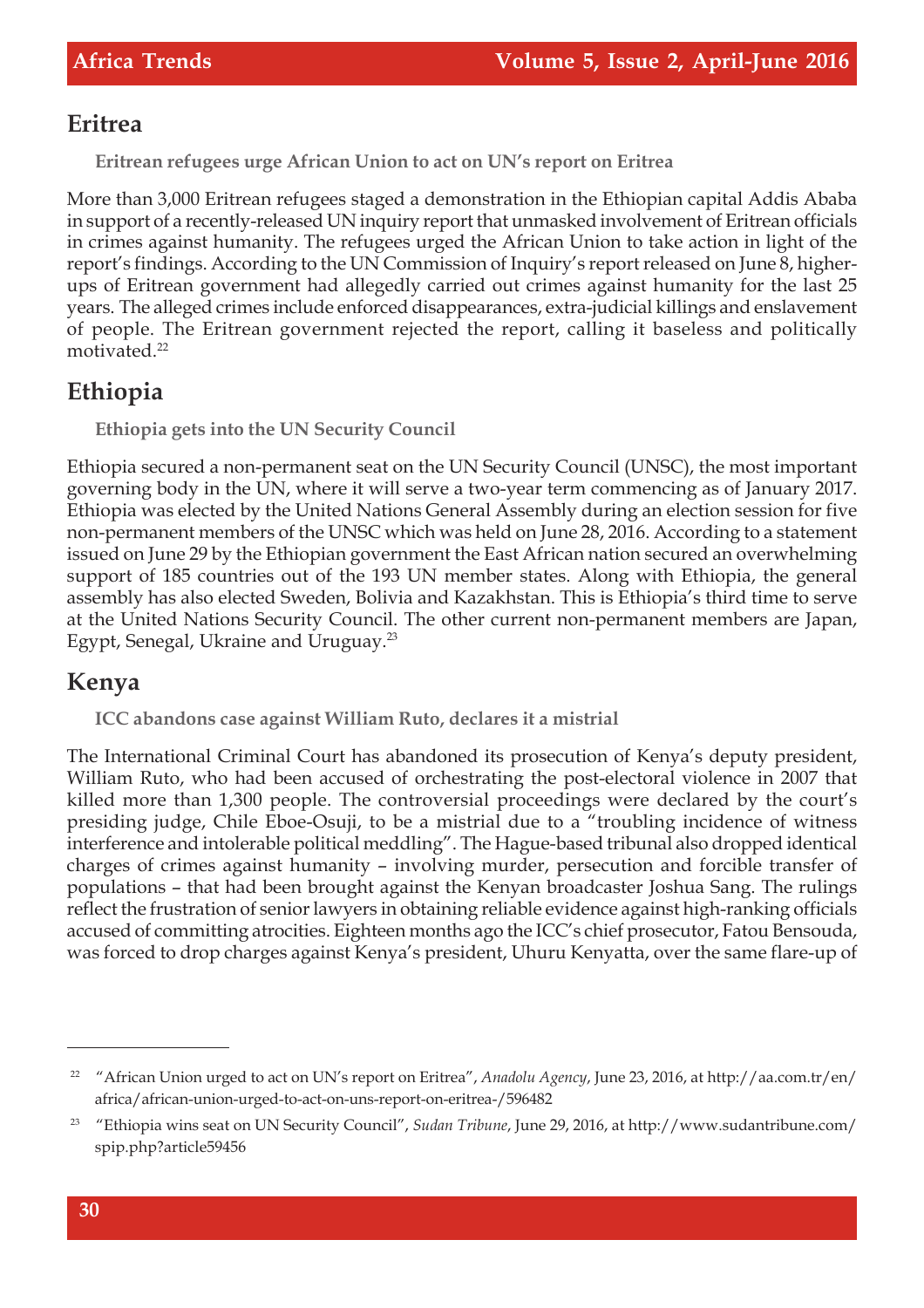political violence, citing problems with witnesses who had been harassed and intimidated. At the time she declared it was "a dark day for international criminal justice".<sup>24</sup>

**China's arrests two Taiwanese groups in Kenya**

China carried out a strange seizure in Kenya over the past week. While the circumstances are a bit murky, China appears to have grabbed two groups of Taiwanese who were suspected or accused of fraud in Kenya. Against their will, they were deported to China, provoking protests in Taiwan. The case speaks volumes about China's growing power in Africa and might be another example of its pernicious practice of nabbing people beyond its borders. Taiwan, a self-governing island, is considered by China a renegade province that must be reunited with the mainland. Taiwan officials angrily accused Beijing of an "uncivilized act of extrajudicial abduction." Overall, 45 Taiwanese were forcibly taken to China, in two flights on April 8 and April 12, some in hoods and handcuffs. Taiwan could do little but protest; it does not have diplomatic relations with Kenya.<sup>25</sup>

#### **Malawi**

**Mutharika claims whole Lake Malawi, yet talks of 'amicable solution'**

Malawi President Peter Mutharika has maintained his position that the entire Lake Malawi, Tanzania calls Lake Nyasa, which is potentially rich in oil and gas is owned by Malawi. But he has made concessions from his earlier declaration that there is no need to negotiate the issue. He told the parliament on May 20 that the two countries continued to work on "an amicable solution" to the lake boundary dispute. Mutharika – a law professor who also taught law in Tanzania – made his position known to former president of Mozambique Joaquim Chissano and former president of Botswana Festus Mogae, who are members of Forum of Former African Heads of State and Government mediating in the Lake Malawi border dispute with neighbouring Tanzania. But Tanzania has recently maintained its ownership claim and reportedly will be sending ships to the disputed lake.<sup>26</sup>

#### **Mozambique**

**President Nyusi of Mozambique agrees for foreign mediation in Renamo talks**

Mozambique president Filippe Nyusi has given in to the demands by Renamo leader to accept the presence of foreign mediators in talks to end his country's conflict, giving a ray of hope to

<sup>24</sup> "International criminal court abandons case against William Ruto", *theguardian*, April 5, 2016, at https:// www.theguardian.com/world/2016/apr/05/international-criminal-court-william-ruto-kenya-deputy-presidentelection-violence

<sup>25</sup> "China's strange seizure in Kenya", *The Washington Post*, April 15, 2016, at https://www.washingtonpost.com/ opinions/chinas-strange-seizure-in-kenya/2016/04/15/05439148-0258-11e6-9203-7b8670959b88\_ story.html?utm\_term=.5d176191e7db

<sup>26</sup> "Mutharika refuses to budge on Lake Malawi: Talks of 'amicable solution' with Tanzania", *Nyasa Times*, May 20, 2016, at http://www.nyasatimes.com/mutharika-refuses-to-budge-on-lake-malawi-talks-of-amicable-solutionwith-tanzania/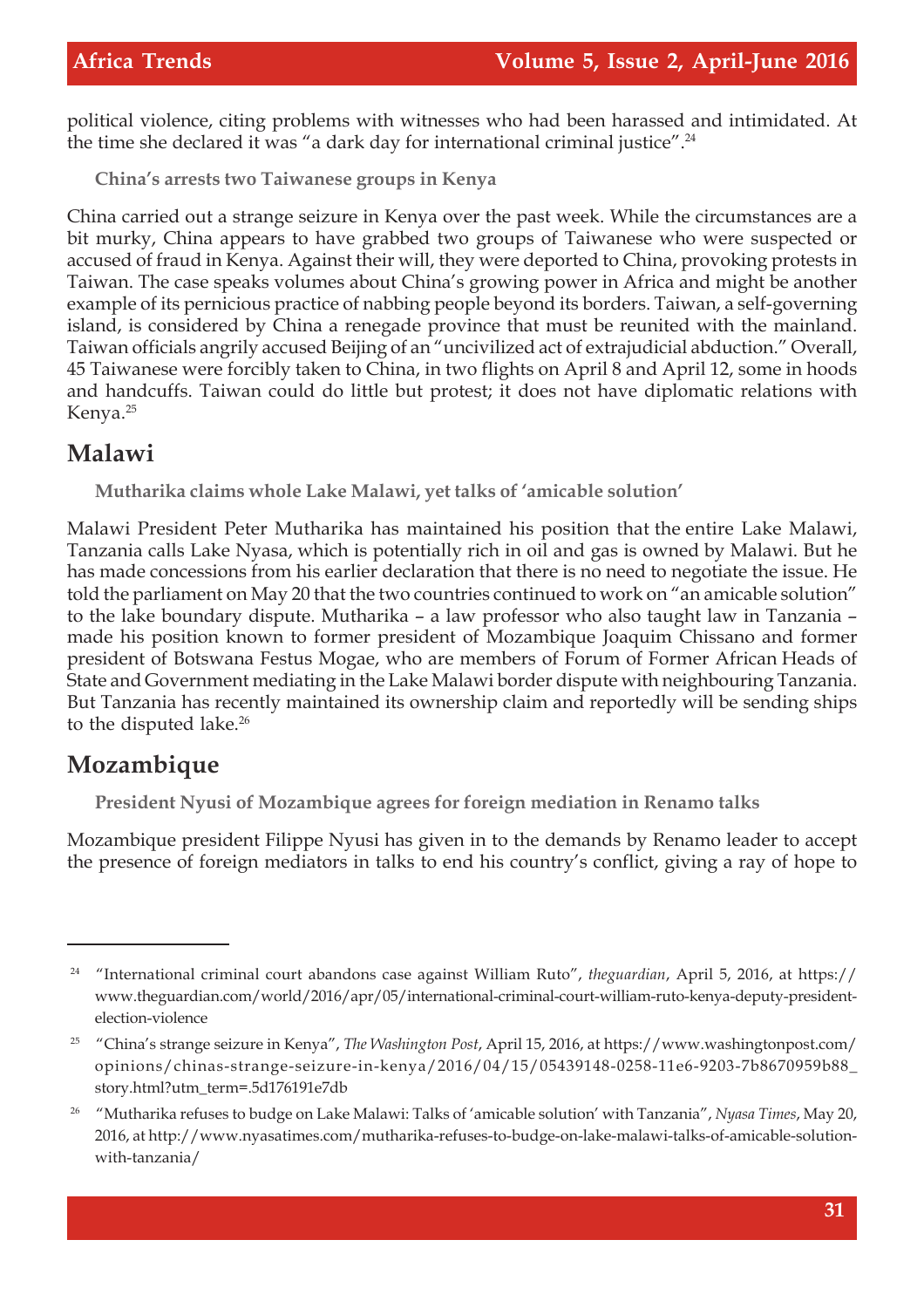Malawians whose people have been caught in the cross fire. Nyusi told the BBC that Frelimo and Renamo will now agree on the mediators as soon as possible so that the peace talks begin immediately. "People are dying, people can't travel, and people are sleeping in the bush in (*sic*) trees. I have told Alfonso [Dlhakama] (Renamo) leader that we have to agree on the mediators," said Nyusi on BBC Focus on Africa. Malawi's former president Bakili Muluzi has offered to take up the mediation role along with other former heads of state from SADC region, saying the escalation of skirmishes was destabilising the region.<sup>27</sup>

#### **Rwanda**

**President Paul Kagame of Rwanda denies UN Burundi rebel allegations**

Rwandan President Paul Kagame has denied allegations by UN experts that his country is continuing to support rebels in neighbouring Burundi. Kagame said the problems in Burundi originated from within the country, not elsewhere. Burundi has suffered a violent political crisis since President Pierre Nkurunziza decided to run for a controversial third term last year. It is exactly a year since Nkurunziza survived a coup attempt. Rwanda denied similar allegations about supporting rebels made in a previous UN-backed report in February 2016. Kagame criticised the authors of the latest leaked report, which is due to be presented at the UN World Security Council later, saying their time would be better spent addressing countries' problems rather than exacerbating them.<sup>28</sup>

# *Economy and Development*

#### **Ethiopia**

**South Korea builds bilateral ties with Ethiopia**

South Korea is launching a charm offensive in the Horn of Africa – and Seoul's motives could be tied to containing North Korea's influence in the region. During her state visit to Ethiopia on May 26, 2016 President Park Geun-hye pledged US\$1 million in aid to help the country recover from one of the worst droughts in its history, Yonhap news agency reported. The South Korean leader met with Ethiopian Prime Minister Hailemariam Desalegn and the two signed a memorandum of understanding. The two governments agreed to work toward full-scale defense cooperation, which could move toward cutting out North Korea from building its influence in the country, according to South Korea press.<sup>29</sup>

<sup>27</sup> "Mozambique President Nyusi agrees foreign mediation in Renamo talks, flicker of hope to Malawi", *Nyasa Times*, June 18, 2016, at http://www.nyasatimes.com/mozambique-president-nyusi-agrees-foreign-mediation-renamotalks-flicker-hope-malawi/

<sup>28</sup> "Rwandan President Paul Kagame denies UN Burundi rebel allegations", *BBC News*, May 13, 2016, at http:// www.bbc.com/news/world-africa-36290071

<sup>29</sup> "South Korea builds ties with Ethiopia in bid to deter North", *UPI*, May 26, 2016, at http://www.upi.com/ Top\_News/World-News/2016/05/26/South-Korea-builds-ties-with-Ethiopia-in-bid-to-deter-North/ 3491464285906/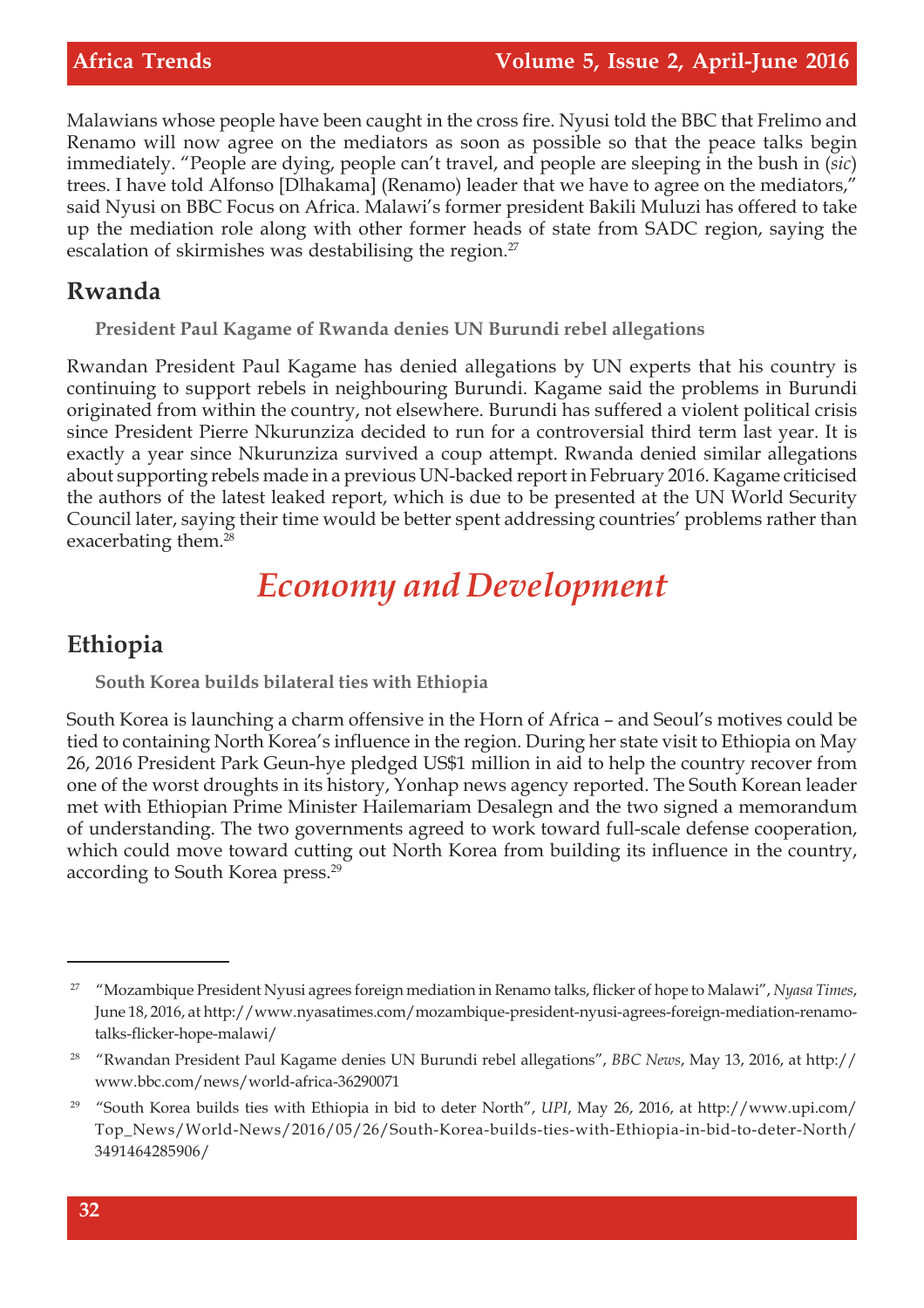**Ethiopia to make huge investments in green economy projects**

Ethiopia said it will be investing billions of dollars to execute various Climate Resilient Green Economy projects across the country. The state minister for environment, Kare Chawicha, said the Horn of Africa nation would invest US\$150 billion to implement projects in the next two decades. The projects are expected to transform the country's economy to a green one and make them resilient to the effects of global warming. The new target, the minister said, seeks to reduce greenhouse gas emission, advance economic growth as well as create job opportunities for women and youth. According to the minister, US\$50 billion of the total budget will be allocated to the construction of low-carbon emission and green infrastructures. Citing a study conducted on the country, she said Ethiopia needs US\$7.5 billion annually for the implementation and transformation of its climate-resilient green economy. Financial sources will be secured from the government and Ethiopian people, investors, financial partners and from revenues collected from trades in the carbon market.<sup>30</sup>

#### **Kenya**

**Kenya to go solo on oil pipeline**

Uganda will build a pipeline for its oil through Tanzania rather than Kenya, which had wanted to secure the export route. Picking a route is vital for oil firms to make final investment decisions on developing reserves found in Uganda and Kenya, which are among a string of hydrocarbon finds on Africa's eastern seaboard. Land-locked Uganda, which found oil in a western region around Hoima, said in 2015 that it would build a pipeline through Kenya, linking its fields to Kenyan discoveries in Lokichar and on to Lamu on Kenya's north coast. But, in March 2016, Uganda changed tack, saying it was now planning a pipeline from Hoima to Tanga on Tanzania's coast, prompting a last-minute push by Kenya for another switch. The April 23 summit of the East African Community (EAC) - which consists of Uganda, Kenya, Tanzania, Rwanda and Burundi in Kampala, confirmed that Uganda would take the Tanzanian option. Regarding the crude pipeline, "the summit agreed that two crude oil pipelines, one from Lokichar to Lamu and another from Hoima to Tanga, will be developed by Kenya and Uganda respectively," the final communique said.<sup>31</sup>

**Seven trade pacts signed between Kenya and South Korea**

Kenya on May 31 signed seven trade agreements with South Korea towards improvement of health, education, energy, ICT and industrialisation sectors. One of the deals will see the Korea Export-Import Bank supporting the Kenyan agricultural sector towards food security. President Kenyatta and President Park Geun-hye, who had earlier chaired a bilateral meeting, witnessed the signing of the bilateral pacts at State House, Nairobi. The memorandum with the Korean Bank was signed for Kenya by Agriculture Cabinet Secretary Willy Bett. The agreements will

<sup>30</sup> "Ethiopia to invest billions on green economy projects", *Sudan Tribune*, May 4, 2016, at http:// www.sudantribune.com/spip.php?article58863

<sup>31</sup> "Kenya to go solo on oil pipeline, Uhuru and Museveni decide", *The Star*, April 23, 2016, at http://www.thestar.co.ke/news/2016/04/23/kenya-to-go-solo-on-oil-pipeline-uhuru-and-museveni-decide\_c1337858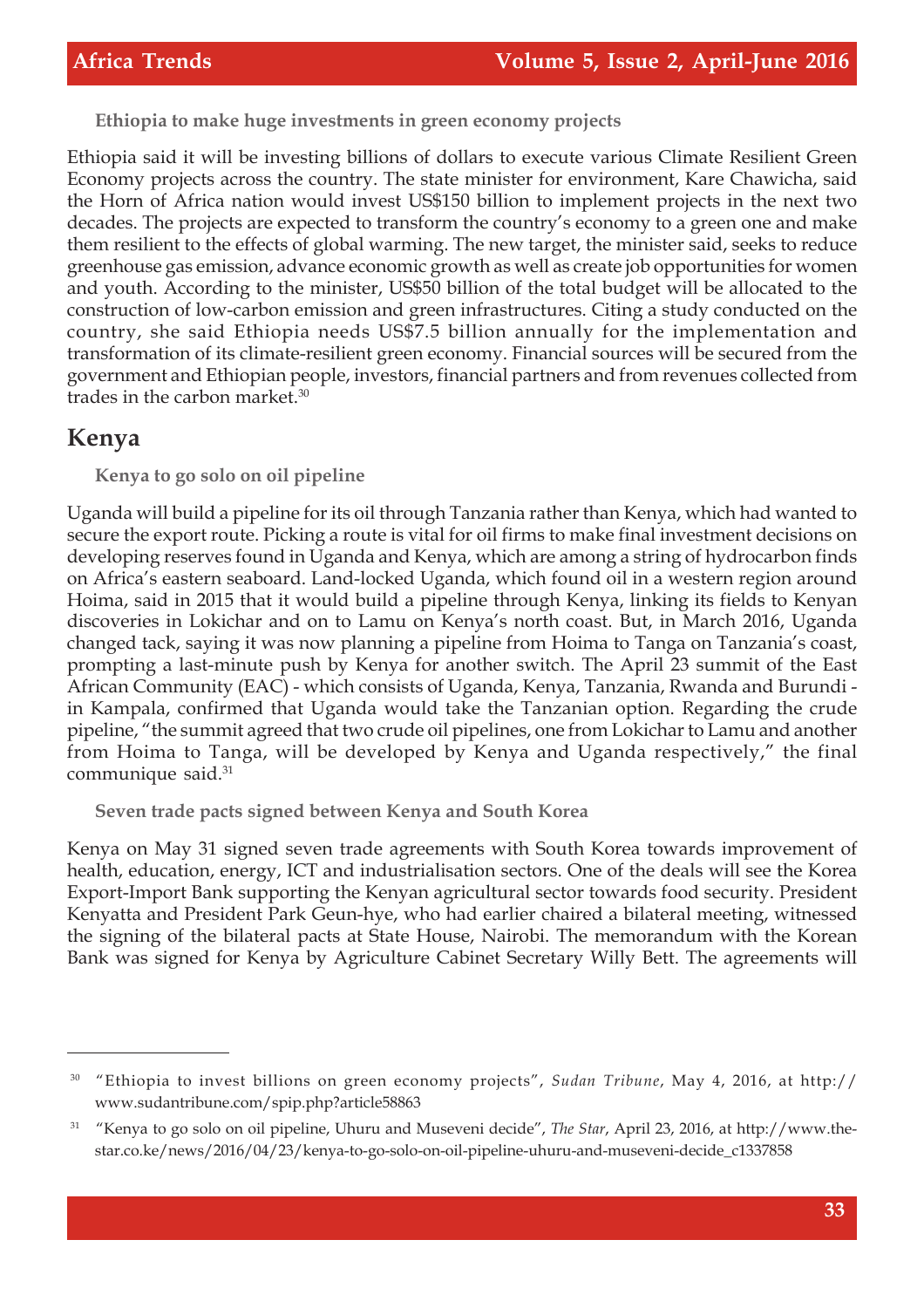boost the country's efforts to become an economic, industrial and technological powerhouse in the region. The MOUs were on cooperation in science and technology, e-Government, industry, trade and investment. Other agreements were on cooperation in health, innovation and higher education and electric power and nuclear energy development.<sup>32</sup>

#### **Malawi**

**IMF extends Malawi loan program by US\$76.8 million**

The International Monetary Fund (IMF) will increase loans to Malawi by US\$76.8 million, the global lender said on June 20 following an economic review of the drought-hit country. The IMF said it was also augmenting Malawi's Extended Credit Facility (ECF) arrangement, signed in 2012, by another six months with funding equivalent to US\$49.2 million. "Malawi's macroeconomic situation remains difficult, reflecting weather-related shocks and past policy slippages, which contributed to persistently high inflation," said IMF Deputy Managing Director Min Zhu in a statement issued in Washington after a meeting of the fund's executive board. More than half of Malawi's population is in need of food aid, the country's minister of agriculture said last month. An El Nino-induced drought has ravaged crops, triggering a sharp rise in food prices as reliance on imports increased.<sup>33</sup>

#### **Mauritius**

**Mauritius and Pakistan agree to upgrade PTA to FTA**

Pakistan and Mauritius while noting the importance of economy and trade in boosting bilateral ties agreed to upgrade the existing Preferential Trade Agreement (PTA) to a Free Trade Agreement (FTA) at an early date. A statement from the Foreign Office on April 19 said that the decision came at the delegation level meeting between the two sides during the four-day visit of Mauritius President Ameenah Gurib-Fakim to Pakistan. The two countries had inked the PTA on July 30, 2007. Pakistan was the first country to have inked the PTA with Mauritius as it has a huge potential for Pakistani products and serves as gateway for the entire African region. During the talks the two sides also reviewed the current status of bilateral relations and reaffirmed their commitment to further strengthening of the cooperative ties, with particular focus on economy and trade.<sup>34</sup>

**Mauritius expects 46 per cent increase in FDI**

Mauritian Government expects foreign direct investment (FDI) to increase by as much as 46 per cent in 2016, even as the United Kingdom's decision to leave the European Union may curb inflows to the Indian Ocean island nation. The U.K. is the third-biggest source of FDI flows into

<sup>32</sup> "Kenya signs seven trade pacts with South Korea", *The Star*, May 31, 2016, at http://www.the-star.co.ke/news/ 2016/05/31/kenya-signs-seven-trade-pacts-with-south-korea\_c1361235

<sup>33</sup> 'IMF extends Malawi loan program, adds \$80 million for drought measures", *Reuters*, June 20, 2016, at http:// www.reuters.com/article/us-malawi-imf-idUSKCN0Z62HL

<sup>34</sup> "Pakistan, Mauritius to upgrade PTA to Free Trade Agreement", *Daily Times*, April 19, 2016, at http:// dailytimes.com.pk/business/19-Apr-16/pakistan-mauritius-to-upgrade-pta-to-free-trade-agreement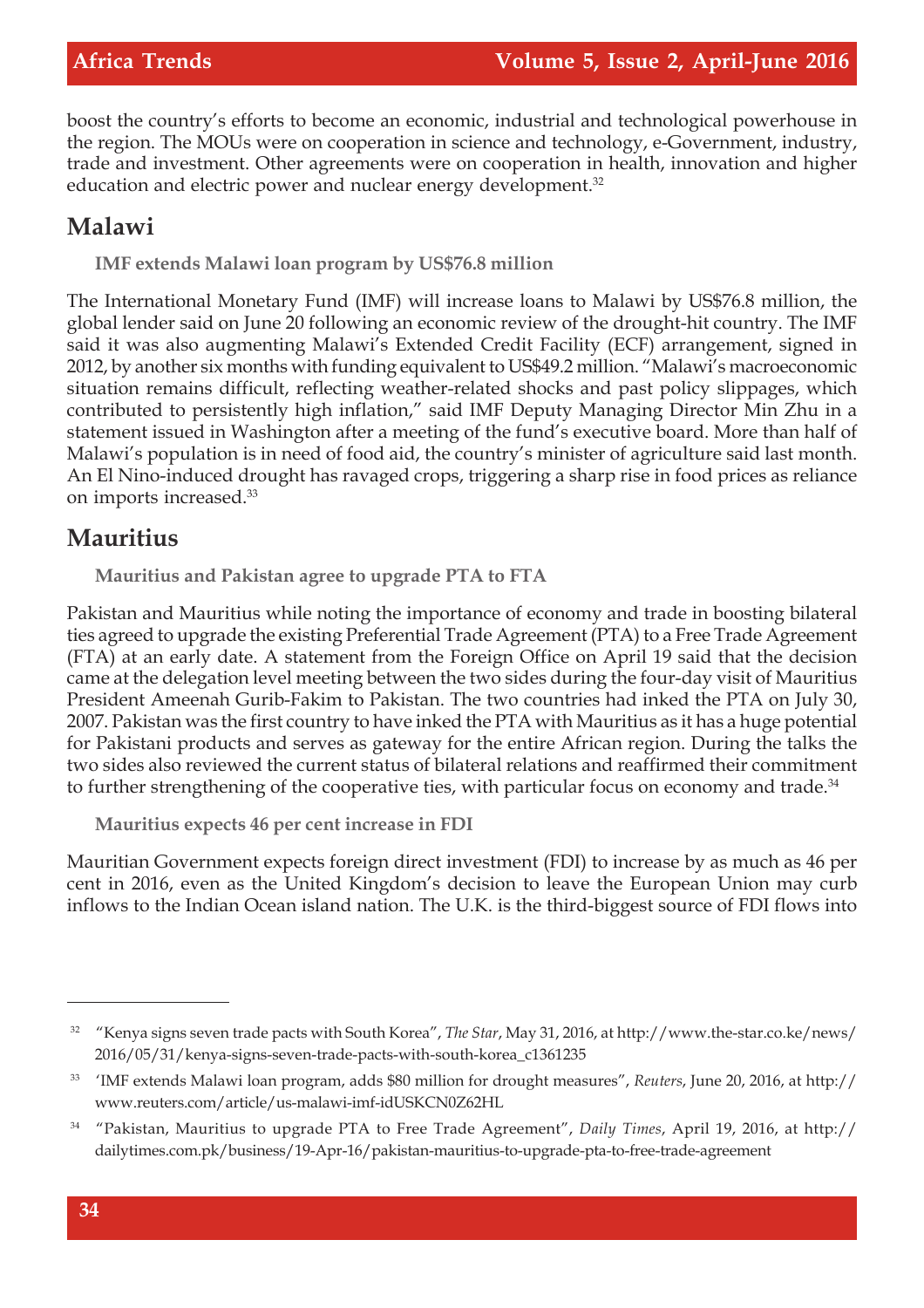Mauritius, accounting for about 9% of the total FDI, according to a U.S. State Department report. Foreign investors are expected to commit 14 billion rupees (US\$395 million) by the end of 2016, compared with 9.6 billion rupees in 2015, Board of Investment Chief Executive Officer Ken Poonoosamy said in a phone interview from Port Louis. The country received 3 billion rupees in the first quarter, Bank of Mauritius data shows. FDI slumped last year from 18.5 billion rupees in 2014, when the US\$12 billion economy saw several hotel acquisition deals. "With uncertainties like Brexit, we need to be very cautious in terms of figures," Poonoosamy said.<sup>35</sup>

## **Mozambique**

**IMF welcomes acknowledgement by Mozambique Government on undisclosed debt**

International Monetary Fund (IMF), in a brief statement issued on April 23, 2016 welcomed the Mozambican government's acknowledgement "that an amount in excess of one billion US dollars of external debt guaranteed by the government had not previously been disclosed to the Fund". These undisclosed loans first came to light in an article in the "Wall Street Journal" on April 3, 2016. The IMF reacted by suspending a mission that was to have visited Mozambique, and halting disbursement of the second installment of a US\$283 million loan agreed in October 2015 from the Fund's Standby Credit Facility (SCF).<sup>36</sup>

## **Rwanda**

**Rwanda drops Kenya SGR rail route, picks Dar-es-Salaam**

Rwanda has announced plans to develop rail links to Indian Ocean ports through Tanzania because they are cheaper and shorter than the route transiting Kenya, says Claver Gatete, Rwanda's minister of finance and economic planning Gatete told reporters that the Tanzania route is cheaper and would not take long to be completed as compared to the Kenya route. In 2013, Rwanda, Kenya and Uganda agreed to link up to the Kenyan port of Mombasa along a standard-gauge railway estimated to cost US\$13 billion. Studies done by member states in the six-nation EAC showed that the Tanzanian option would cost Rwanda about US\$800 to US\$900 million dollars while the Kenyan one would go for US\$1 billion, according to a report of Rwanda's ministry of East African Community Affairs. <sup>37</sup>

<sup>35</sup> "Mauritius, the easiest place to do business in Africa, expects 46% jump in foreign investment this year", *Mail & Guardian Africa*, June 29, 2016, at http://mgafrica.com/article/2016-06-29-mauritius-the-easiest-place-to-dobusiness-in-africa-expects-46-jump-in-foreign-investment-this-year

<sup>36</sup> "Mozambique: IMF welcomes information on hitherto undisclosed debts", *All Africa*, April 24, 2016, at http:// allafrica.com/stories/201604240128.html

<sup>37</sup> "First Uganda opted for Tanzania pipeline, now Rwanda abandons Kenya SGR rail route, picks Dar es Salaam", *Mail & Guardian Africa*, May 16, 2016, at http://mgafrica.com/article/2016-05-16-first-uganda-opted-for-tanzaniapipeline-now-rwanda-abandons-kenya-sgr-rail-route-picks-dar-es-salaam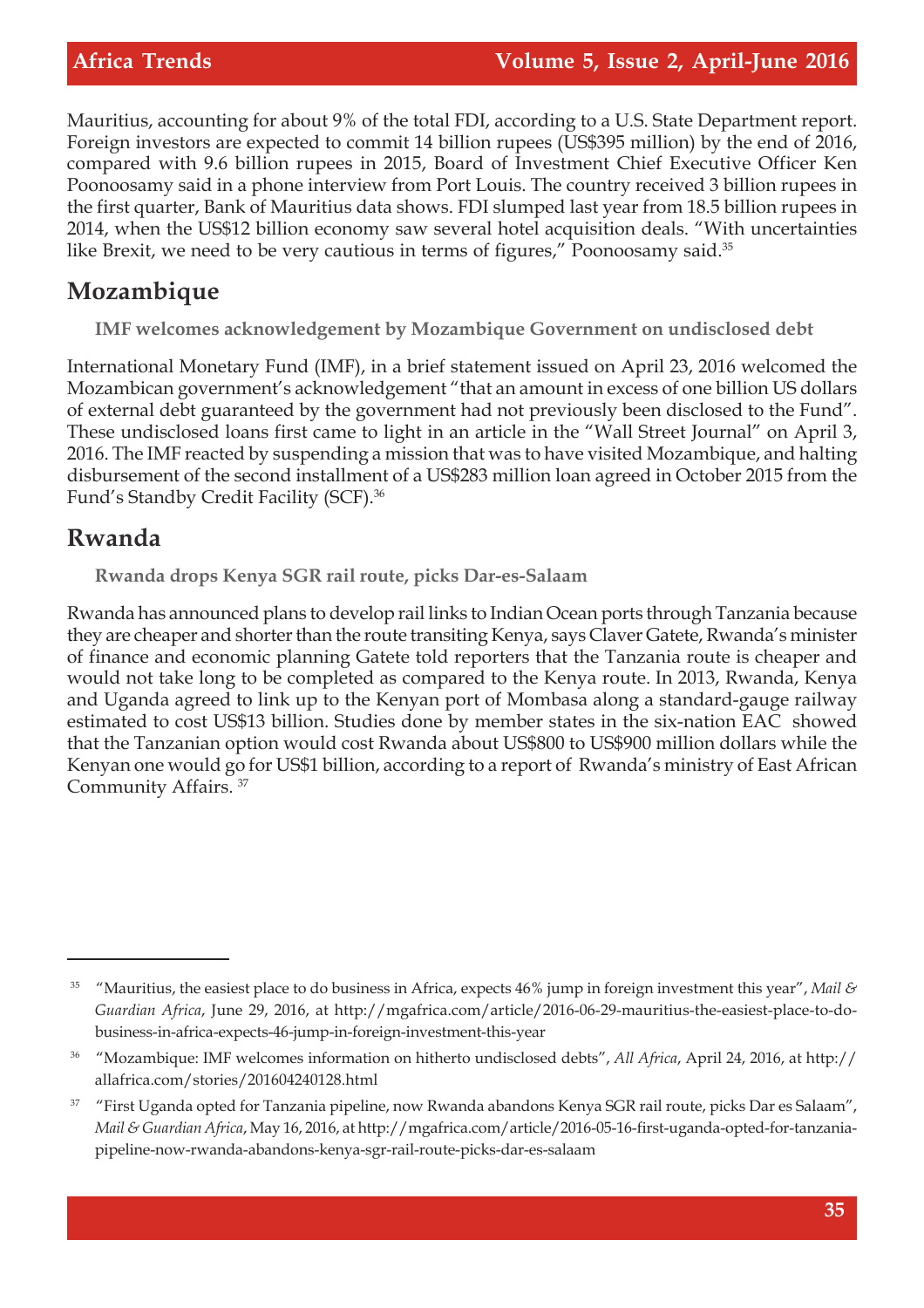#### **South Africa**

**South Africa plans industrialisation with Mozambican gas, Mozambique differs**

South Africa is already planning to use Mozambican gas as the basis of plastics, fertilizer and ceramics industries, according to *Engineering News*, May 17, 2016. Gas would be an excellent basis for industrialisation in Mozambique, producing fertilizer, chemicals and plastics. This could create thousands of jobs in related industries. But Mozambique has opted for quick returns by selling the gas as Liquefied Natural Gas (LNG) or through the Chipande pipeline to South Africa - yet again simply selling raw materials without value added. The South African Department of Trade and Industry (DTI) has devised a plan for gas-based industrialisation intended to grow the economy and create more jobs. The plan is to first rely on imports of LNG (probably from Mozambique) to kick start industrial development, with hopes of large-scale imports of gas once infrastructure was more developed.<sup>38</sup>

**South Africa slips down to become Africa's third largest economy**

New data from the International Monetary Fund shows that Egypt is now Africa's largest economy after Nigeria, pushing South Africa to the third place. South Africa was already struggling with its demotion from first place after Nigeria rebased its Gross Domestic Product Data in early 2014. Now, it may have to settle for the title of "most advanced economy", holding on to the infrastructural and regulatory advantages it enjoys. "Psychologically, I do think this is a blow. We've always thought of ourselves as the powerhouse of Africa, and then we're number two and now we're pushed to number three," said Lullu Krugel, KPMG South Africa's chief economist. The gap between South Africa and Nigeria now means getting back to first place would be "really tough," said Krugel. He further added that getting back to second place would mean the global economy and domestic policies would have to line up in South Africa's favour.<sup>39</sup>

**Prospects of recession in South Africa's economy**

South Africa's economy shrank sharply in the first three months of the year, raising the risk of recession in Africa's most industrialised nation. The 1.2 per cent contraction in the first quarter was primarily due to declining output in the struggling mining sector and agriculture, which has been hit by one of the worst droughts in years. The bleak data came as the government struggled to restore depressed investor and business confidence following a series of scandals and political battles that have raised questions about President Jacob Zuma's commitment to fiscal prudence. He shocked investors in December 2015 when he replaced two finance ministers in four days. Pravin Gordhan, who was subsequently reappointed to the Treasury's top post, has since complained of attempts by officials to intimidate and undermine him and the finance ministry.<sup>40</sup>

<sup>38</sup> "South Africa, not Mozambique to industrialize with Mozambican gas", *All Africa*, May 19, 2016, at http:// allafrica.com/stories/201605190348.html

<sup>39</sup> "South Africa just lost its spot as Africa's second largest economy", *Quartz*, May 12, 2016, at http://qz.com/ 682877/south-africa-loses-its-spot-as-africas-second-largest-economy-to-egypt/

<sup>40</sup> "South Africa's economy contracts, raising prospect of recession", *Financial Times*, June 8, 2016, at https:// www.ft.com/content/a5565132-2d7a-11e6-a18d-a96ab29e3c95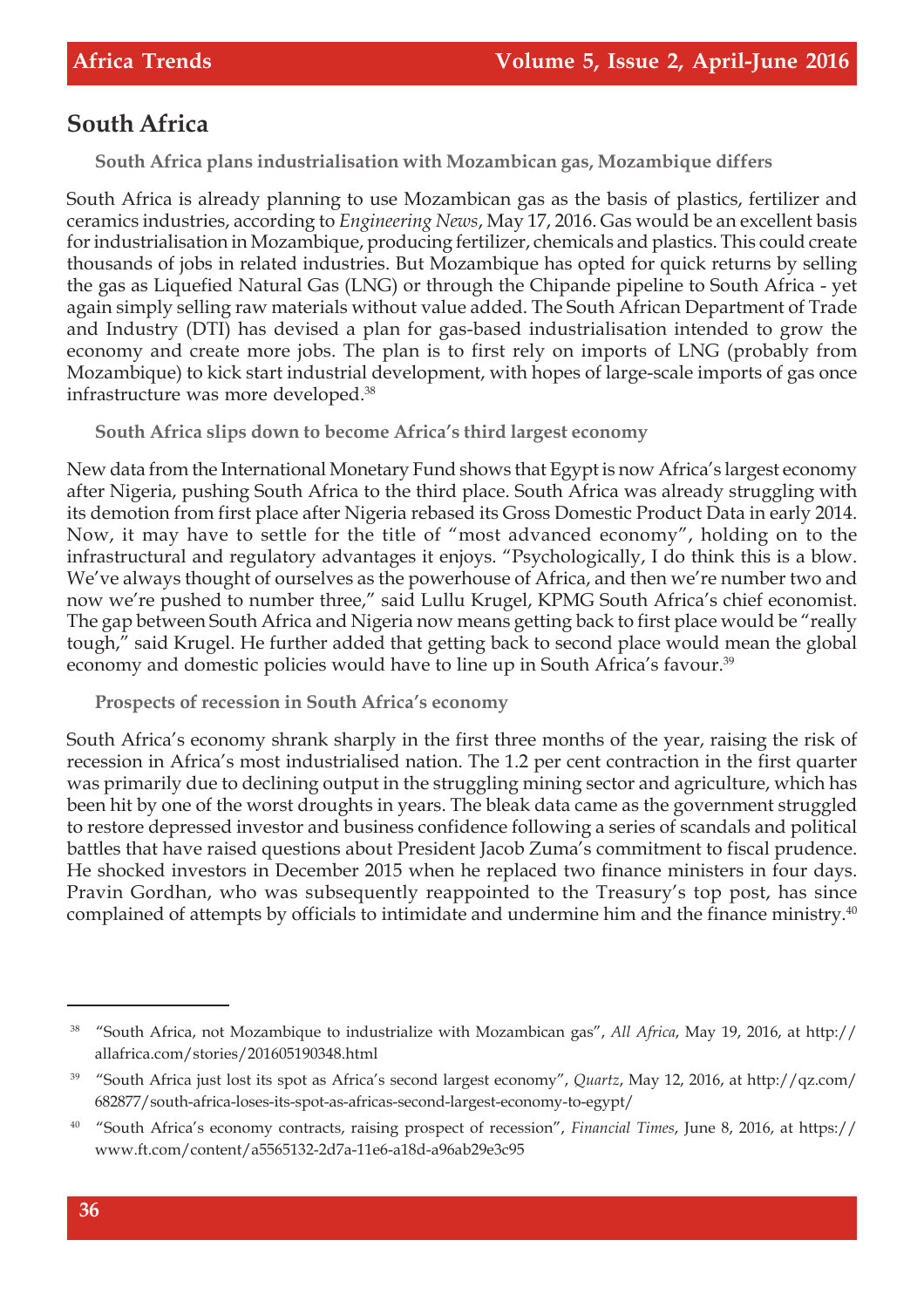#### **Tanzania**

**Tanzania plans to invest US\$1.9 billion in energy every year**

Tanzania plans to invest US\$1.9 billion each year by 2025 in energy projects in a bid to end power shortages and boost industrial growth in East Africa's second-biggest economy, its prime minister said. Tanzania aims to boost power generation capacity to 10,000 megawatts from around 1,500MW at present, using natural gas and coal and reducing its dependence on hydro power sources.<sup>41</sup>

**Recent discovery of helium field in Tanzania a global "game changer"**

Scientists have used a new approach in gas exploration to discover a major new helium gas field in the Tanzanian Rift Valley. It could help address a shortage of the rare element, which is used in MRI scanners, space exploration vehicles, and nuclear energy. Known reserves of helium have been running out. Until now, gas has never been found intentionally and is usually "accidentally discovered" in small quantities as part of the oil and gas drilling process. Researchers from the UK's Durham and Oxford universities working with Helium One, a Norwegian helium exploration company, experimented with a new discovery method and uncovered a "world class" field around the volcanoes of the Rift Valley. In just one part of the field the researchers discovered enough helium to fill 1.2 million MRI scanners. Global consumption of helium is about 8 billion cubic feet (BCf) per year and the United States Federal Helium Reserve, which is the world's largest supplier, has a current reserve of just 24.2 BCf, according to Chris Ballentine, a professor at Oxford's department of earth sciences. "Total known reserves in the USA are around 153 BCf," Ballentine said in a press statement. "This is a game changer for the future security of society's helium needs and similar finds in the future may not be far away."<sup>42</sup>

**Tanzania dismisses World Bank warning on China**

While a recent warning to Tanzania by the World Bank over the cozying up to China has sparked a backlash from some quarters, it has also re-ignited debate on the sustainability of the country's Look East policy. Industry stakeholders and local economists have expressed mixed views on the warning contained in the World Bank's latest economic update on Tanzania. In the report titled *The Road Less Travelled: Unleashing Public-Private Partnerships in Tanzania*, the Bank observes that in recent years, the Chinese economy has been slowing down, partly reflecting a rebalancing towards a consumption-driven, services-oriented growth model. The Bretton Woods institution expressed concerns that the Chinese economy was suffering a major hit at a time when Tanzania seems to be overly depending on it for its ambitious industrialisation drive.<sup>43</sup>

<sup>41</sup> "Tanzania plans to invest \$1.9 billion each year in energy projects by 2025", *The Economic Times*, May 25, 2016, at http://economictimes.indiatimes.com/news/international/business/tanzania-plans-to-invest-1-9-billion-eachyear-in-energy-projects-by-2025/articleshow/52432817.cms

<sup>42</sup> "Scientists say a rare, recently discovered Tanzanian helium field is a global "game changer"", *Quartz*, June 29, 2016, at http://qz.com/719362/a-rare-huge-helium-gas-field-has-been-discovered-in-tanzania/

<sup>43</sup> "WB's China warning dismissed", *The Citizen*, June 22, 2016, at http://www.thecitizen.co.tz/magazine/ politicalreforms/WB-s-China-warning-dismissed/1843776-3261798-8lmgdtz/index.html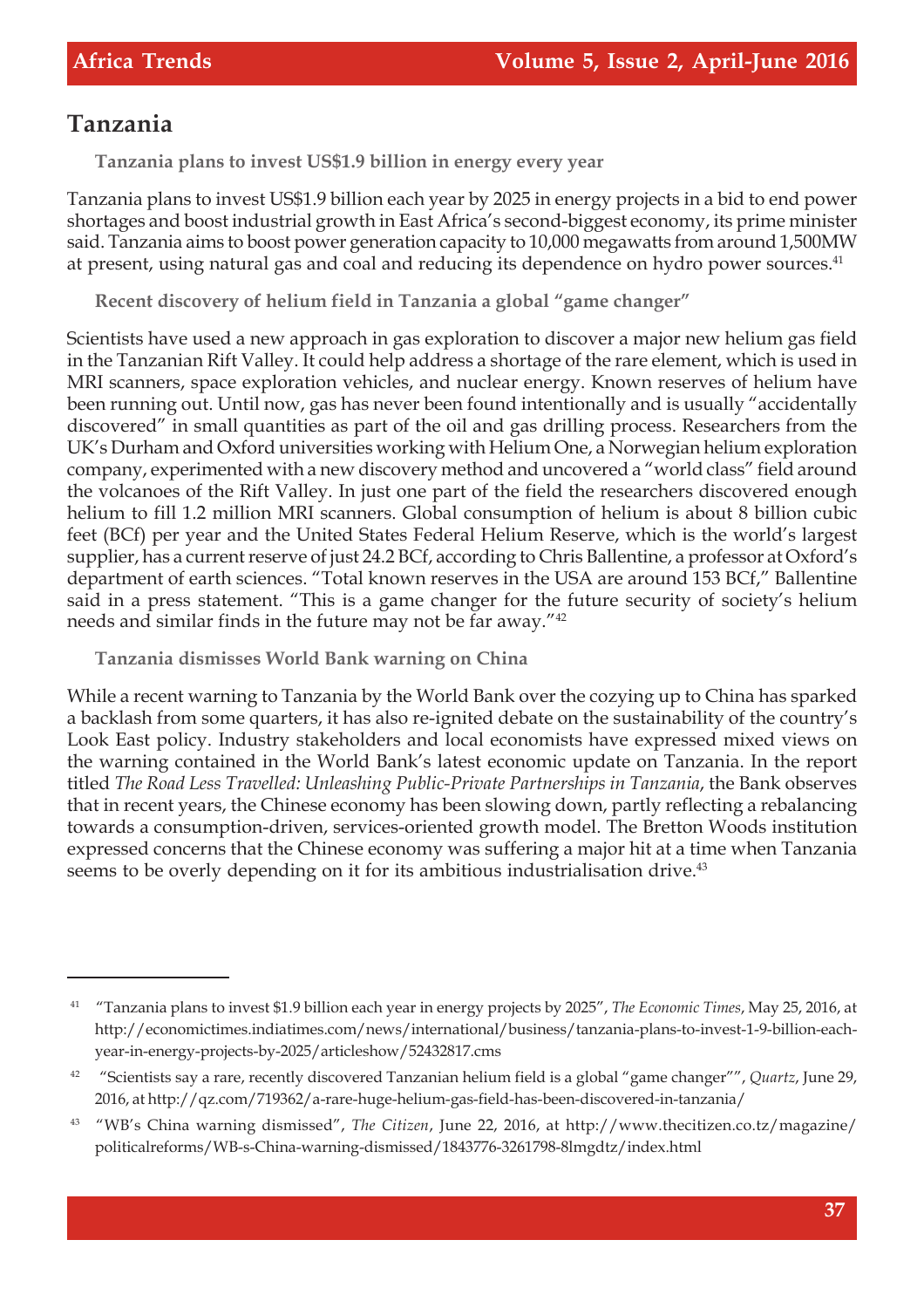#### **Zimbabwe**

**Zimbabwe short of cash**

Zimbabwe's banks are running out of cash, forcing the country to start printing its own version of the US dollar. The southern African country has been using a mix of different foreign currencies – and most importantly US dollars – since its own currency collapsed in 2009 during a period of hyperinflation. Dollars have been in short supply for months, but the squeeze has intensified in the past few weeks. A slump in global commodity prices and a severe drought is hurting exports, meaning the country is earning fewer dollars abroad. Bank runs have become commonplace and some banks are turning customers away as they simply don't have enough cash in their vaults. In an effort to ease the acute cash shortages, Zimbabwe's central bank said it would start printing "bond notes" in denominations of \$2, \$5, \$10 and \$20. The country already has "bond" coins that represent US dollar values. For each coin in circulation, there's an equivalent US dollar held in the country's reserves. The central bank has also limited withdrawals to \$1,000 a day, and wants people to make more use of the euro and South African rand. But the rand has lost 20 per cent against the dollar in 2015, and some Zimbabweans are losing patience.<sup>44</sup>

# *India-Africa*

#### **Mauritius**

**Mauritius and India sign MoU to promote traditional medicine**

India and Mauritius inked a MoU to promote cooperation in traditional medicine and homeopathy. The memorandum of understanding (MoU) envisages exchange of experts, supply of traditional medicinal substances, joint research and development and recognition of the traditional systems of health and medicine in both the countries. "It also aims at promotion and popularisation of the various Indian traditional systems which fall under AYUSH (Ayurveda, Yoga and Naturopathy, Unani, Siddha, Sowa Rigpa & Homoeopathy)," said a statement from the AYUSH ministry of India.<sup>45</sup>

**India-Mauritius tax treaty amendment only covers investments in shares**

The revamped India-Mauritius tax treaty will apply to only investments in shares and not to other instruments, details of the agreement released by Port Louis showed. Investors in mutual funds, derivatives and debt will likely escape tax as these instruments are not mentioned in the

<sup>44</sup> "Zimbabwe is running out of cash", *CNN Money*, May 6, 2016, at http://money.cnn.com/2016/05/06/news/ economy/zimbabwe-banks-cash-us-dollar/

<sup>45</sup> "India, Mauritius ink MoU to promote traditional medicine", *The Times of India*, April 20, 2016, at http:// timesofindia.indiatimes.com/life-style/health-fitness/health-news/India-Mauritius-ink-MoU-to-promotetraditional-medicine/articleshow/51905946.cms

<sup>46</sup> "Amended India-Mauritius tax treaty only covers investments in shares", *The Economic Times*, May 13, 2016, at http://economictimes.indiatimes.com/news/economy/policy/amended-india-mauritius-tax-treaty-only-coversinvestments-in-shares/articleshow/52246626.cms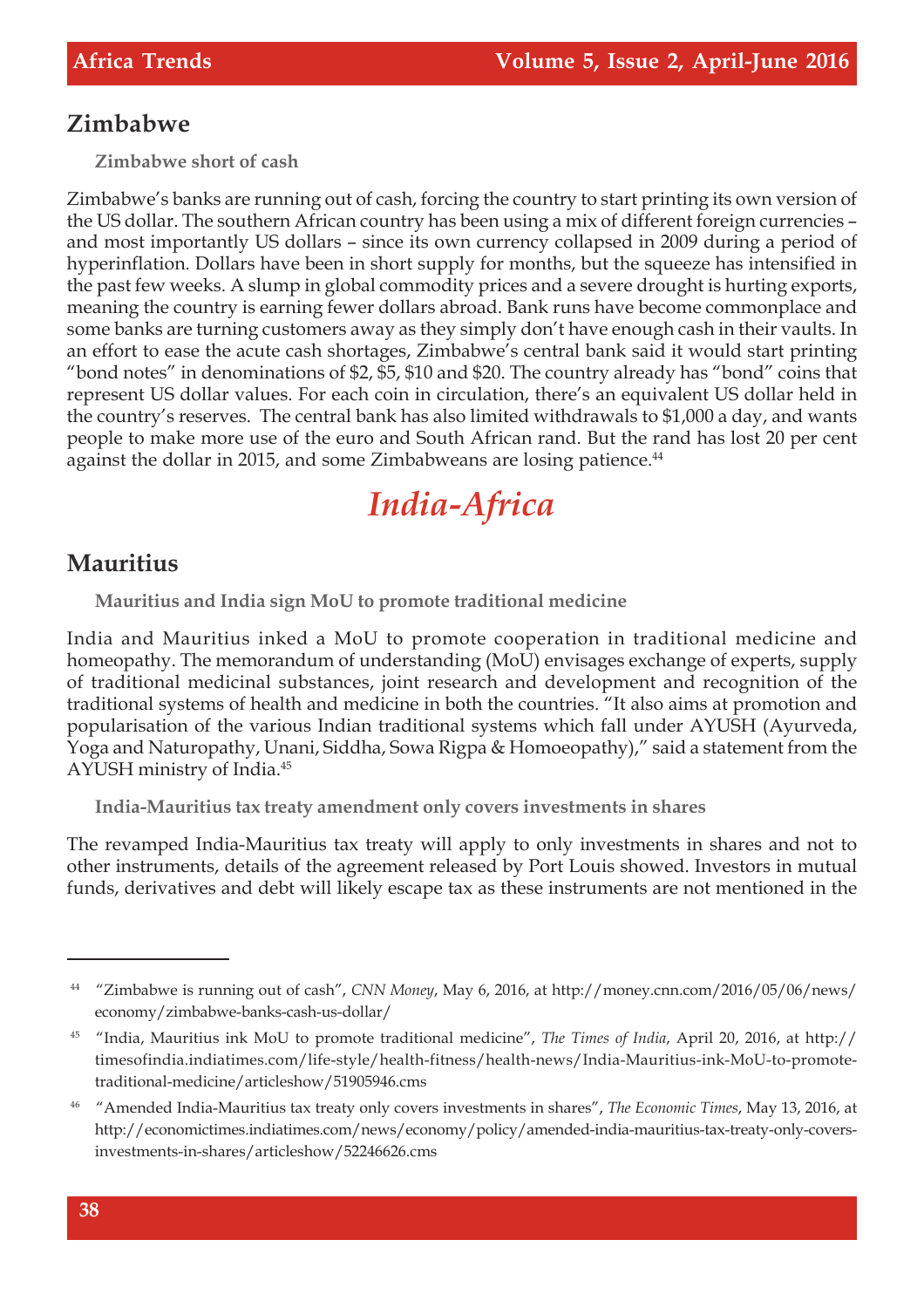reworked double taxation avoidance agreement, said tax experts. The new protocol sets a lower tax rate on interest earned by taxpayers in Mauritius, when compared with India's treaties with other countries. It also plugs a significant loophole that foreign entities used to avoid paying tax: sending staff to India via a Mauritius entity.<sup>46</sup>

#### **Seychelles**

**Seychelles and India work together to 'ensure security' in Indian Ocean**

India and Seychelles have "very close" relations and both counties are working together to ensure safety and security in the Indian Ocean, said the island nation's Tourism Minister Alain St Ange. Ange who was in Chennai to promote the country's tourism industry, told *The Hindu* in an interview that if India wants to play a role "in safeguarding the integrity of the Indian Ocean, and wants to be with us, it's all fair and good". He added that work will start this year (2016) in the Assumption Island to jointly develop a naval base. The country has allocated a plot on the Assumption Island for the base, which will help enhance maritime security along India's west and south coast. This initiative has come following China's announcement that it would build its first African naval base in Djibouti. St Ange, however, said it's not right to call the Assumption Island facility an Indian naval base. "It's not an Indian base; it's a base of Seychelles to be built with support from India. We're not giving the Island to India. What we're doing is working with India to ensure safety and security in the Indian Ocean."<sup>47</sup>

<sup>47</sup> "India, Seychelles working to 'ensure security' in Indian Ocean", *The Hindu*, June 9, 2016, at http:// www.thehindu.com/todays-paper/tp-international/india-seychelles-working-to-ensure-security-in-indian-ocean/ article8707047.ece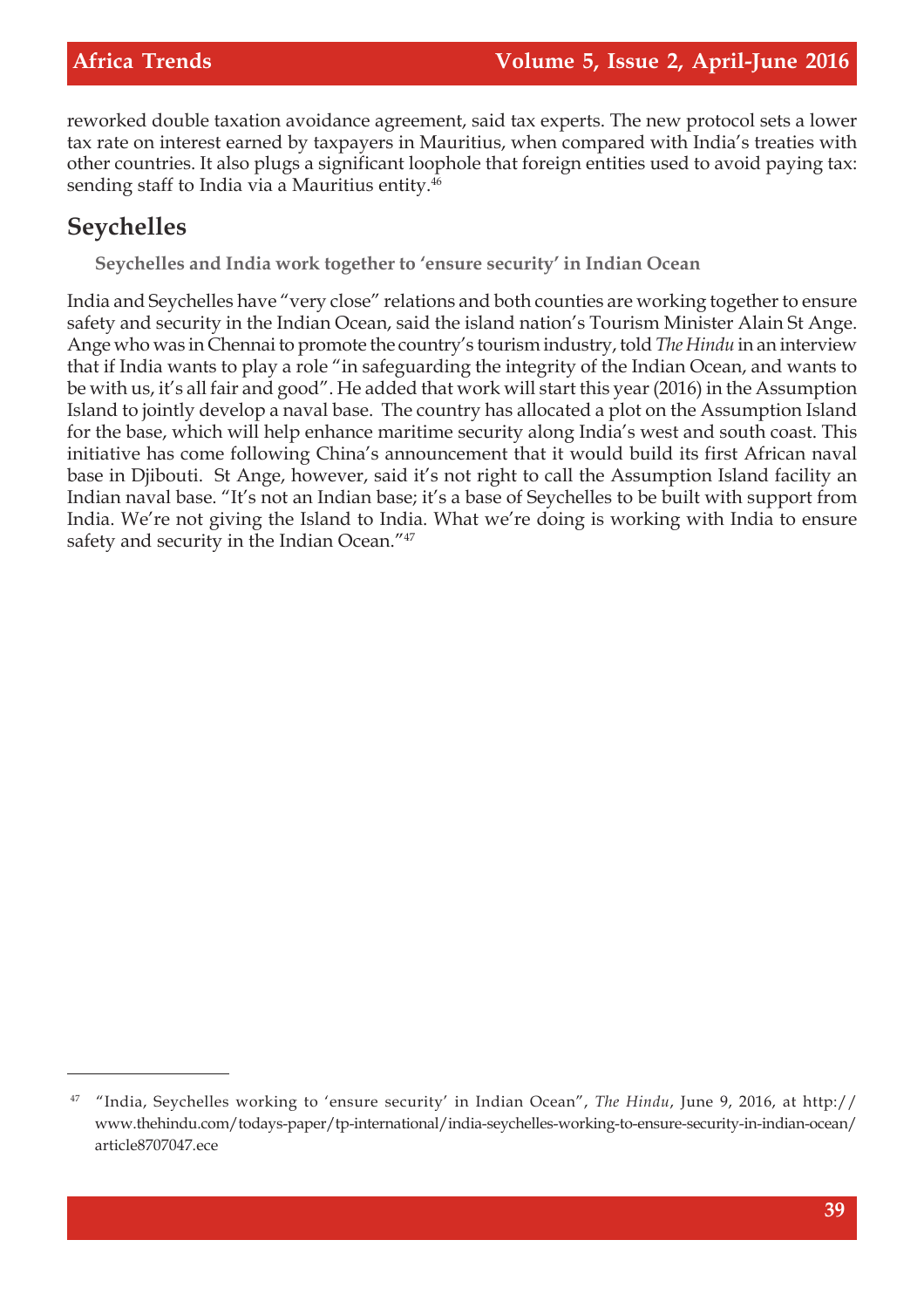# **Call for Contributions**

 IDSA invites articles, commentaries and book reviews for publication in *Africa Trends*, a quarterly magazine on Africa. Submissions can focus on security, political and economic issues relating to African countries. Articles may focus on analysing bilateral, regional and multilateral developments of strategic significance to India's engagement with African countries.

Articles could be of approximately 2000 words. Commentaries can range between 1,000-1,500 words (excluding footnotes) and book reviews between 600-1,000 words. Guidelines for contributors may be found at: http://www.idsa.in/africatrends. Submissions may be emailed to the Editor at idsa.africatrends@gmail.com.